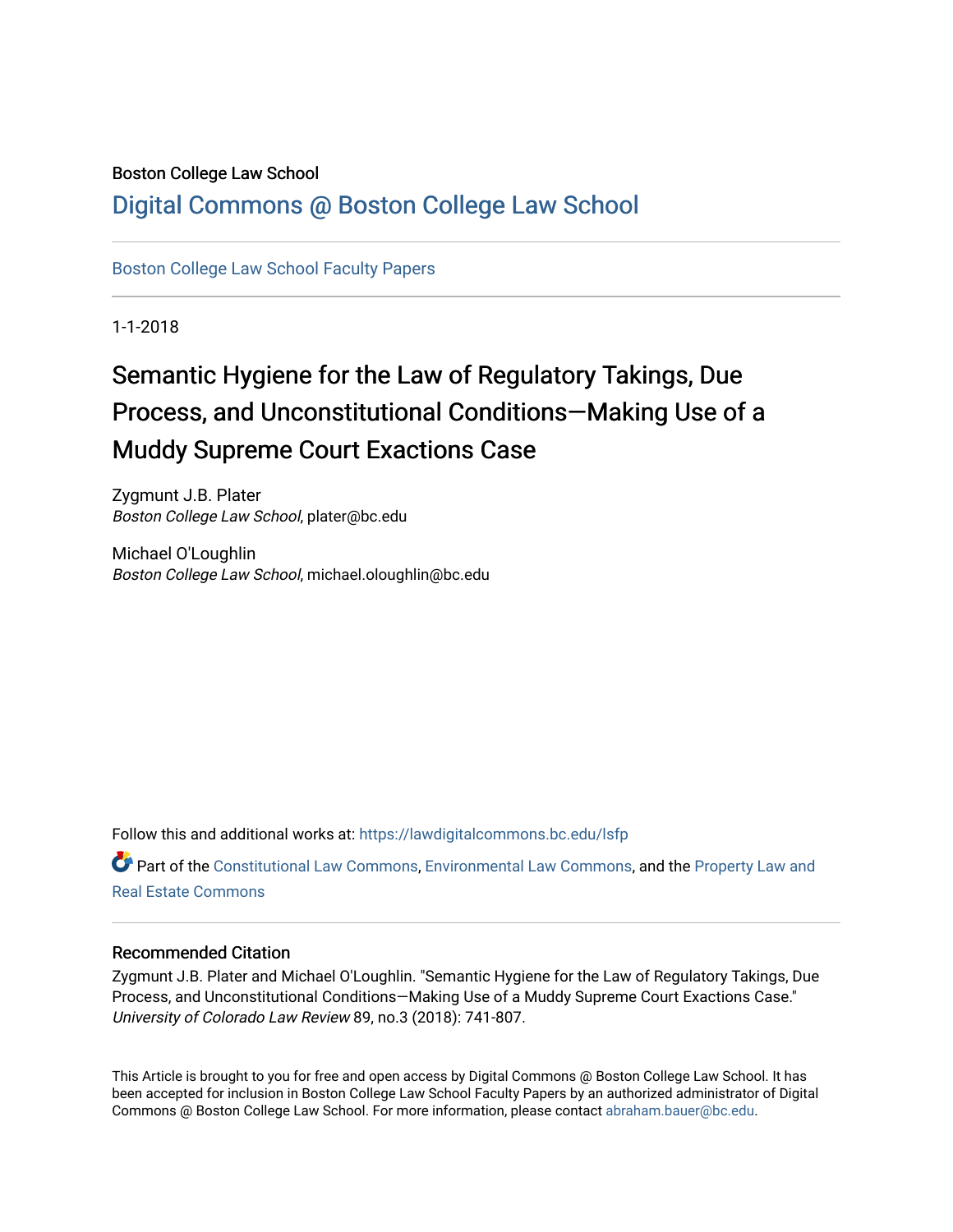# **UNIVERSITY OF**

# **COLORADO LAW REVIEW**

*Volume 89, Issue 3 2018* 

# **SEMANTIC HYGIENE FOR THE LAW OF REGULATORY TAKINGS, DUE PROCESS, AND UNCONSTITUTIONAL CONDITIONS —MAKING USE OF A MUDDY SUPREME COURT EXACTIONS CASE**

#### ZYGMUNT J.B. PLATER & MICHAEL O'LOUGHLIN*\*\**

*An unfortunate amount of semantic confusion currently burdens the constitutional process of balancing private property rights and governmental public welfare protections. The Fifth Amendment contains both a general requirement of "due process," and a corollary protection against unconstitutional "taking" of property. These are two separate protections, not just one. More than a century after the Takings Clause was drafted, an enigmatic decision,*  Pennsylvania Coal*, expanded the clause to say that government regulations could cause such a diminution of private property value that they could unconstitutionally* 

 Professor, Boston College Law School. Like hundreds of others, I owe a great debt to Joe Sax for shaping my life in the law and its theme of concern for land and environment—*see* Zygmunt Plater, *Joseph Sax, A Human Kaleidoscope*, 4 MICH. J. ENVTL. & ADMIN. L. 157 (2014)—as well as this Article. Looking back at Joe's death in 2014, I decided to revisit the conundrums involved in drawing lines between private property and public civic rights. Sadly, while this Article was in process, our dear colleague Marc Poirier died after a long, brave struggle with cancer. In his last year, he wrote a memo on *Koontz* that helped shape the arguments of this Article, and we dedicate our efforts here, for whatever they may be worth, to the memory of Marc and his years of work. For this Article, we also owe thanks to Joseph Belza, Sonja Marrett, and Nelson Nedlin, of the Boston College Law School's Class of 2017, and the remarkably deft and gracious staff of the *University of Colorado Law Review*.<br>\*\* Boston College Law School, Juris Doctor Candidate 2018; Executive Articles

Editor, *Boston College Law Review*.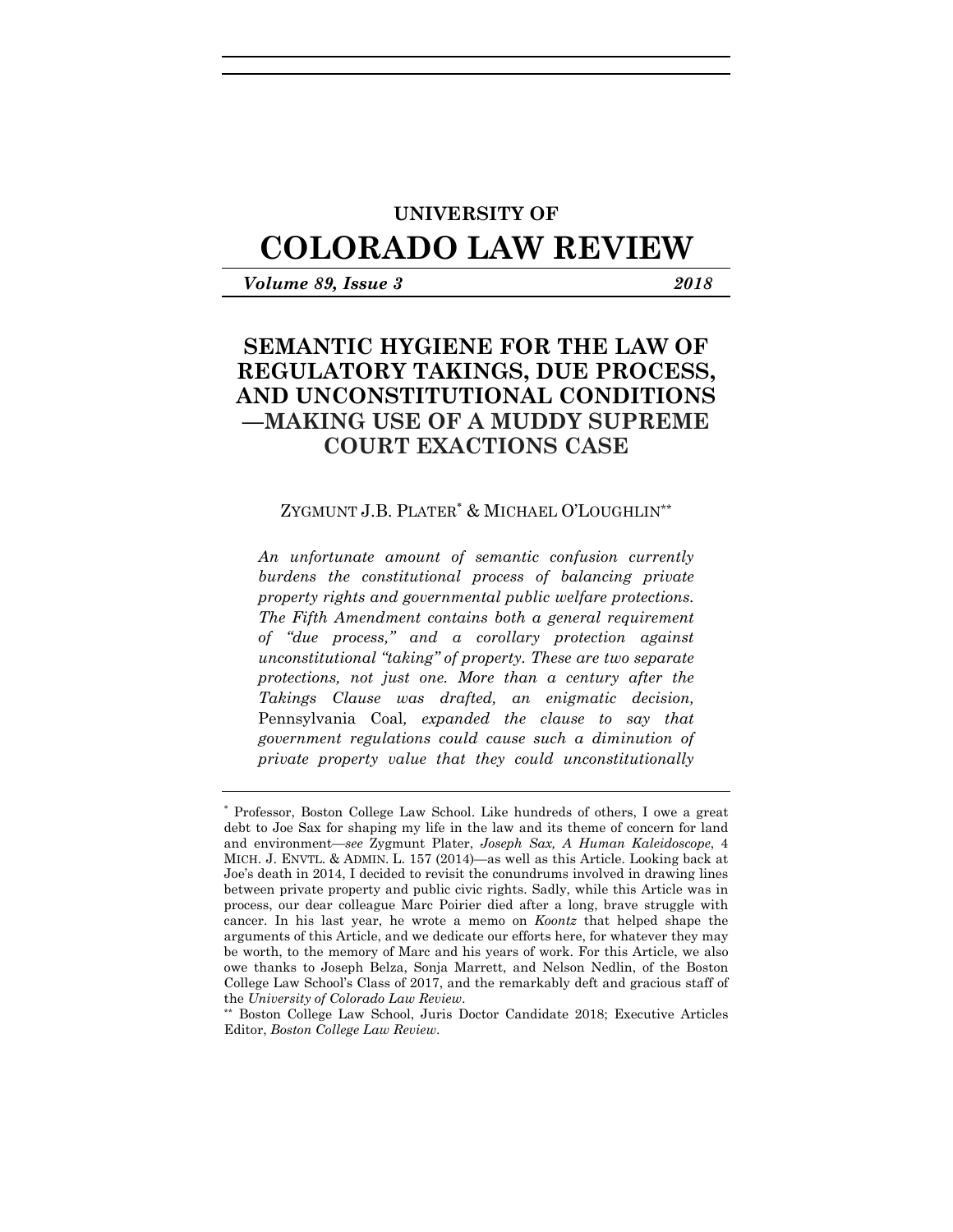#### 742 UNIVERSITY OF COLORADO LAW REVIEW [Vol. 89

*take that property, even with no physical appropriation (which is how the Framers had understood the clause). Having launched the concept of regulatory takings, the Court barely revisited it for another fifty years, while extensively developing general due process doctrine. Then, starting in the 1970s, the Justices began to expand the application of regulatory takings doctrine. But they did little to clarify the distinction between takings and general due process scrutiny. Nor did they clarify the essentially subjective line drawing of the takings inquiry, instead freighting it with new complexities, political agendas, and internal contradictions.* 

*One particularly inapt result has emerged in the realm of land use regulatory exaction conditions, where a due process inquiry has been maladroitly commingled with takings test language. The Court began to distinguish the two in 2005, but left the resolution half-baked.* Koontz v. St. Johns River Management District*, in 2013, demonstrated the current semantic jumble, taking a basic due process exaction question and discussing it as a takings question. The semantics have resulted in unfortunate consequences. Building upon a factual and conceptual autopsy of the* Koontz *litigation, and noting a strategic semicolon from 1789 in the Fifth Amendment, this Article proposes a number of semantic hygiene clarifications for reviews of exactions and other "unconstitutional conditions"—(1) that judicial review of a permit exaction's validity typically first must address a takings question—could the permit have been simply denied without excessively diminishing private property value?—if not, no added conditions are justified, but if so, then the further question of the exaction conditions' constitutionality presents a further, distinct, targeted test based in due process—the* Nollan-Dolan *test; (2) that further review under* Nollan-Dolan*, based in substantive due process, applies whenever a landowner challenges the logic of any government-required exaction, whether monetary or not; and (3) recognizing* Nollan-Dolan *review of exaction conditions as a matter of substantive due process, rather than regulatory takings, fundamentally narrows the remedy options, as well as very usefully clarifies other enduring mysteries of the constitutional balance between public and*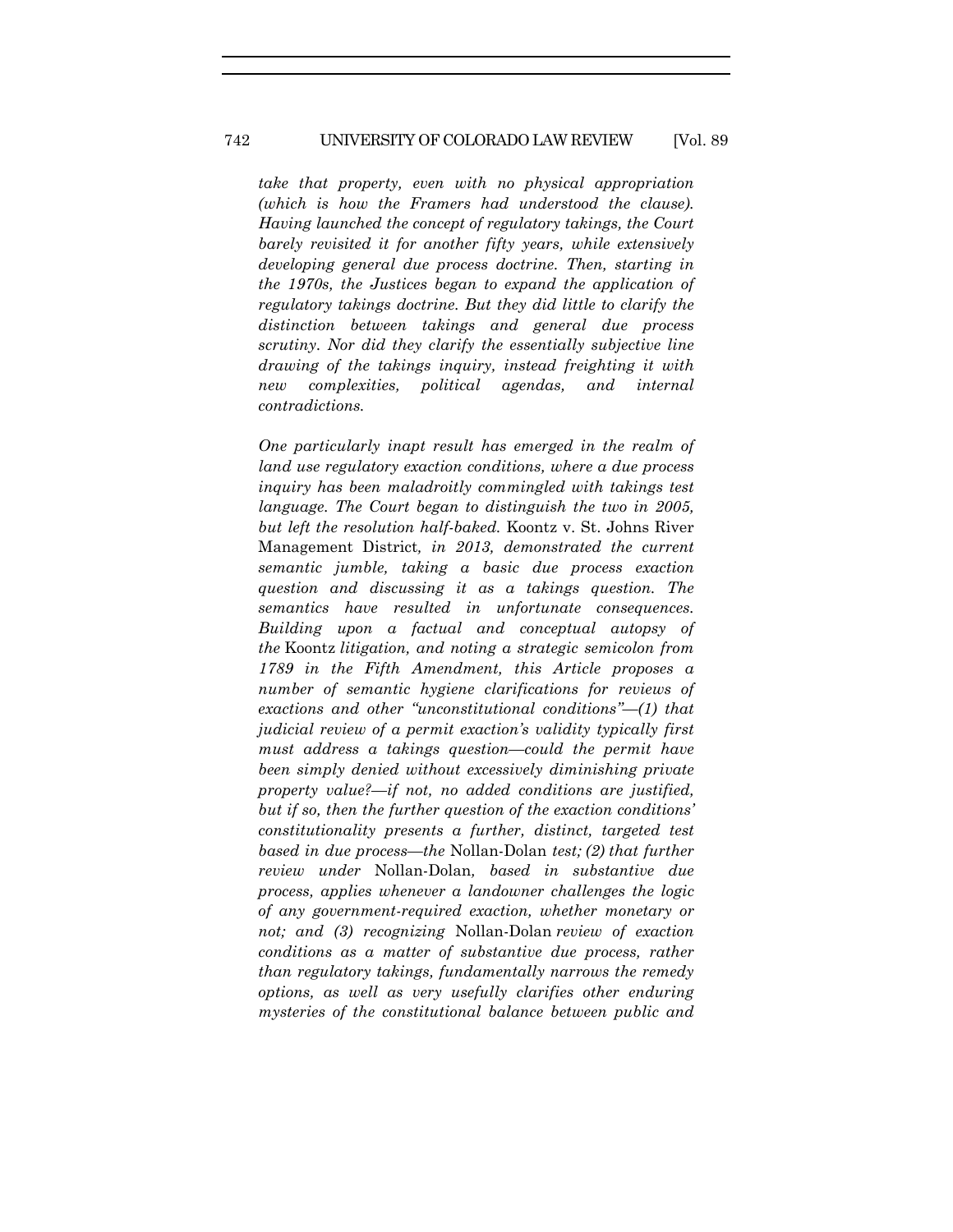*private rights in property, a core issue of modern democratic governance. To serve these goals, this Article includes a suggested Semantic Lexicon of public/private property rights jurisprudence.* 

| I.  | THE FACTS, AND THE ADMINISTRATIVE AND JUDICIAL |                                                  |  |
|-----|------------------------------------------------|--------------------------------------------------|--|
|     |                                                |                                                  |  |
|     | $\mathcal{A}_{\cdot}$                          |                                                  |  |
|     | $B_{\cdot}$                                    |                                                  |  |
|     | $\mathcal{C}$ .                                |                                                  |  |
| II. |                                                | SOME SEMANTIC BACKGROUND FOR TAKINGS             |  |
|     |                                                |                                                  |  |
|     | А.                                             |                                                  |  |
|     | $B_{\cdot}$                                    |                                                  |  |
|     | $C_{\cdot}$                                    | Exactions Laden with a Maladaptation of Takings  |  |
|     |                                                |                                                  |  |
|     | D.                                             | A Semantic Lexicon of Public Authority/Private   |  |
|     |                                                |                                                  |  |
|     |                                                |                                                  |  |
|     |                                                | 2.                                               |  |
|     |                                                | 3.                                               |  |
|     | $E_{\cdot}$                                    | Some Semantic Hygiene for the Koontz Case 790    |  |
| Ш.  | THREE USEFUL CLARIFYING PROPOSITIONS  794      |                                                  |  |
|     | A.                                             | Regulatory Exaction Challenges Involve Two       |  |
|     |                                                | Logically Distinct Tests of the Constitutional   |  |
|     |                                                | Validity of the Governmental Actions  and the    |  |
|     |                                                |                                                  |  |
|     | В.                                             | After Koontz, We Conclude, the Nollan-Dolan Test |  |
|     |                                                | Is Plenary for All Conditional Governmental      |  |
|     |                                                | Requirements, Including Monetary Exactions       |  |
|     |                                                | but—Properly Understood—That Does Not            |  |
|     |                                                | Portend Chaos in Municipal Land Use              |  |
|     |                                                | 796                                              |  |
|     | $\overline{C}$ .                               | The Distinction Between Takings and Due Process  |  |
|     |                                                | <b>Issues Guides Remedy Formulations for</b>     |  |
|     |                                                | Unconstitutional Government Regulations 800      |  |
|     |                                                |                                                  |  |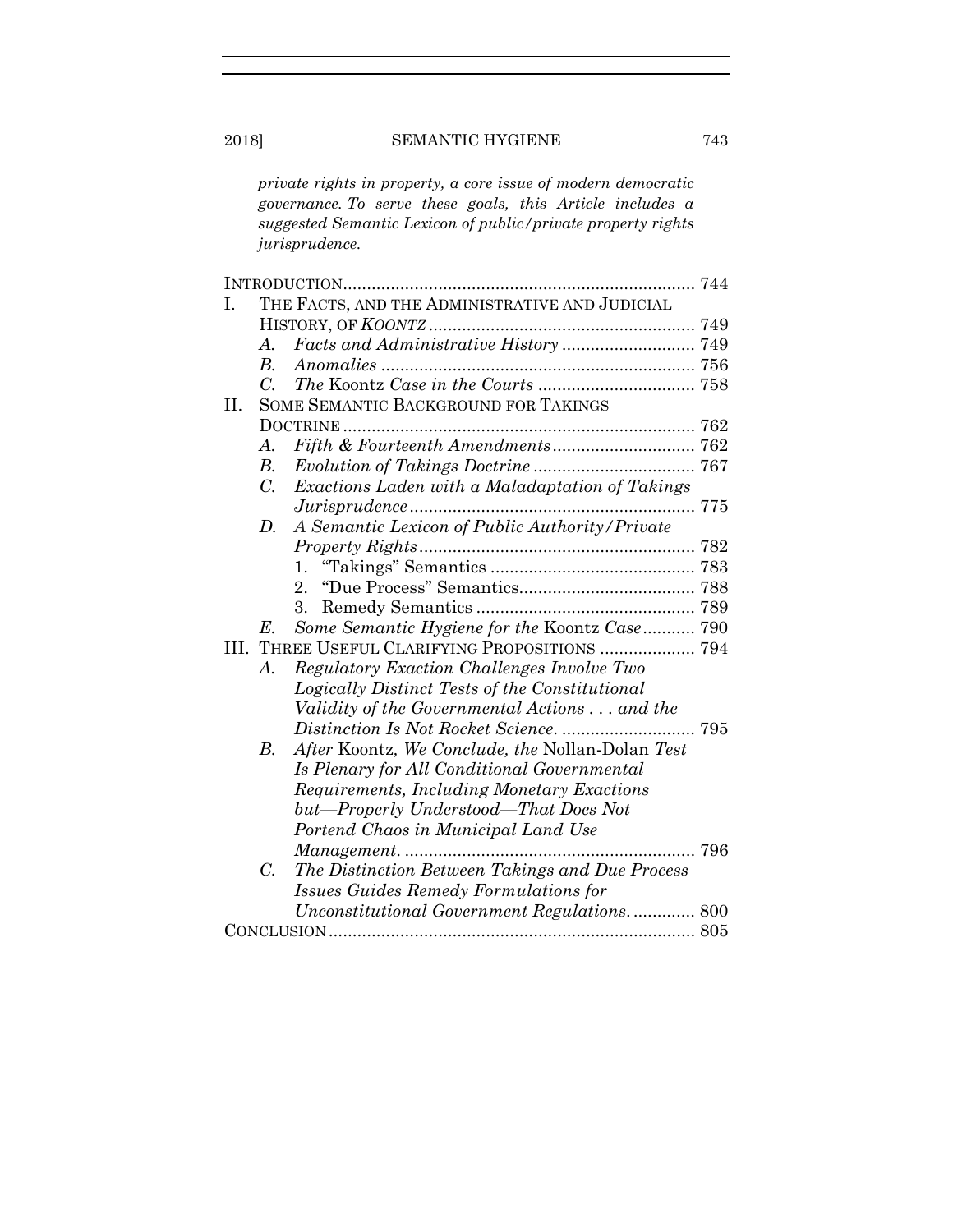744 UNIVERSITY OF COLORADO LAW REVIEW [Vol. 89

#### INTRODUCTION

Every so often, the muddled logic and semantics of longaccreted legal concepts cause such puzzlement or dysfunction that courts are jarred into making necessary, fundamental clarifications; at other times, the call for fundamental review necessarily comes from the academy. This Article addresses such a situation where fundamental clarification is necessary. A notable confusion currently haunts a particular area of property rights law—when property owners challenge regulatory *exactions* as unconstitutional conditions, as in the U.S. Supreme Court's 2013 case *Koontz v. St. Johns River Water Management District*.1 Exactions jurisprudence presents yet another dimension to a fundamental question in democratic governance—to attempt to define the line between private property rights and regulatory protections of public welfare in a democracy is to explore the fragile balance between individual freedoms and a society's collective imperatives.

Exactions are conditions routinely attached to government permits when applicants seek permission to take actions that are a privilege rather than due-as-of-right—commonly a property owner's request to amend, diminish, avoid, or expand existing regulatory specifications. Consider two standard examples: Under some zoning ordinances, a small professional commercial office may be allowed by special permit in a singlefamily residential zone *only if* extra parking spaces are provided for the adjacent public. Or, under subdivision regulations, a developer may be permitted to record a subdivision deed or subdivision plat map *only if* an array of conditional requirements are certified, often including exactions for required sewerage and utilities, dedication of open space for the public, funding for necessitated public services like school or fire-response facilities, etc.<sup>2</sup>

In such situations, courts and scholars alike often tend to confuse the semantics of the exactions inquiry, which has its

<sup>1</sup>. Koontz v. St. Johns River Water Mgmt. Dist.,570 U.S. 595, 599 (2013); *see also* Mark Fenster, *Substantive Due Process by Another Name:* Koontz*, Exactions, and the Regulatory Takings Doctrine*, 30 TOURO L. REV. 403, 416 (2014) (describing regulatory takings doctrine as a mess and *Koontz* as adding to the complexity of the doctrine).

<sup>2</sup>*. See infra* note 145 and accompanying text. Other similar exactions include development fees, conditional requirements for developers to get the benefit of local tax incentives, etc.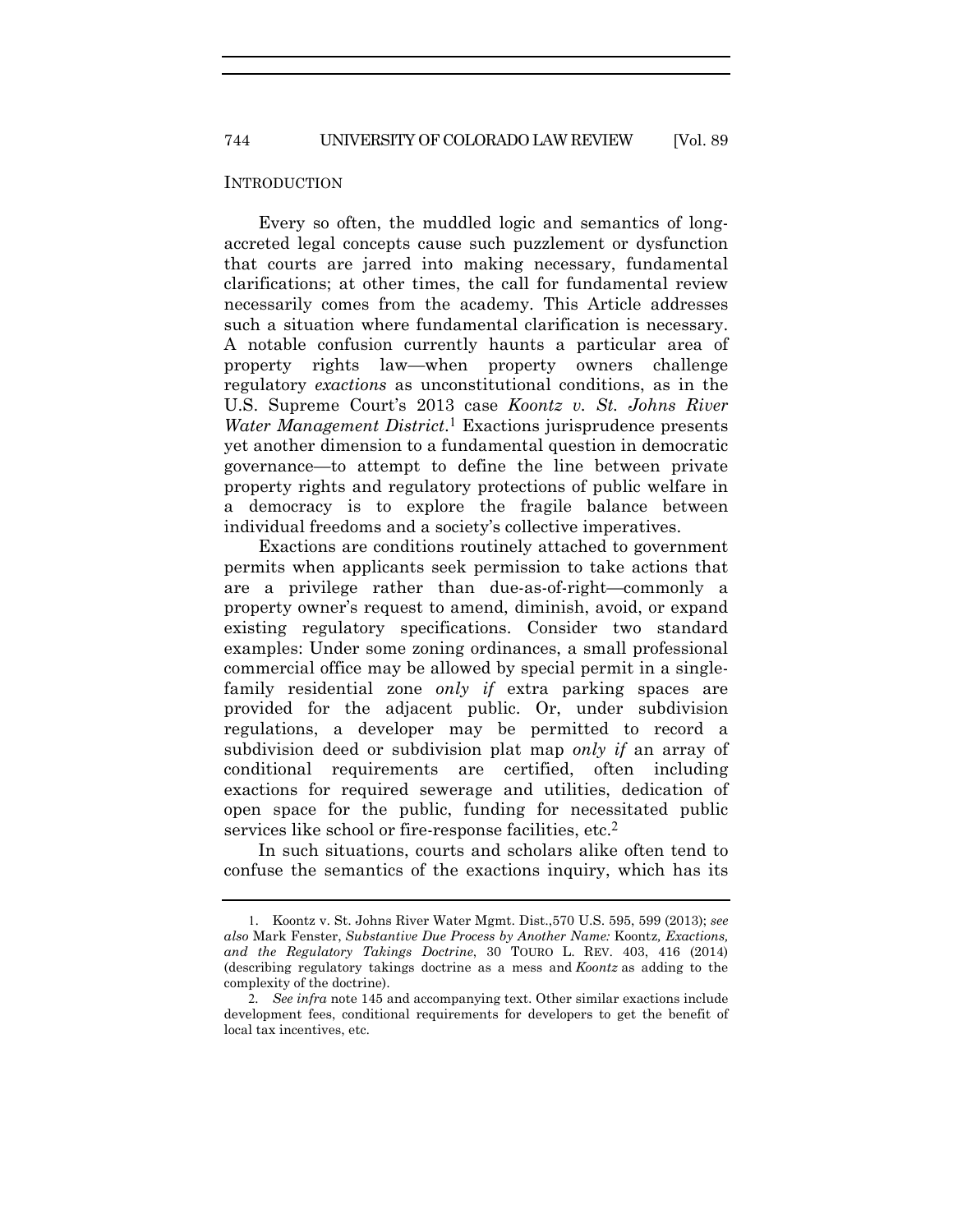logical base in a due process rational basis review, with the very different concept of a *regulatory takings* excessive-burden review.3 Takings tests, at their canonic base, ask whether a regulated property owner has suffered an unconstitutionally excessive loss of property value. Review of government-exacted conditions, however, asks whether they make reasonable sense, a substantive due process inquiry—asking, in other words, whether there is a logical basis for the particular exaction condition in the particular circumstances being weighed.

Unconstitutional regulatory takings and unconstitutional conditions thus are fundamentally different. When a court has weighed the validity of a regulatory requirement's attached exaction conditions, analytically speaking it has applied two distinct judicial tests—not just one. First, the takings question asking whether the regulation's impact on property value is an unconstitutionally excessive *taking*; and then, second, a specifically targeted substantive due process inquiry asking whether the exactions required for the conditional grant of permission are themselves constitutionally rational.4 Over the years, however, judicial opinions have often spliced these two quite different inquiries into an inapt hybrid—with questions of due process rationality being called *takings* inquiries—a merger that serves neither concept well and produces ambiguity, confusion, and dysfunctions in constitutional jurisprudence. The muddled vocabulary that pervades every level of the judiciary remains a core problem that we suggest the academy must at some point try to rectify if the courts cannot do so on their own. This is especially so given the contemporary context of virulent political "deconstruction" assaults against governmental regulations generally, which in

<sup>3</sup>. Note the language of the Fifth Amendment: "No person shall be . . . deprived of life, liberty, or property, without due process of law; [and, in addition,] *nor shall private property be taken* for public use, without just compensation." U.S. CONST. amend. V (emphasis added) (and note the significant semicolon, which appears in the original 1789 text of the Bill of Rights, Figure 3 *infra* after note 79). These are two distinct mandates, although the latter, while separate and more specific, analytically sits within the preceding general due process requirements. The Fourteenth Amendment does not contain a Takings Clause. U.S. CONST. amend. XIV. Only incorporation of the Fifth Amendment's Takings Clause through the Fourteenth's Due Process Clause makes it applicable to the states—just one more element contributing to the conflation of the different lines drawn between private property rights and the needs of the public. *Id.* amends. V, XIV.

<sup>4</sup>*. See* discussion *infra* Section III.A.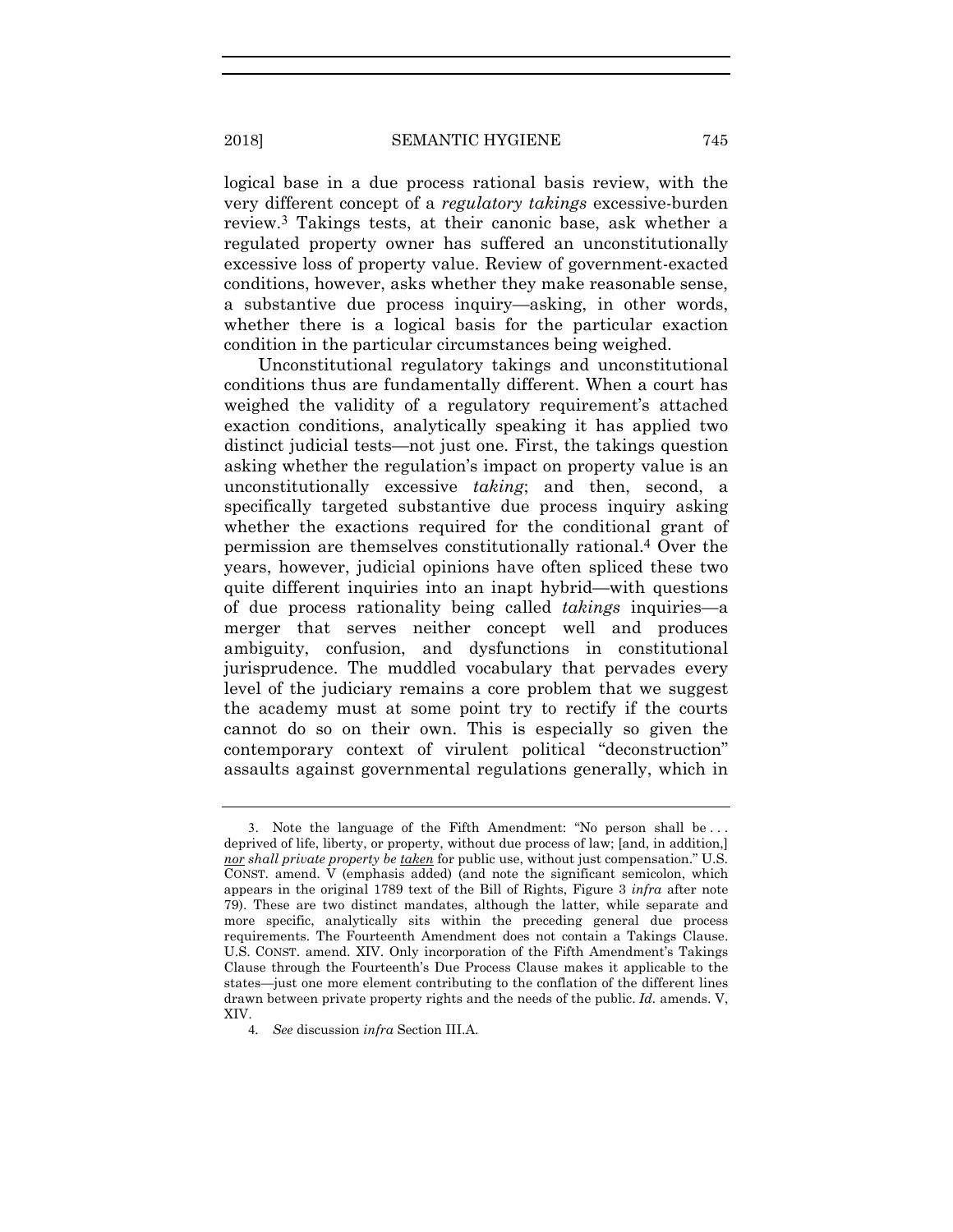many cases use elaborations of private property rights concepts to attack environmental protection and other public-interest regulatory systems, international and domestic.5

The *Koontz* case amply serves to demonstrate this need for "semantic hygiene" clarification.6 The extensively scrutinized Supreme Court opinions in *Koontz*, and the cascade of lower court opinions in the case before and after the U.S. Supreme Court decision, provide a prime example of the semantic and functional confusion plaguing the intersection of private property rights and public governance.

*Koontz* was a 2013 Supreme Court land use decision coming from Florida that scrutinized the common practice of attaching mitigating offsets, exactions, or other forms of specific or general conditions to the permitting processes through which government agencies negotiate and approve or deny private development requests.7 Back in 1994 Mr. Koontz

<sup>5</sup>. Private property resistance to government regulation using the "invalid regulatory takings" rubric has grown in the politics and jurisprudence of the U.S. over past decades. Internationally, too: the regulatory takings debate has relatively recently intruded into the international sphere through previously unprecedented use of "expropriation" provisions in international trade agreements to require nation signatories to pay compensation to corporations that face profitreducing regulations. In a famous arbitral case under NAFTA, for example, Mexico was forced to pay compensation to a U.S. corporation for preventing it from constructing a facility that posed toxic chemical contamination risks, under a novel expansion of international physical "expropriation" law to extend its compensation principle to "*indirect* expropriations." Metalclad Corp. v. Mexico, Case No. ARB(AF)/97/1 (NAFTA Aug. 30, 2000); *see also* Gerard Greenfield, *Metalclad v. Mexico, Toxic Waste and NAFTA*, 90 AGAINST THE CURRENT (Solidarity), Jan.–Apr. 2001, https://www.solidarity-us.org/node/977 [https://perma.cc/H8KQ-9TY4]:

<sup>[</sup>T]he NAFTA Tribunal for the case of *Metalclad Corp vs. Mexico* ruled in favor of Metalclad, ordering the Mexican government to pay US \$16.7 million in compensation . . . . In 1997 the U.S. chemicals giant, Ethyl Corp, used NAFTA's Chapter 11 to sue the Canadian government for a ban imposed on MMT, a gasoline additive produced by Ethyl which is toxic and hazardous to public health. Ethyl claimed that the ban "expropriated" its assets in Canada . . . . Ethyl sued the Canadian government for US\$250 million. A year later, in June 1998, the Canadian government withdrew environmental legislation banning MMT, and paid Ethyl Corp US\$13 million to settle the case. Three more suits are outstanding against the Canadian government, three against the Mexican government and two against the U.S. government . . . .

<sup>6</sup>. We believe the legal profession has long needed an explicit phrase for the conceptual and terminological clarification process so necessary in many areas of muddled jurisprudential terms, and we are only too pleased to provide it: "semantic hygiene." Let there be light . . . .

<sup>7</sup>. Koontz v. St. Johns River Water Mgmt. Dist., 570 U.S. 595, 599 (2013).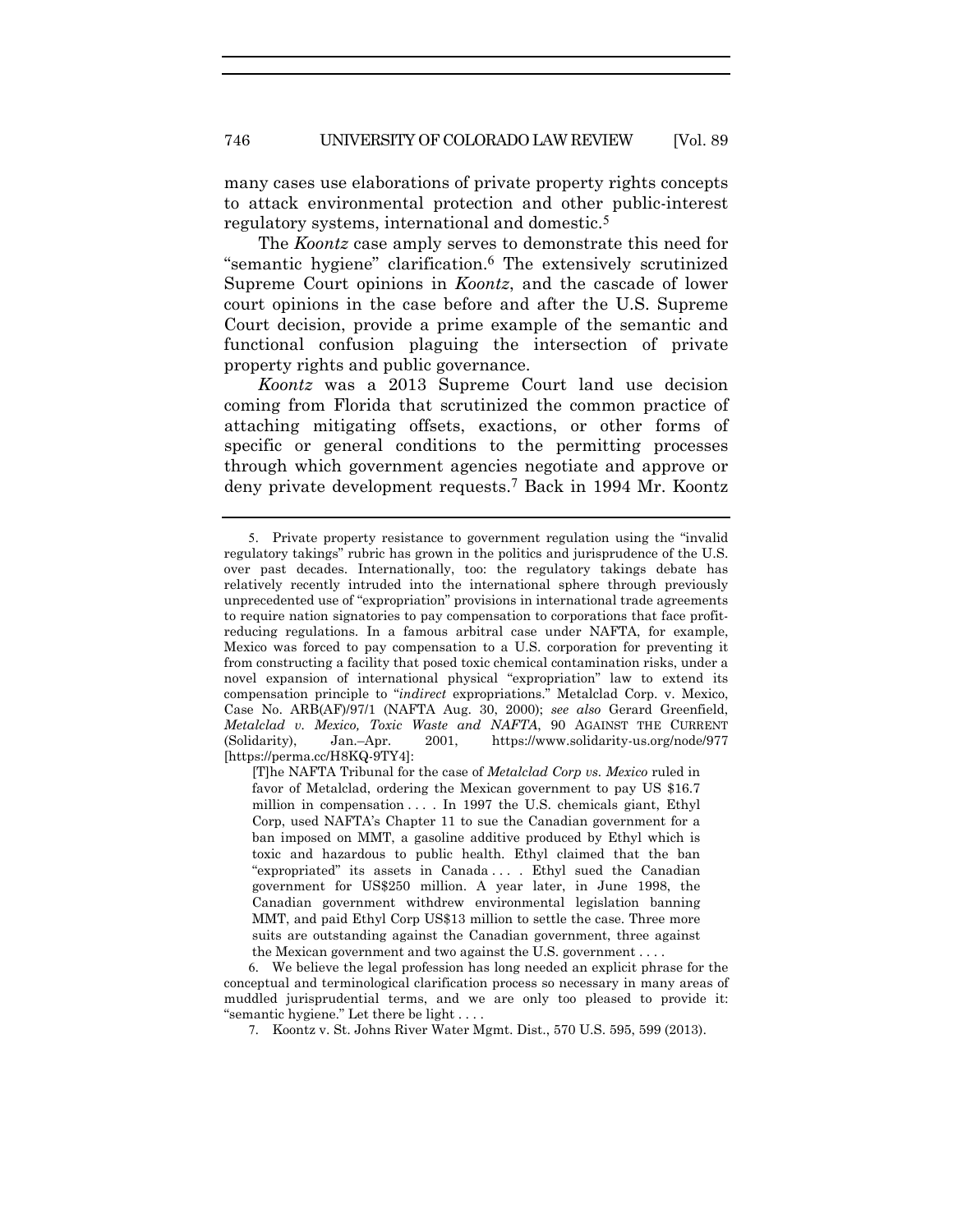had applied for a permit to fill and develop wetlands on his property.8 Instead of simply denying the request, the state environmental agency suggested that it would approve the permit if Mr. Koontz would grant, or pay for, any of a number of offsetting exactions to mitigate the loss of wetland acreage.9 Mr. Koontz, however, refused to consider any of the suggested offsets, so the agency denied the permit and Mr. Koontz sued, alleging a violation of his constitutional property rights.10 The ensuing judicial treatment lingering over almost two decades fundamentally muddled what that alleged exactions violation should have been called, how it should have been tested, and what remedies were properly available.<sup>11</sup>

In *Koontz*, the lower state courts had consistently addressed the matter in light of the then-recent decision in *Dolan v. Tigard*, along with the exaction review criteria introduced several years earlier in *Nollan v. California Coastal Commission*.12 The *Nollan-Dolan* framework has become the standard test of exaction conditions. It directs courts to ask whether required conditions (1) have an "essential nexus," a causative rational nexus, with the permitting programs' objectives, and (2) are "roughly proportional" to the potential impact of the proposed projects.13

Unfortunately, the *Nollan* and *Dolan* opinions also incorporated incidental language from a prior case, *Agins v. Tiburon,*14 that spliced due process rational nexus language into its regulatory takings discussion. The *Koontz* trial court accordingly labeled its exactions analysis as a takings test, and found that the conditions proffered to Mr. Koontz effected an invalid "taking."15 Subsequent appellate review centered on whether this exaction situation did or did not call for

11*. See* discussion *infra* Part I.

<sup>8</sup>*. Id.* at 2592.

<sup>9</sup>. St. Johns River Water Mgmt. Dist. v. Koontz, 77 So. 3d 1220, 1224 (Fla. 2011), *rev'd*, 570 U.S. 595 (2013).

<sup>10</sup>. Koontz v. St. Johns River Water Mgmt. Dist., No. CI 94-5773, 1997 WL 34854535, at \*8 (Fla. Cir. Ct. Oct. 29, 1997) (order granting motion to dismiss).

<sup>12</sup>. Dolan v. Tigard, 512 U.S. 374, 391 (1994); Nollan v. Cal. Coastal Comm'n, 483 U.S. 825, 837 (1987); Koontz v. St. Johns River Water Mgmt. Dist., No. CI-94- 5673, 2002 WL 34724740, at \*4–8 (Fla. Cir. Ct., Oct. 30, 2002).

<sup>13</sup>*. Dolan*, 512 U.S. at 391; *Nollan*, 483 U.S. at 837.

<sup>14</sup>. Agins v. Tiburon, 447 U.S. 255, 262–63 (1980), with dicta subsequently rejected in *Lingle v. Chevron U.S.A*. *Inc.*, 544 U.S. 528 (2005), *infra* notes 17, 111– 116, and accompanying text.

<sup>15</sup>*. Koontz*, 2002 WL 34724740, at \*8.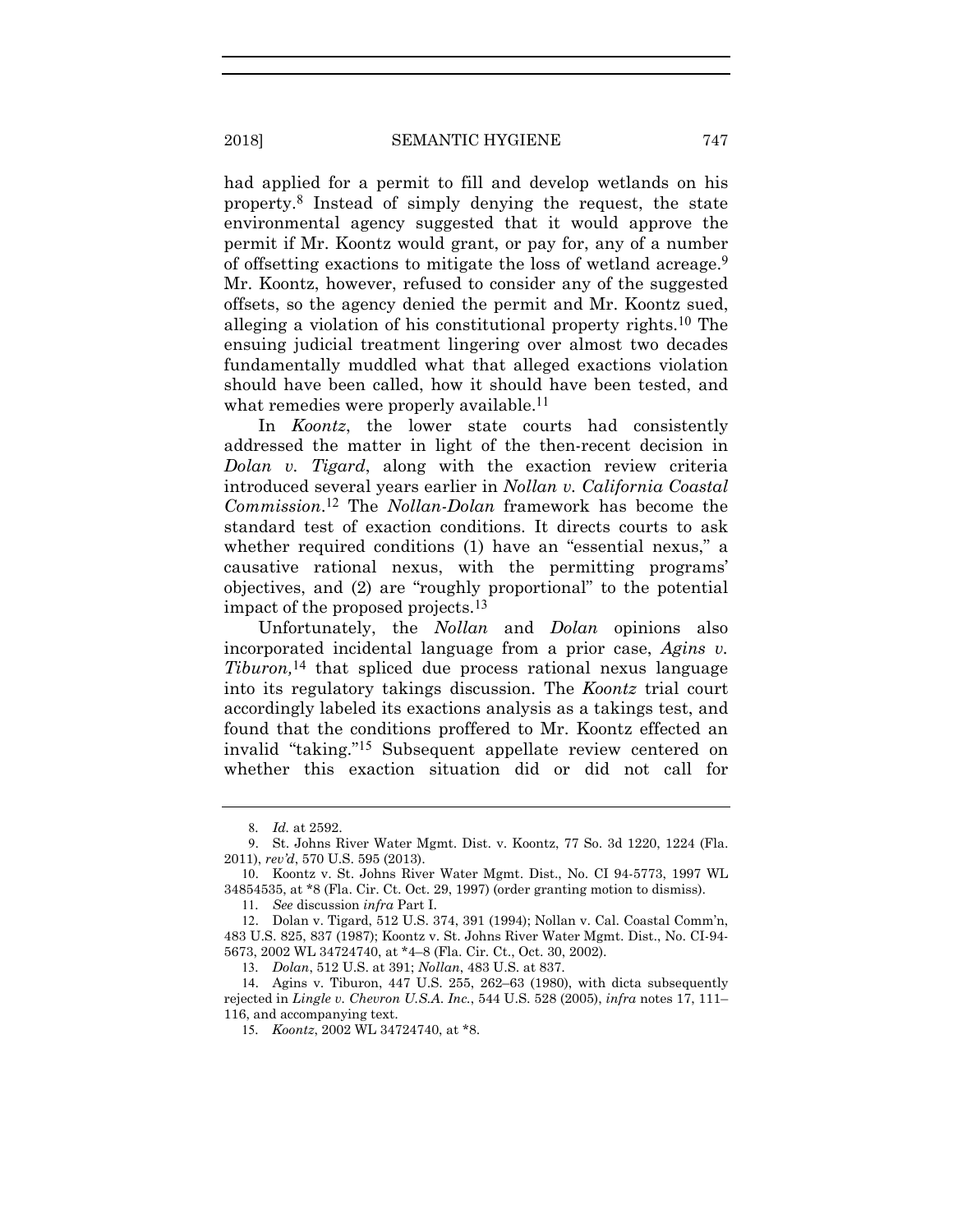application of the *Nollan-Dolan* test. It glossed over the far more fundamental question, however, of whether the rational nexus test for exactions actually is separate from regulatory takings inquiries (that traditionally turn upon the extent of diminution of property value, now usually assessed under the framework outlined in *Penn Central Transportation Co. v. City of New York*16).

Midway through the parade of *Koontz* appellate appearances, however, in 2005, another Supreme Court case, *Lingle v. Chevron U.S.A. Inc.*, made a fundamental distinction between due process tests and regulatory takings. *Lingle* expressly rejected the *Agins* decision's mix-up of due process rational nexus language with takings language, a mix-up that the *Nollan* and *Dolan* decisions had incorporated.17 When deciding *Koontz,* however, both the majority and the dissenters in the Supreme Court failed to maintain that prior course of semantic hygiene in *Lingle*, continuing to conflate the two dissimilar judicial tests when they discussed the application of *Nollan-Dolan* to exactions.

In *Koontz*, Justice Alito issued a deceptively simple holding: "We hold that the government's demand for property from a land-use permit applicant must satisfy the requirements of *Nollan* and *Dolan* even when the government denies the permit and even when its demand is for money."18

That summation does not strike us as surprising or inappropriate (although one eminent commentator has attacked the *Koontz* majority's decision to apply the *Nollan-Dolan* test to land-use exactions as "The Very Worst Land Use Decision Ever!").<sup>19</sup> The far greater confusion emerging from the

<sup>16</sup>. St. Johns River Water Mgmt. Dist. v. Koontz, 77 So. 3d 1220, 1230 (Fla. 2011); along with *Pennsylvania Coal*, the three-part rubric of the *Penn Central* decision has become the equally canonic regulatory takings citation, emphasizing diminution: Penn Central Transportation Co. v. City of New York, 438 U.S. 104, 124 (1978).

<sup>17</sup>*. Lingle*, 544 U.S. at 540, 542 (rejecting the *Agins* dictum that a takings test also included a test of whether the tested regulation "substantially advances" the public purpose).

<sup>18</sup>. Koontz v. St. Johns River Water Mgmt. Dist., 570 U.S. 595, 619 (2013).

<sup>19</sup>. John D. Echeverria, Koontz*: The Very Worst Takings Decision Ever?*, 22 N.Y.U. ENVTL. L.J. 1, 1 (2014); *see also* John D. Echeverria, *The Costs of* Koontz, 39 VT. L. REV. 573, 574 (2015). As we see it, the application of a *Nollan-Dolan* rational nexus element to monetary as well as physical or title exactions is neither novel nor oppressive upon normal land use regulatory practices. Development fees are a familiar and frequent municipal requirement; subdivision regulation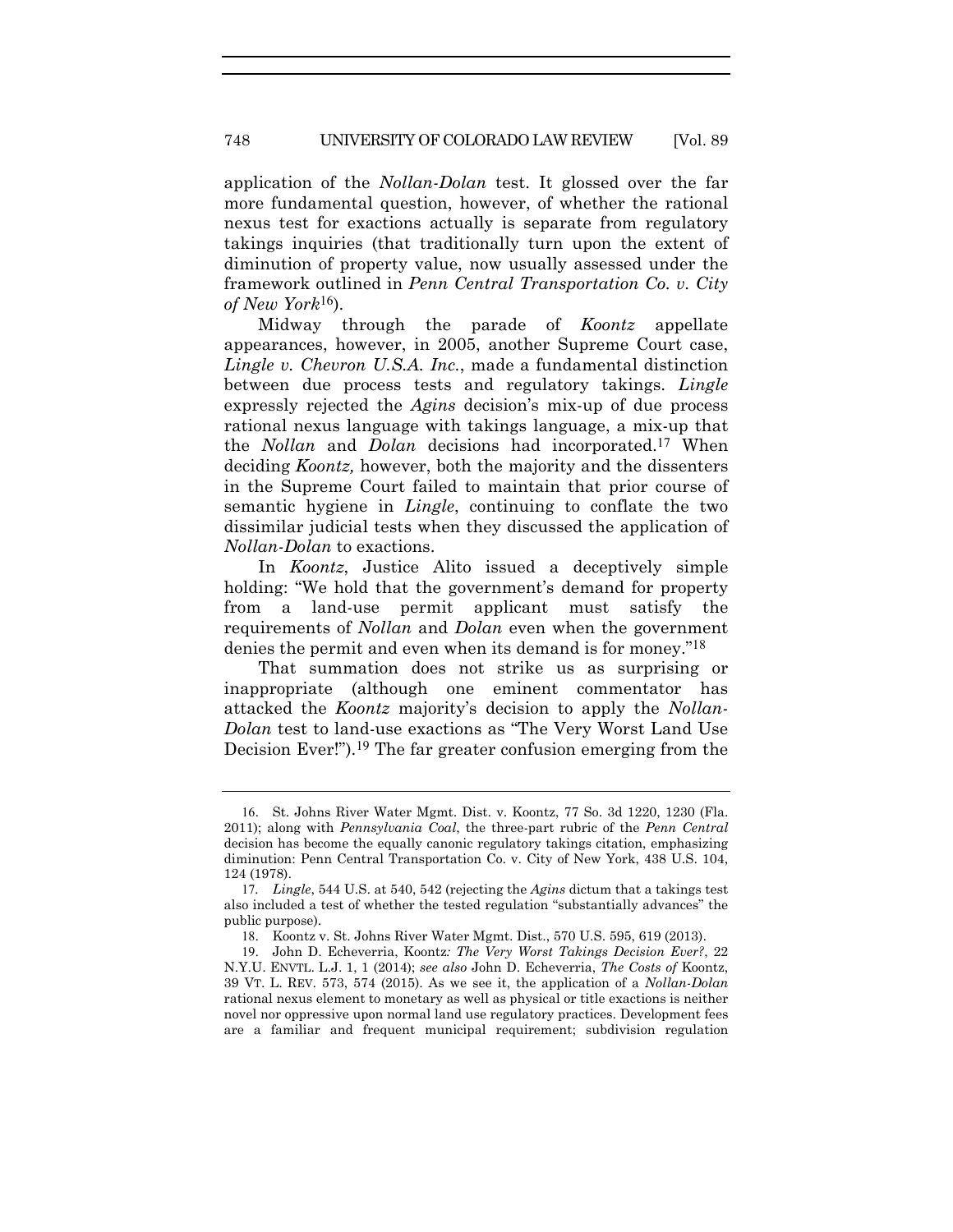various judicial opinions in *Koontz*, in the Supreme Court and in the Florida courts before and after, arises in the text beyond the simple words of the Court's majority holding—in the promiscuous manner in which the *Koontz* courts systematically conflated the *Nollan-Dolan* rational nexus inquiry with the rubric of regulatory *taking*.

In the private vs. public rights realm, the *Koontz* case offers a rich lode of fact and confusion for scholars, judges, and practitioners to mine. This Article ultimately uses the landscape and legal process of the case to help resolve the muddied jurisprudential waters, by analyzing the mismatched regulatory takings/unconstitutional conditions inquiries. Part I of this Article presents the facts, administrative, and judicial history of *Koontz* in more detail.<sup>20</sup> Part II proposes a course of semantic hygiene emerging from a scrutiny of pertinent case law, including a clarified lexicon of property rights judicial review terminology.21 Part III, finally, offers three propositions regarding judicial review of regulatory exactions that subsequently emerge from this analysis, including a fundamental clarification of remedy issues.22 Hopefully, these propositions may clear the jurisprudential fog shrouding exactions, takings, and due process, and help resolve the private rights-public welfare puzzles it harbored.

#### I. THE FACTS, AND THE ADMINISTRATIVE AND JUDICIAL HISTORY, OF *KOONTZ*

#### *A. Facts and Administrative History*

Mr. Coy Koontz owned a parcel of land of approximately 14.2 acres adjoining a state highway service road east of Orlando, Florida,23 the majority of which had been classified as

exactions often involve monetary fees to counter-balance burdens placed upon local government services, etc.; and judicial review of such conditions, though rarely explicitly *Nollan-Dolan* review, is not regarded as unusual or as strict scrutiny.

<sup>20</sup>*. See* discussion *infra* Part I.

<sup>21</sup>*. See* discussion *infra* Part II, and Lexicon beginning at page 782.

<sup>22</sup>*. See* discussion *infra* Part III.

<sup>23</sup>. *See infra* Figure 1 (depicting Latitude 28**°**33'52.28" North / Longitude 81**°**11'16.37" West). Viewed at an aerial image "eye altitude" of 15 miles, the parcel's location East of Orlando appears juxtaposed with extensive suburban development, the adjacent highway interchange, and the various forested wetland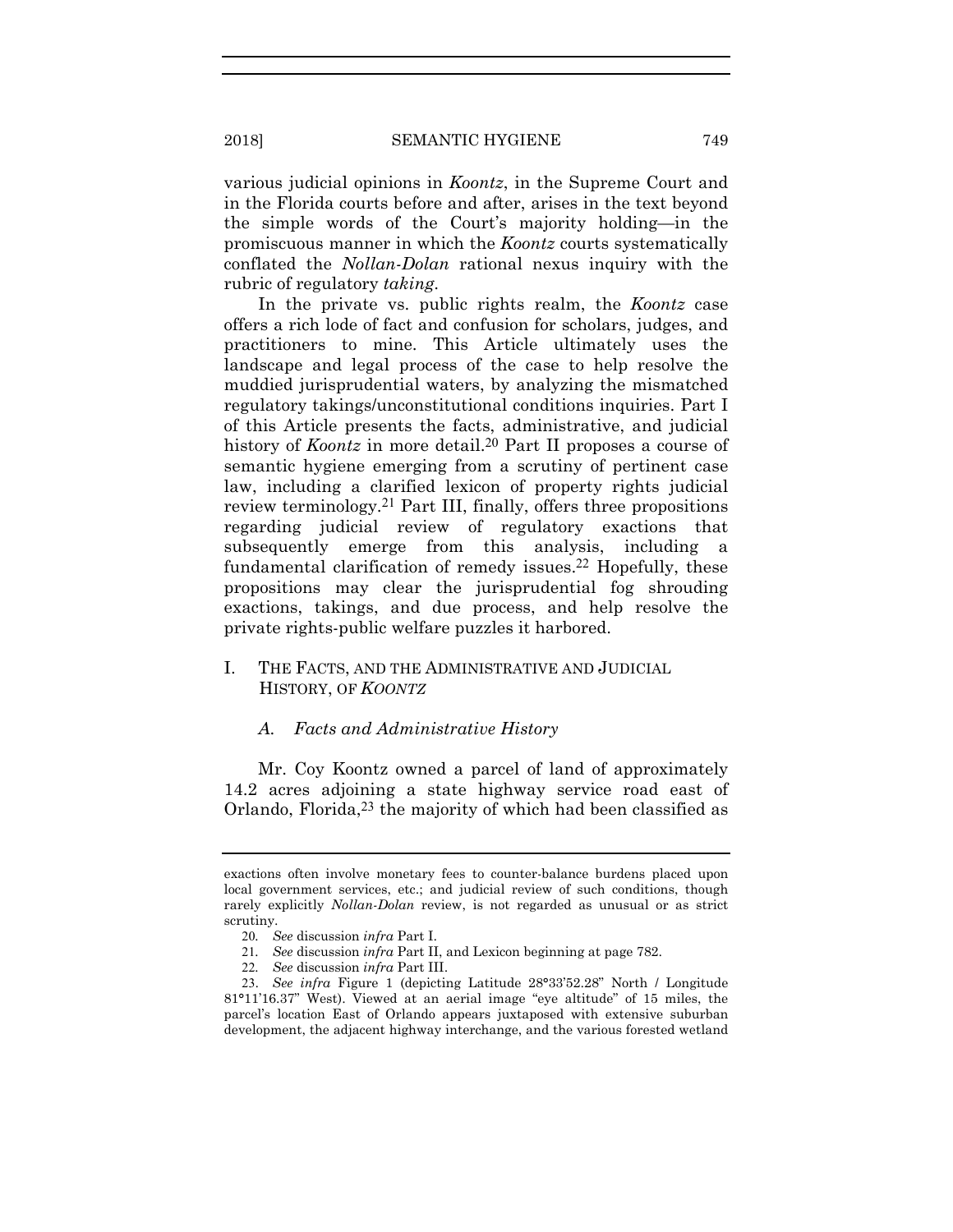statutory wetlands.<sup>24</sup> The case focused on the developable 3.7acre northern portion of the property situated between the road and a high-tension powerline easement.25 Mr. Koontz wanted to fill in this portion of his property to make it more marketable or to build a strip mall himself.26

Because most of the Koontz property, including 3.4 acres of the northern property, was classified as statutory wetlands, he needed regulatory approval from the St. Johns River Water Management District ("the agency").<sup>27</sup> Mr. Koontz applied for a

25*. Koontz*, 2002 WL 34724740, at \*2–3; s*ee* Figure 1 (noting the 3.7-acre area sought to be developed).

26*. Koontz*, 2002 WL 34724740, at \*2–3.

27*. Id*. The Florida Water Resources Act of 1972, FLA. STAT. ANN. §§ 373.013– 373.813 (West 2018), created a variety of Florida water management districts, including the St. Johns River Water Management District, § 373.069(1)(c), and authorized it to "require such permits and impose such reasonable conditions as are necessary to assure that the construction or alteration . . . will not be harmful to the water resources of the district." FLA. STAT. ANN. §§ 373.069, 373.413. Initially, a project like Koontz's would require two permits: a Management and Storage of Surface Waters permit (MSSW) for "filling in, excavating in, or drainage of a wetland" pursuant to FLA. ADMIN. CODE ANN. r. 40C-4.04(1), 2(b) 10 (1994), and a Wetland Resource Management permit (WRP) for "dredging and filling conducted in, on, or over . . . surface waters of the state." (FLA. ADMIN. CODE ANN. r. 17.312.030(1) (1994)). State law changed in 1993 to allow a single Environmental Resource Permit to stand in place of these two permits, but the corresponding regulations did not take effect until 1995. FLA. STAT. ANN. § 373.4131 (West 2018); FLA. ADMIN. CODE ANN. r. 62-330.010 (2013); Respondent's Brief at 7 n.4, Koontz v. St. John's River Water Mgmt. Dist., 570 U.S. 595 (2013) (No. 11-1447). Consequently, when Koontz sought permission to fill his lands in

extensions of the St. Johns River watershed. The parcel is tributary to the Econlockhatchee River, which in turn flows northward into the St. Johns River. When Mr. Koontz purchased the property in 1972, it comprised a bit less than 15 acres, but in 1987 the state highway department, to build a frontage service road, took under a half acre from the northern section, which left the 3.7 acres proposed for development with excellent road-frontage and highway access (the dead-end of the service road is now home to a large auto dealership complex). The 3.7-acre section can be clearly seen online at an "eye altitude" of 800 feet. *See infra* Figure 1 (noting the area sought to be developed with a smaller, upper, rectangular box).

<sup>24</sup>. Koontz v. St. Johns River Water Mgmt. Dist., No. CI-94-5673, 2002 WL 34724740, at \*2–3 (Fla. Cir. Ct., Oct. 30, 2002). Figure 1 designates the approximate non-wetland areas with diagonal lines. Approximately 1.4 acres in the entire property were non-wetland uplands, mostly in the southerly, undevelopable area. A 0.3-acre segment of this was located along the service road within the 3.7 acre proposed project area. The dimensions of the parcel and portions were described inconsistently through the litigation. The trial court opinion presents the most accurate description of the dimensions so those are used in this Article. *Koontz*, 2002 WL 34724740, at \*2–3. A significant recalculation of the wetlands designation—based on the effects of prior canalization—raised questions about classification of the land as wetland but was not part of the Supreme Court proceedings. *See* discussion *infra* Section I.B.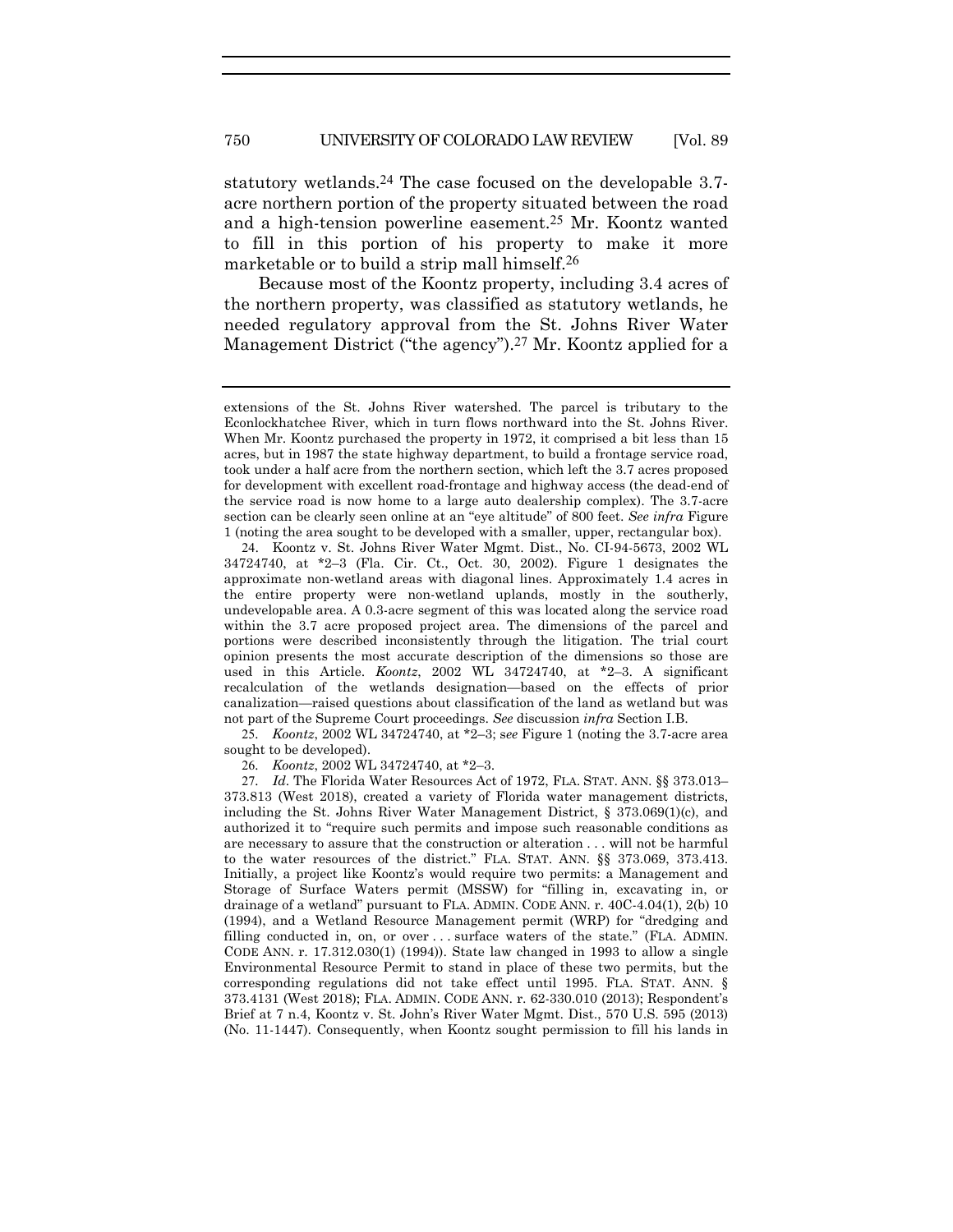permit to fill the northern 3.4-acre wetland area and offered to give a conservation easement permanently restricting development on the remaining roughly eleven acres of wetlands in the southern interior of the property beyond the powerlines.28



Figure 1. The Koontz Site (solid rectangle lines), with designated upland area (lower dotted line), one-acre fill  $+$  existing upland developable area (upper dotted line, schematic), small westerly drainage ditch (dashed vertical), and a high-tension power-line easement (the horizontal double-line).

Complementing its aims of conserving water resources, the agency had a policy of trying to promote appropriately feasible agricultural, industrial, and residential development through its permitting program.29 The agency's staff therefore entered into informal negotiations with Mr. Koontz, suggesting a

<sup>1994,</sup> he still needed two permits. Respondent's Brief, *supra* at 7 n.4. Due to the similarity between the permits and permitting process, however, the state agency treated them as a single permit application throughout litigation for simplicity's sake. *Id.* This Article will continue as such.

<sup>28</sup>*. Koontz*, 2002 WL 34724740, at \*3.

<sup>29</sup>. Policy and Purpose, FLA. ADMIN. CODE ANN. r. 40C-4.011 (3) (1983) (repealed 2012).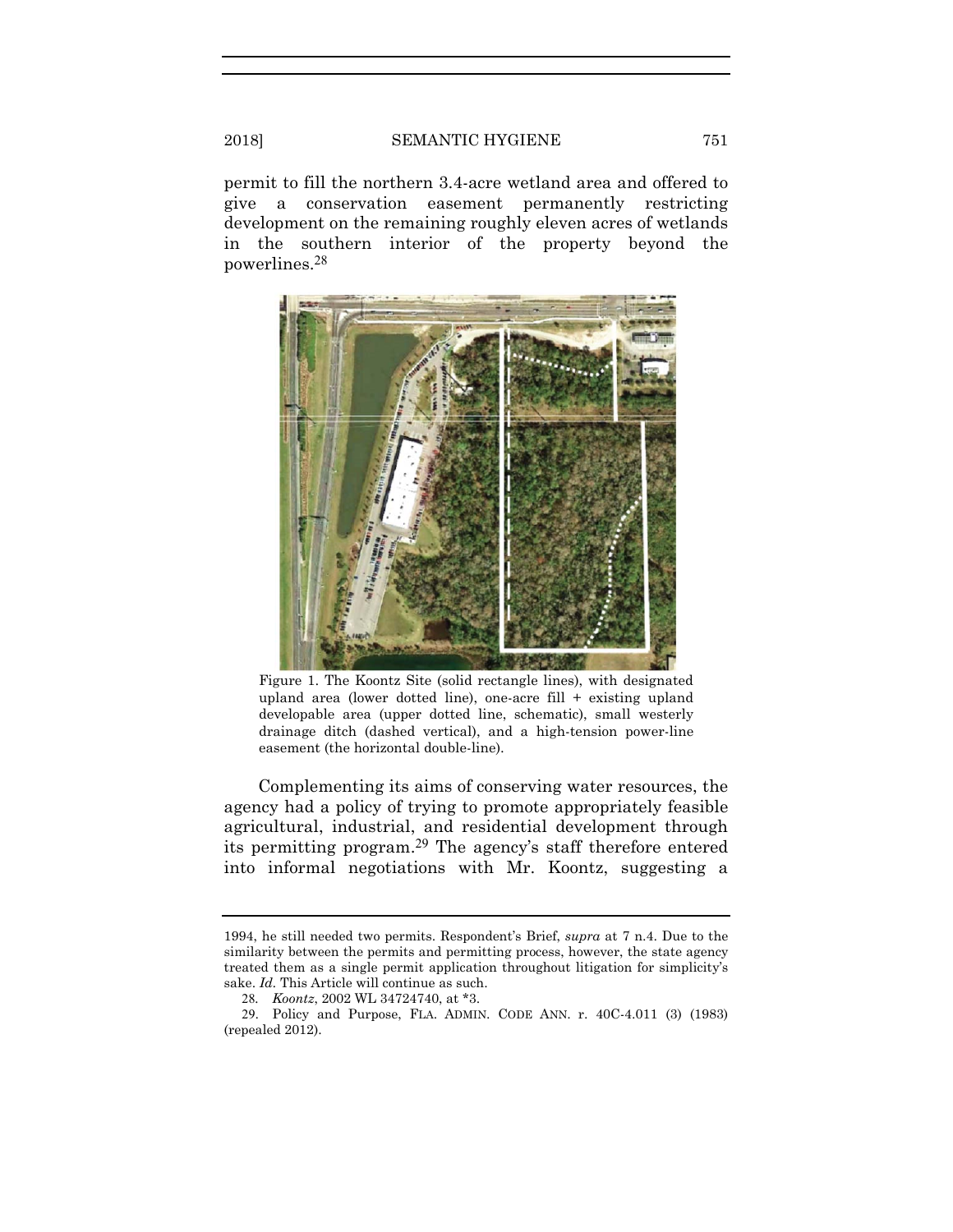variety of alternatives that would accommodate an ecologically acceptable measure of development for the property while maintaining the watershed protection objectives of the state wetlands act.30

Given the large proportion of wetlands within the subject parcel, the staff indicated that the district would not approve a permit to fill 3.4 acres of statutory wetlands with only an eleven-acre offset.31 Their standard rule of thumb for ecological mitigation of wetland losses called for a conservation easement of roughly ten acres for every one acre filled.32

In the course of permit discussions, the water district staff suggested *five* acceptable development options, two of which involved potential on-site offsetting mitigation, one openinvitation option, and two options for off-site offsetting mitigation. Mr. Koontz's legal attacks exclusively criticized the two off-site suggestions, ultimately making them the focus of each of the semantically confused judicial opinions that followed in the case, all of which uniformly ignored the potential relevance of the other suggested options.33

 Option 1 (on-site): Mr. Koontz did not need a permit at all if he chose to develop the non-wetland 13,000 square feet of his parcel that lay along the highway spur, a part of his property that had never been designated as statutory wetlands.34 This unregulated stretch of highway frontage potentially had a setting sufficient to generate substantial economic return for his property—in constitutional takings parlance a "reasonable" remaining economic use" in spite of the wetlands regulation.<sup>35</sup>

<sup>30</sup>*. Koontz*, 2002 WL 34724740, at \*3.

<sup>31</sup>*. Id.*

<sup>32</sup>. Petitioner's Brief at 2, St. Johns River Water Mgmt. Dist. v. Koontz, 77 So. 3d 1220 (Fla. 2011) (No. SC09-713).

<sup>33</sup>*. See, e.g.*, Koontz v. St. Johns River Water Mgmt. Dist., 570 U.S. 595, 602– 03 (2013).

<sup>34</sup>*. See* Figure 1 (referencing the line at top right of the parcel).

<sup>35</sup>. The baseline denominator in a judicial takings review of this option would be the parcel-as-a-whole, the more than fourteen acres that Mr. Koontz purchased (in 1972, for less than \$100,000—*see* Proposed Final Judgment for the Defendant at 39-39, No. Cl-94-5673 (Fla. Cir. Ct., Oct. 30, 2002)) upon which he based his investment-backed expectations. *See* Keystone Bituminous Coal Ass'n v. DeBenedictis, 480 U.S. 470, 497 (1987). He received in excess of \$400,000 in the 1980s for condemnation of less than an acre of this land (*see* Proposed Final Judgment for the Defendant, *supra*). In the 1990s he sought to develop more of this property, sparking the at-issue litigation. The only estimation of property value that appears in the litigation record comes from the intermediate Florida appellate court's 2006 calculation of damages—\$477,000 for the entire 3.7-acre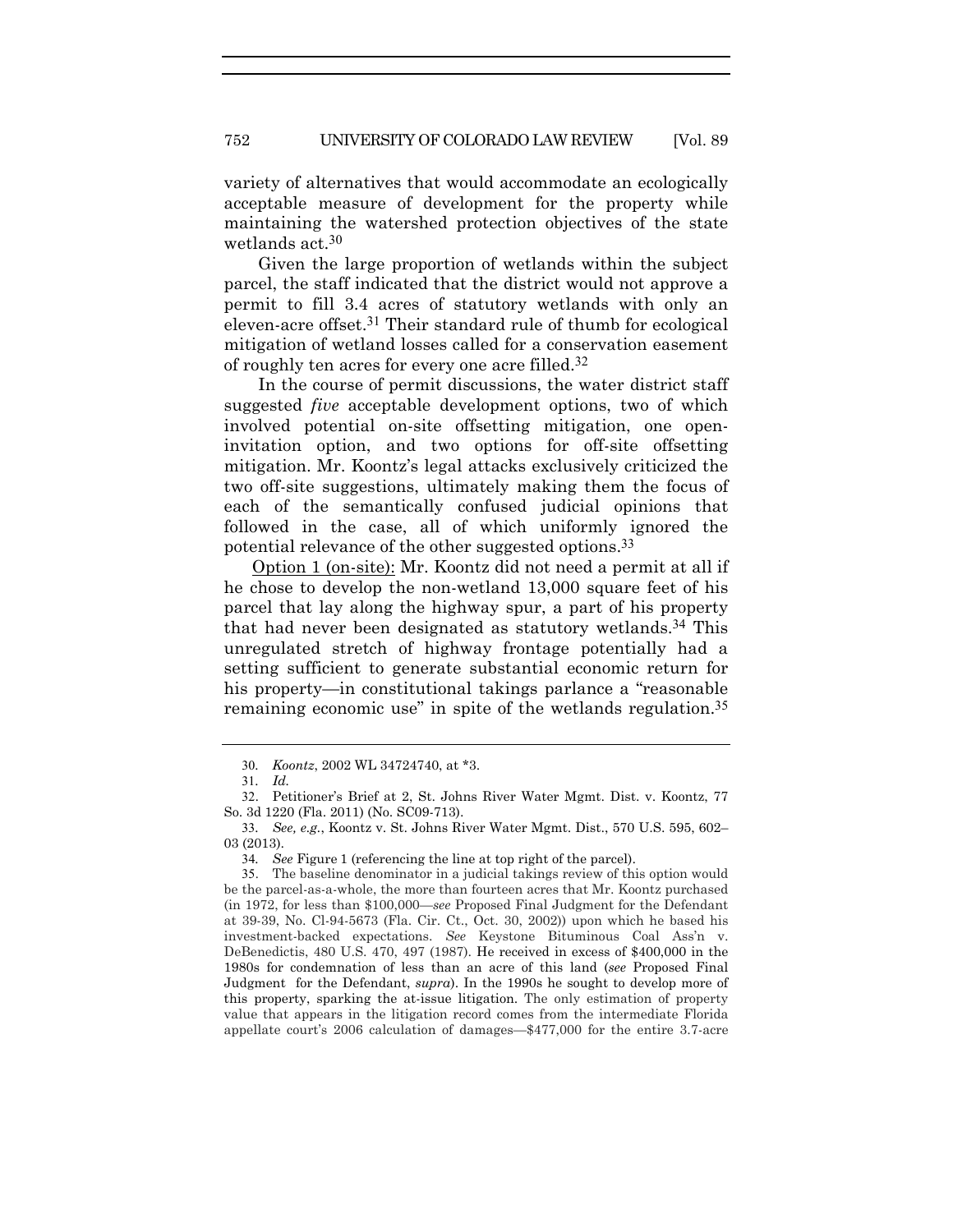Option 2 (on-site): As a second option, the district would grant a permit for development of one acre of property along the highway if Mr. Koontz set aside the remaining acres of his land as an offsetting conservation easement.<sup>36</sup> This acre— 43,500-plus square feet of commercially developable highway frontage land—arguably would have given Mr. Koontz an even greater, and constitutionally sufficient, economic return on the private investment, validating the regulatory action.37

Analytically, the existence of these two on-site options could clarify the fundamental distinction between the constitutional inquiries for takings and for exactions.38

36*. See Koontz*, 570 U.S. at 602. This one-acre option apparently would have been made up by adding additional fill alongside the 0.3-acre of non-wetland highway frontage. The Court noted that this option would have required draining and leveling portions of the land. (The majority opinion said that the resulting conservation easement offset would incorporate 13.9 acres; for what it's worth not much—the residuum would more precisely have been 13.2 acres minus 1.14 acre of powerline easement—12 acres—slightly more than the agency's preferred 10:01 ratio offset preference.).

37. In *Palazzolo*, the existence of one buildable lot out of the desired seventyfour was enough to avoid the Lucas "categorical" rule, and the qualities of the wetlands potentially affected supported a finding of no taking. Palazzolo v. State, No. WM 88-0297, 2005 R.I. Super LEXIS 108, at \*58 (R.I. Super. Ct. July 5, 2005); Patrick A. Parenteau, *Unreasonable Expectations: Why* Palazzolo *Has No Right to Turn a Silk Purse into a Sow's Ear*, 30 B.C. ENVTL. AFF. L. REV. 101 (2002).

38. A court might have fully resolved the case if it found that either of those proposed resolutions would have satisfied the constitutional requirements under the terms of the property value diminution test from *Pennsylvania Coal Co. v. Mahon*, 260 U.S. 393, 415 (1922). If the diminution were found to be non-excessive in the relative context, and hence constitutional, the conservation easement in this option would probably have been found to be valid under the *Nollan-Dolan* due process terms.

area, as valued with all regulations removed. Koontz v. St. Johns River Water Mgmt. Dist., 2006 WL 6912444, at \*1–2 (Fla. Cir. Ct. 2006). A current real estate appraisal for one developable acre in that location (one-acre development being one of the options suggested by the regulatory agency) is approximately \$170,660. Telephone interview with Rick Singh, CFA, Orange County Florida Real Estate Appraiser, Office of Rick Singh CFA (Dec. 4, 2017). Taken together, these figures suggest that Mr. Koontz would still have had a substantial overall profit available had he accepted the proffered one-acre development option, particularly in light of his modest initial investment. A less-accessible neighboring site on the same service road has also been beneficially developed with extensive commercial use for a large auto dealership. *See* Figure 1. The family ultimately sold the entire property in 2007 for \$1.2 million. Personal Representative Deed, Coy Koontz, Jr. to Floridel LLC, June 14, 2007; Property Summary, 12800 E Colonial Drive, Orange County Property Appraiser, http://www.ocpafl.org/PRC/3122230000000 46.pdf [https://perma.cc/QXN5-T9Y5]; *see, e.g.*, *Rick Singh CFA Orange County Property Appraiser Florida*, Map Search-12800 E Colonial Dr, https://maps.ocpafl. org/webmapjs/# [https://perma.cc/NK8J-ECQR].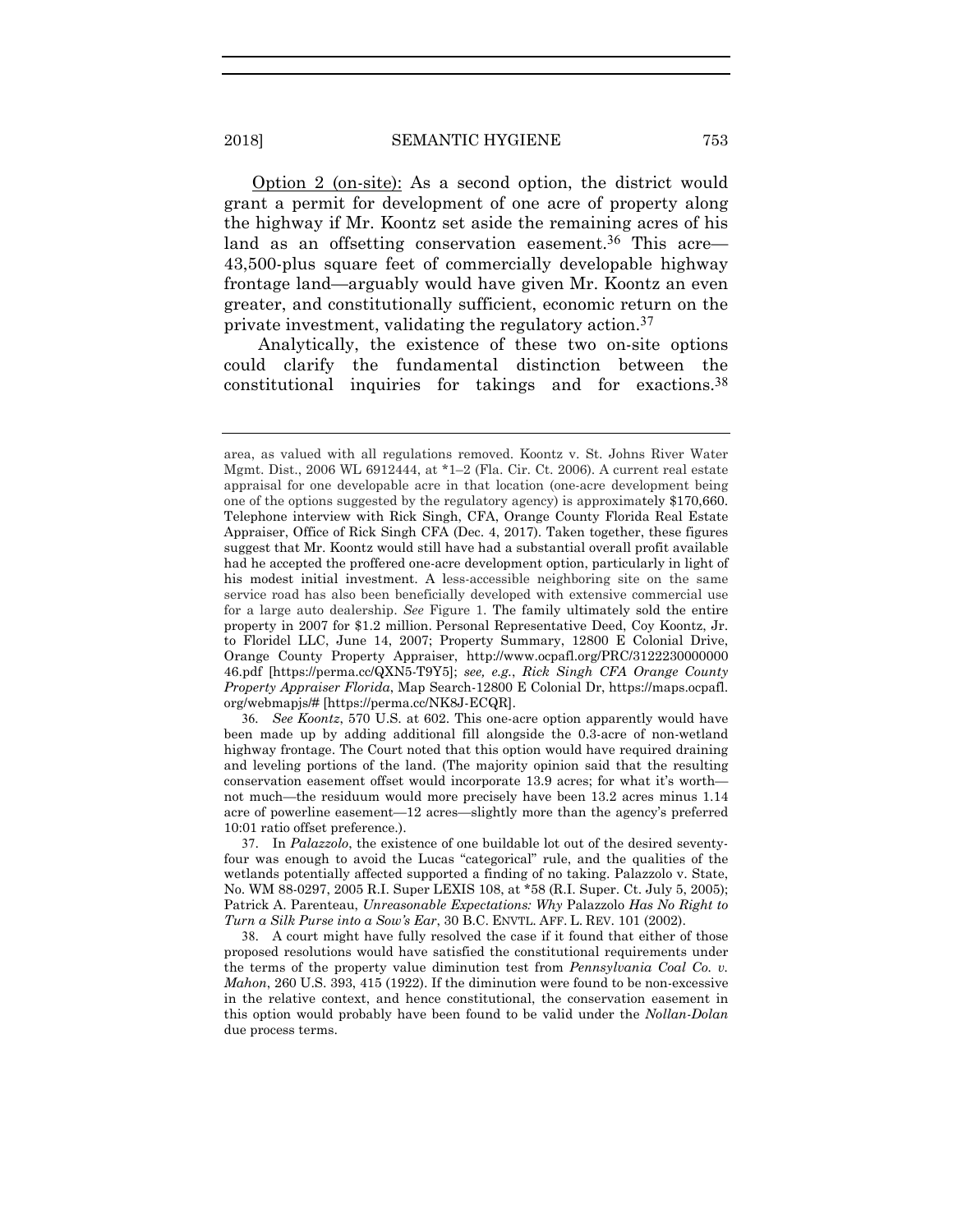#### 754 UNIVERSITY OF COLORADO LAW REVIEW [Vol. 89

Presuming that plain enforcement of the permitting regulations would not effect a taking, the proposed on-site exaction would have been a separate, hardly controversial, unconstitutional conditions inquiry.

 Option 3 (open-invitation): Third, the water district staff invited Mr. Koontz to suggest a mitigation action proposal of his own choosing, building upon any suggestions from his hydrology expert that would proportionately offset the loss of wetland hydrological and ecological storage on the subject parcel.39 Mr. Koontz apparently took no steps to address this option.



Figure 2. Satellite graphic showing the Koontz site (double ring), the sinuous Econlockhatchee watershed, and the alternative A & B offsite mitigation proposals. "A" represents the proposed drainage ditch corrections at the Little Big Econlockhatchee State Forest. "B" represents the proposed culvert repair at the Hal Scott Regional Preserve.

And finally, the agency proffered two potential *off*-site

<sup>39</sup>*. See Koontz*, 570 U.S. at 602.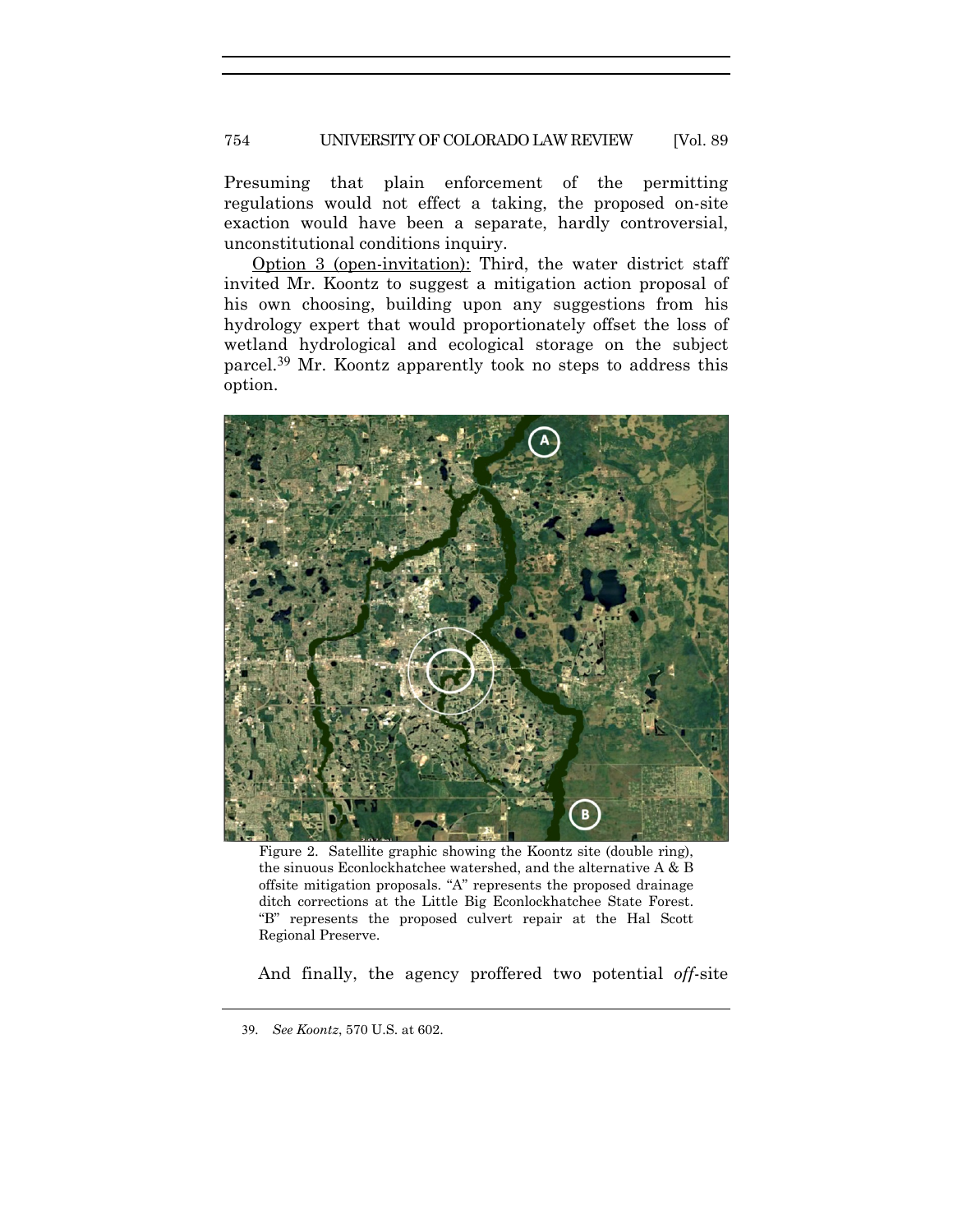alternatives—and it was these that were virtually the exclusive focus of every judicial analysis in the case.<sup>40</sup> If Mr. Koontz chose either one of the off-site options, the agency said, he could fill the entire 3.7-acre portion of his land between the powerline and the highway, as he had wished and requested.41

 Option 4 (*off*-site): One of the proffered *off*-site mitigation options asked that, in addition to the offered eleven-acre conservation easement, he pay for the repair of some crushed culverts at the Hal Scott Preserve, four-and-a-half miles away from the Koontz property in the Econlockhatchee drainage.42

 Option 5 *(off*-site): An alternative suggested off-site mitigation option was that, in addition to the offered elevenacre conservation, he could fill in some drainage ditches to restore natural wetland storage function at the Little Big Econlockhatchee State Forest, approximately seven miles away in the Econlockhatchee drainage.43

Although the cases do not note the hydrological connection, an aerial view of the *Koontz* parcel's geographic location and the two proposed off-site mitigation options clearly shows their tributary relationship within the unitary Econlockhatchee watershed.44

Each of the off-site improvements would have restored natural wetland water flows for marshy terrain estimated at approximately fifty acres.45 The acreage benefited by either of the two off-site options, plus the conservation easement, would total sixty-one acres, safely in excess of the ten-to-one rule of thumb ratio for offsetting 3.4 acres of wetlands fill. The agency staff presented evidence, on the other hand, that cleaning out the clogged ditches or repairing the subject culverts would cost as little as \$10,000, in contrast to the substantially increased value of the filled acreage.<sup>46</sup>

<sup>40</sup>*. See id.*

<sup>41</sup>*. See id.*; *supra* Figure 2 at A.

<sup>42</sup>*. Koontz*, 570 U.S. at 602; *supra* Figure 2 at B.

<sup>43</sup>*. Koontz*, 570 U.S. at 602; *supra* Figure 2 at A.

<sup>44</sup>*. See supra* Figure 2.

<sup>45</sup>*. Koontz*, 570 U.S. at 602.

<sup>46</sup>. Koontz v. St. Johns River Water Mgmt. Dist., No. CI-94-5673, 2002 WL 34724740, at \*4 (Fla. Cir. Ct. 2002). This raises the fascinating question of what *Nollan-Dolan* "proportionality" means; as a matter of due process fairness, does it consider the constitutional balancing fairness in terms of proportionality of acreage, or parity of economic burden, or some other quantum comparison? If causality is the basis of the proportionality analysis, then acreage would seem to be the most appropriate consideration. Ironically, if the regulatory takings rubric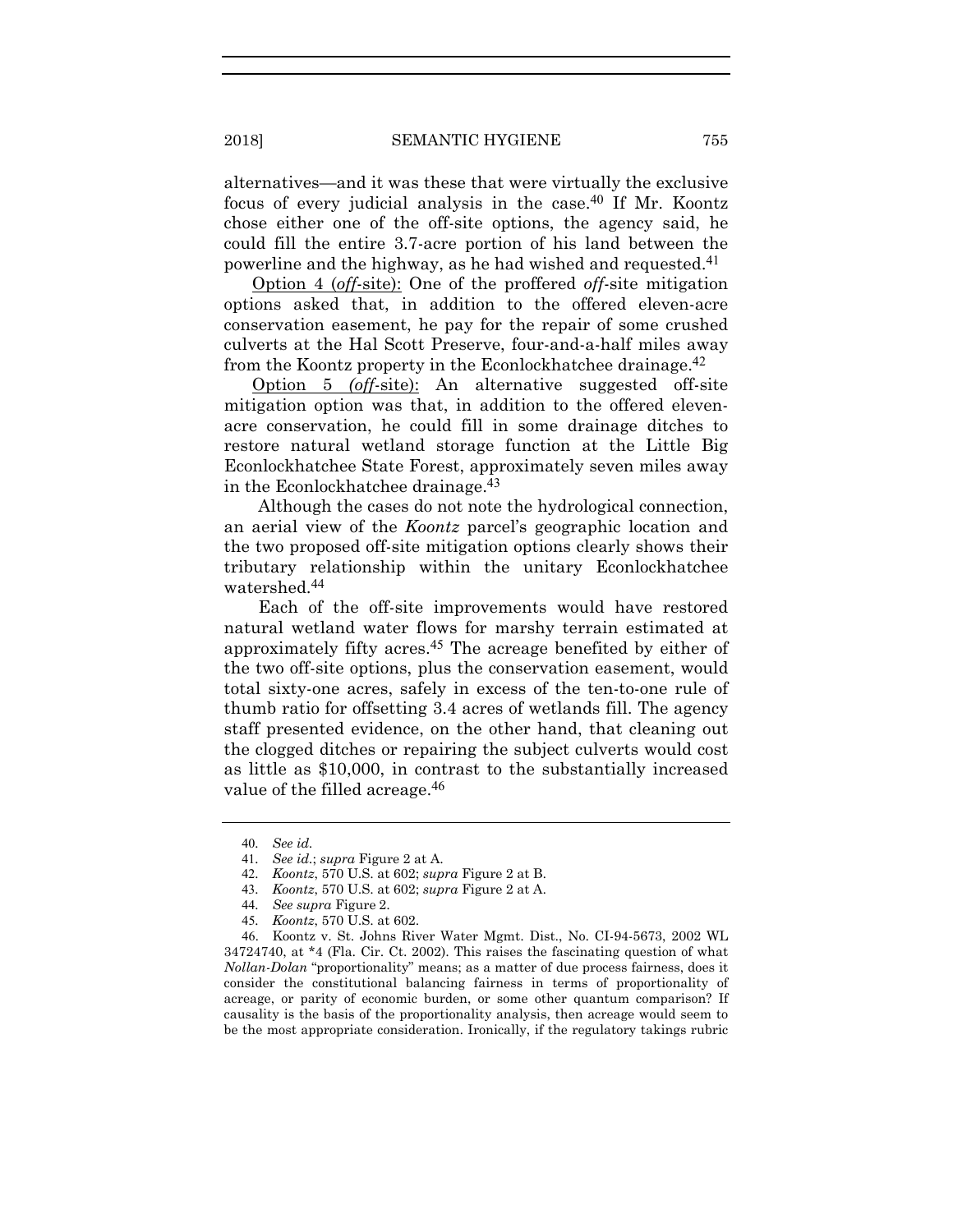The way we read the *Koontz* facts, therefore, is that under the Florida agency's permit process Mr. Koontz received a fiveway choice. If he had chosen any of the four agency-proposed options, or had proposed an acceptable invited alternative, he apparently could have proceeded on those terms. But, Mr. Koontz chose not to adopt any of the five. As a result, the permit application did not meet a necessary standard for an exception to the wetlands rules, and the agency voted to deny the permit.47

Irritated with the regulatory process's imposition on his plans, Mr. Koontz hired an attorney known for property rights opposition to government regulation, and he challenged its constitutionality.48 He later found support from the powerfully financed and backed Pacific Legal Foundation, one of the industry-sponsored "public interest law firms" that in the past several decades have mounted private property challenges to a wide range of government regulations.<sup>49</sup>

#### *B. Anomalies*

Three less-than-obvious factual complexities potentially cloud the legal analysis of the *Koontz* case as precedent. First, the litigation centered on the constitutional validity of the suggested off-site exactions—reviewing whether they were unconstitutional conditions—but the agency had never required any specific exaction, and as noted, one or more of the options may well have been constitutionally valid.50 Arguably,

were applied to the exaction inquiry, the focus would more appropriately be upon the comparative individual burdens to the property owners.

<sup>47</sup>*. Id.*

<sup>48</sup>. Telephone Interview with St. Johns River Water Mgmt. Dist., Office of Gen. Counsel (Aug. 26, 2016) [hereinafter Aug. 26 Telephone Interview].

<sup>49</sup>*. See* Brief for Pacific Legal Foundation as Amici Curiae Supporting Respondent, *Koontz*, 570 U.S. 595 (2013) (Pacific Legal Foundation filing on behalf of petitioner); Brief for Pacific Legal Foundation as Amici Curiae Supporting Respondent, St. Johns River Water Mgmt. Dist. v. Koontz, 77 So. 3d 1220, 1221 (Fla. 2011) (No. SC09-713). There has long been a consistent, powerfully organized resistance to governmental constraints upon private especially corporate—property, and the fossil fuel and other extractive industries, following the lead of the 1972 Powell Memorandum, created a series of wellresourced resistance to government regulation. *See* Oliver A. Houck, *With Charity for All*, 93 YALE L. J. 1415, 1419 (1984); Lewis Powell, Confidential Memorandum-Attack on American Free Enterprise System, U.S. Chamber of Commerce (1972).

<sup>50</sup>*. See supra* notes 33–46 and accompanying text. Whatever the broader scope of the concept of "unconstitutional conditions" might be, it seems clear that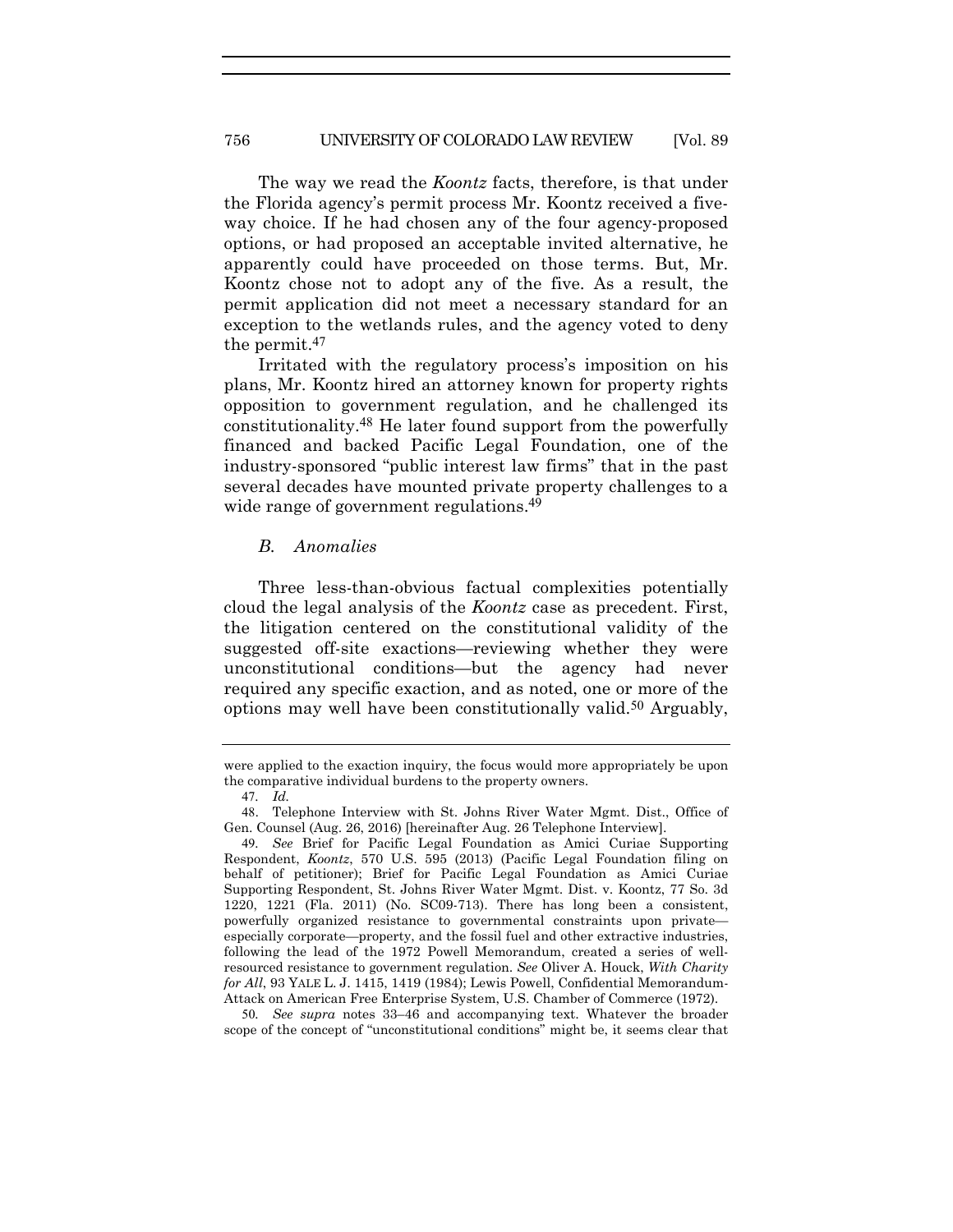finding the permitting process unconstitutional should have required a judicial holding that no agency-proffered option was constitutional—i.e., that all five suggested options were constitutionally invalid.

A second anomaly: Mr. Koontz applied for his permit—and the Supreme Court decided the case—on the premise that all but 0.3 acres of the project area were statutory wetlands under the state's Clean Water Act authority and under the state's watershed management laws.<sup>51</sup> Koontz, however, had introduced a consultant's study as evidence in the 2002 trial that argued that a ditch dug in the 1980s along the parcel's border had artificially lowered the adjoining water table, making much of the parcel no longer definable as wetland.<sup>52</sup> Ultimately, following a subsequent trial court judgment, the agency accepted the updated hydrology data and closed the file in 2006, giving Koontz a permit to develop his parcel as he had wished and requiring only the 11-acre conservation easement originally offered.53 In effect, all the litigation that thereafter persisted—contesting whether *Nollan-Dolan* was the appropriate test for such off-site monetary exactions—ignored the mistaken data issue (which would have raised the fundamental due process question of whether a regulation is rational when it is based on fundamentally false evidence) and instead focused on determining whether the permitting process had effected a temporary *taking*—presuming that exactions were a *takings* issue.54

This raises the third anomaly: throughout the *Koontz* litigation, it was never clear for what harm he sought compensation. No court found that he had suffered a diminution in property value, and he ultimately received a

judicial testing of the constitutional validity of conditional exactions under the *Nollan-Dolan* rule seeks a determination whether they are, or are not, "unconstitutional conditions."

<sup>51</sup>*. See Koontz*, 570 U.S. at 600–01; Petitioner's Brief, *supra* note 32, at 5 n.4. The Court also stated that he owned 14.9 acres. 13.9 acres of which it said were wetlands. *Koontz*, 570 U.S. at 601–02. Actually, at the time of the permit application, Koontz only owned 14.2 acres, 12.8 acres of which the parties believed to be wetlands. *Koontz*, 2002 WL 34724740, at \*3.

<sup>52</sup>. Petitioner's Brief, *supra* note 32, at 5. *See* Figure 1, vertical dashed line.

<sup>53</sup>*. See* Koontz v. St. Johns River Water Mgmt. Dist., 2003 WL 6072846, at \*2 (Fla. Cir. Ct. 2004) (ordering grant of the permit); Affidavit of William C. Fogle, Koontz v. St. Johns River Water Mgmt. Dist., 2006 WL 6931531 (Fla. Cir. Ct. 2006) (saying the permit was finally granted in December of 2005).

<sup>54</sup>*. Koontz*, 77 So. 3d at 1225.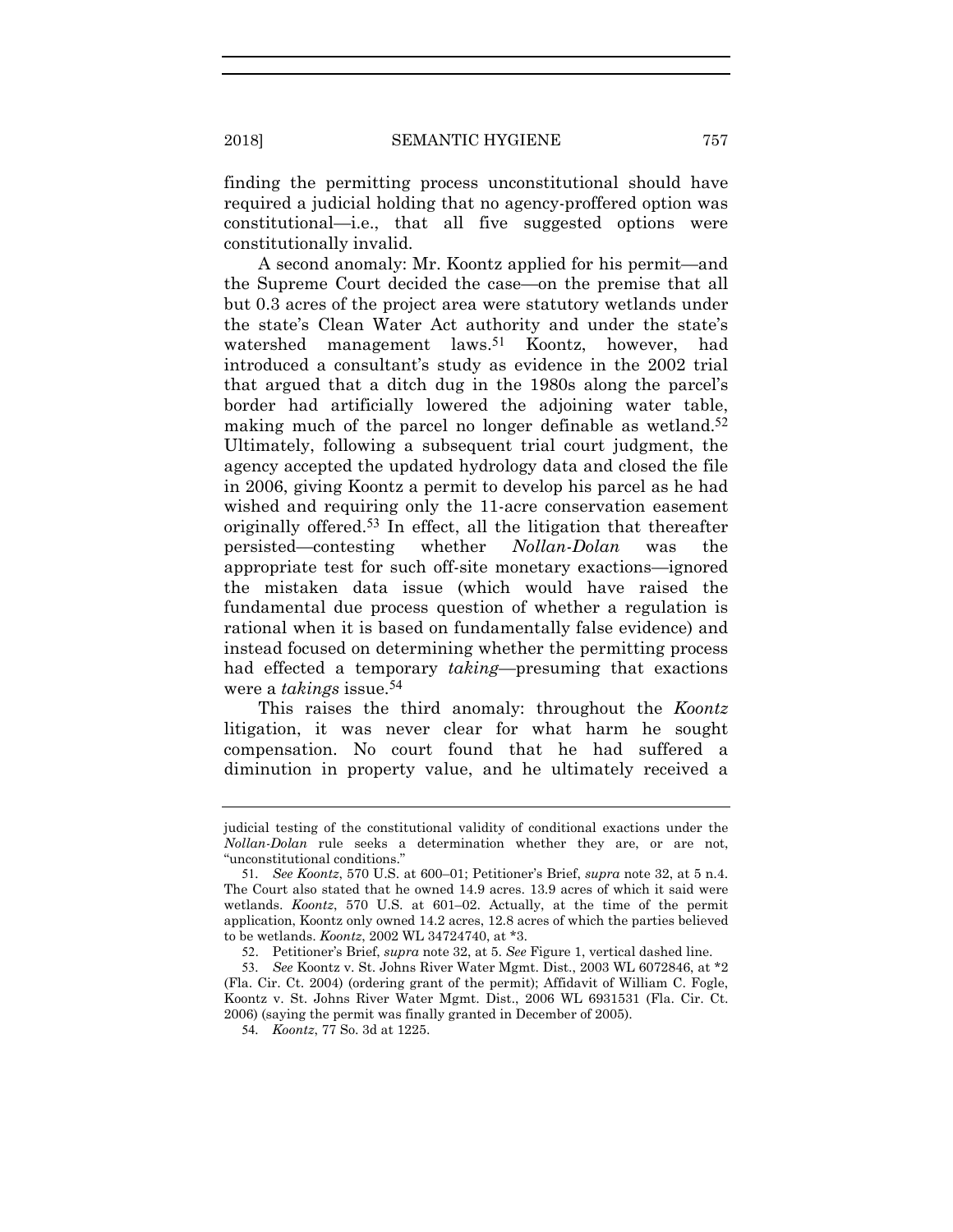#### 758 UNIVERSITY OF COLORADO LAW REVIEW [Vol. 89

permit to develop as he wished. The Florida courts assigning compensation apparently did so based on a ten-year "temporary takings" loss of property value that the mistaken hydrology had effected through the protracted permitting process, plus interest for the delay.55 But the judicial opinions considering the constitutionality of the permitting process did not discuss the factual hydrological mistake. They only discussed the permitting negotiations that took place. It seems that the courts ordered compensation because they determined that the agency's suggested off-site conditions failed the *Nollan-Dolan* due process test, but assessed compensation based on a deprivation not actually caused by the proffering of those conditions—but rather caused by the temporary deprivation of property use stemming from the mistaken hydrology facts and Mr. Koontz's refusal to consider any of the five development options. Although Mr. Koontz possibly could have framed a suit for damages under § 1983 of the Civil Rights Act against the individual responsible for the mistake who thus caused the deprivation, he never pursued that course.56

These three anomalies mean that the majority and dissenting Supreme Court opinions in *Koontz* both proceeded upon an understanding of the case's facts that was in reality quite flawed. Taking the Court's opinions in *Koontz* and analyzing them on the facts *as the Justices thought them to be*, however, nevertheless allows an analysis of the opinions' legal logic and implications that is usefully revealing and instructive for the future.

# *C. The* Koontz *Case in the Courts*

From the beginning, the *Koontz* litigation quickly moved

<sup>55</sup>. Koontz v. St. Johns River Water Mgmt. Dist., 2006 WL 6912444, at \*1–2 (Fla. Cir. Ct. 2006).

<sup>56</sup>. 42 U.S.C. § 1983 (2012). Section 1983 allows parties to sue state officials in their individual capacity for damages for constitutional violations. Section 1983 itself does not require any particular mental state, but bringing a due process clause § 1983 claim generally requires showing more than mere negligence. Daniels v. Williams, 474 U.S. 327, 328 (1986). The required showings—that the person acted in their individual capacity under color of state law, caused a deprivation, and with liability greater than mere negligence—would have limited Mr. Koontz's ability to succeed on such a suit. *See* remedies discussion *infra* notes 213–236 and accompanying text.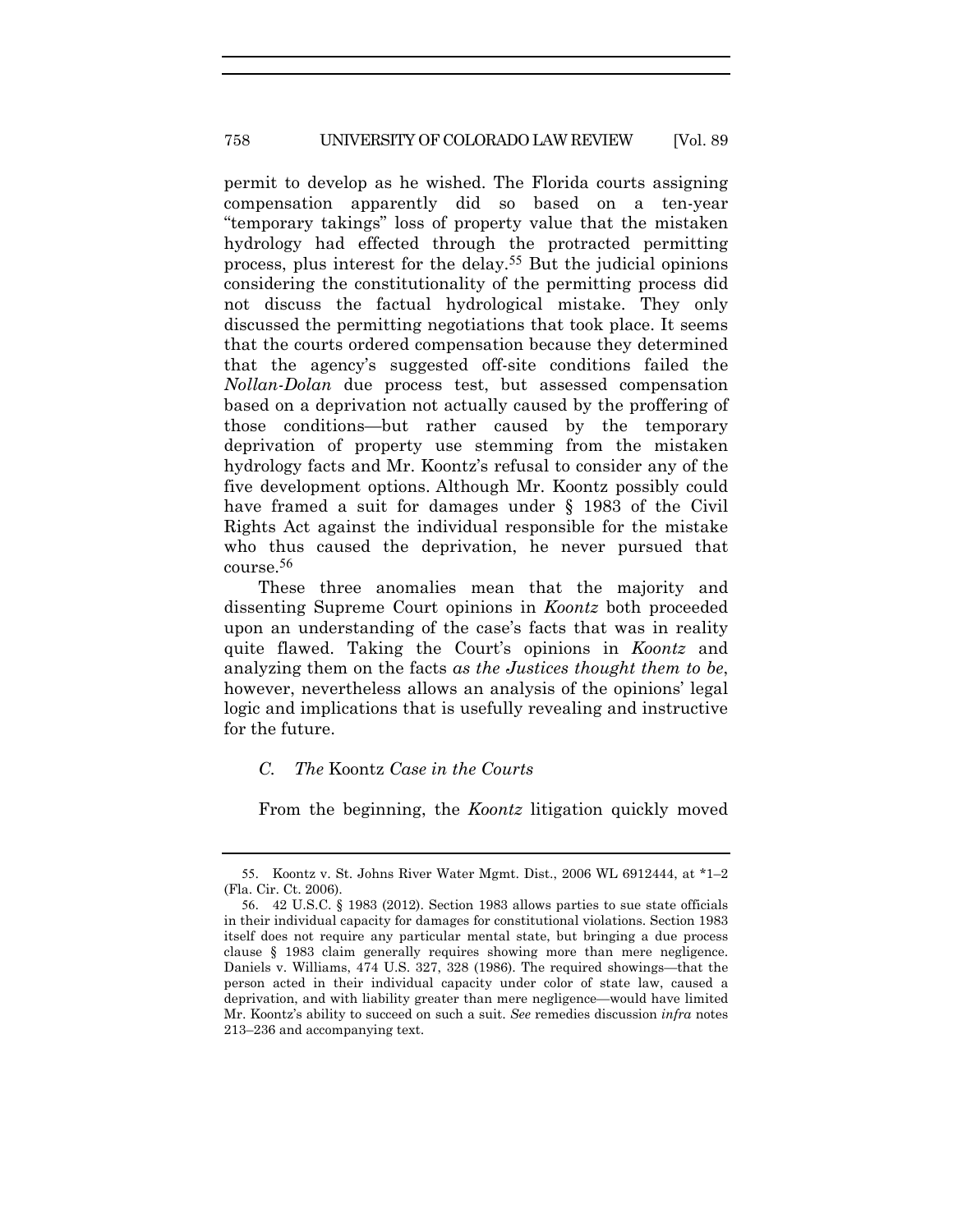beyond the facts to arguments about the appropriate analysis for reviewing the type of exactions at play. Mr. Koontz, focusing on the options that would allow him to fill 3.4 acres, objected to both of the off-site mitigation options and filed suit claiming that the proposed conditions effected a taking.57

In his original complaint to the circuit court in 1997, in fact, Koontz's counsel challenged the water district's permit denial process on two separate claims: that it was an unconstitutional regulatory taking and also an unconstitutional violation of his client's due process private property rights.58 But at trial and thereafter, the parties only litigated the case as a "regulatory takings" claim.<sup>59</sup> On the facts, the trial court in 2002 held—in a single sentence—that there had been an unconstitutional regulatory "taking" because the off-site exactions lacked a sufficient *Nollan-Dolan* causative nexus and proportionality showing.60 It was while awaiting appeal of that takings determination that the agency reviewed and accepted the corrected hydrology data, developed a new permit proposal based on those new facts, and, pursuant to subsequent court order, issued a permit. A later trial court in 2006 awarded \$376,154 in damages to Koontz, calling it a temporary "taking."61

But the 1998 trial court that held the agency actions to be an invalid "taking" had not based its determination on a finding of *excessive economic burden* or *diminution of property value*, the classic regulatory takings inquiry.<sup>62</sup> Instead, the judge based his finding of unconstitutionality upon on a failure of *Nollan-Dolan* nexus-proportionality in the proposed off-site mitigation conditions.63 The judicial rubric was regulatory

<sup>57</sup>. Koontz v. St. Johns River Water Mgmt. Dist., 720 So. 2d 560, 561 (Fla. Dist. Ct. App. 1998).

<sup>58</sup>. Aug. 26 Telephone Interview, *supra* note 48.

<sup>59</sup>*. See Koontz*, 720 So. 2d at 561.

<sup>60</sup>. Koontz v. St. Johns River Water Mgmt. Dist., 2002 WL 34724740, at \*8 (Fla. Cir. Ct. 2002).

<sup>61</sup>. Koontz v. St. Johns River Water Mgmt. Dist., 2006 WL 6912444, at \*1–2 (Fla. Cir. Ct. 2006). A Florida statute requires an award of damages, attorney's fees, and costs for any takings judgment. FLA. STAT. § 373.617 (2017).

<sup>62</sup>*. Koontz*, 2002 WL 34724740, at \*8.

<sup>63</sup>*. Id.* at \*9–10.

There was neither a showing of a nexus between the required off-site mitigation and the requested development of the tract, nor was there a showing of rough proportionality to the impact of site development. Under this legal approval, the St. Johns District's required conditions of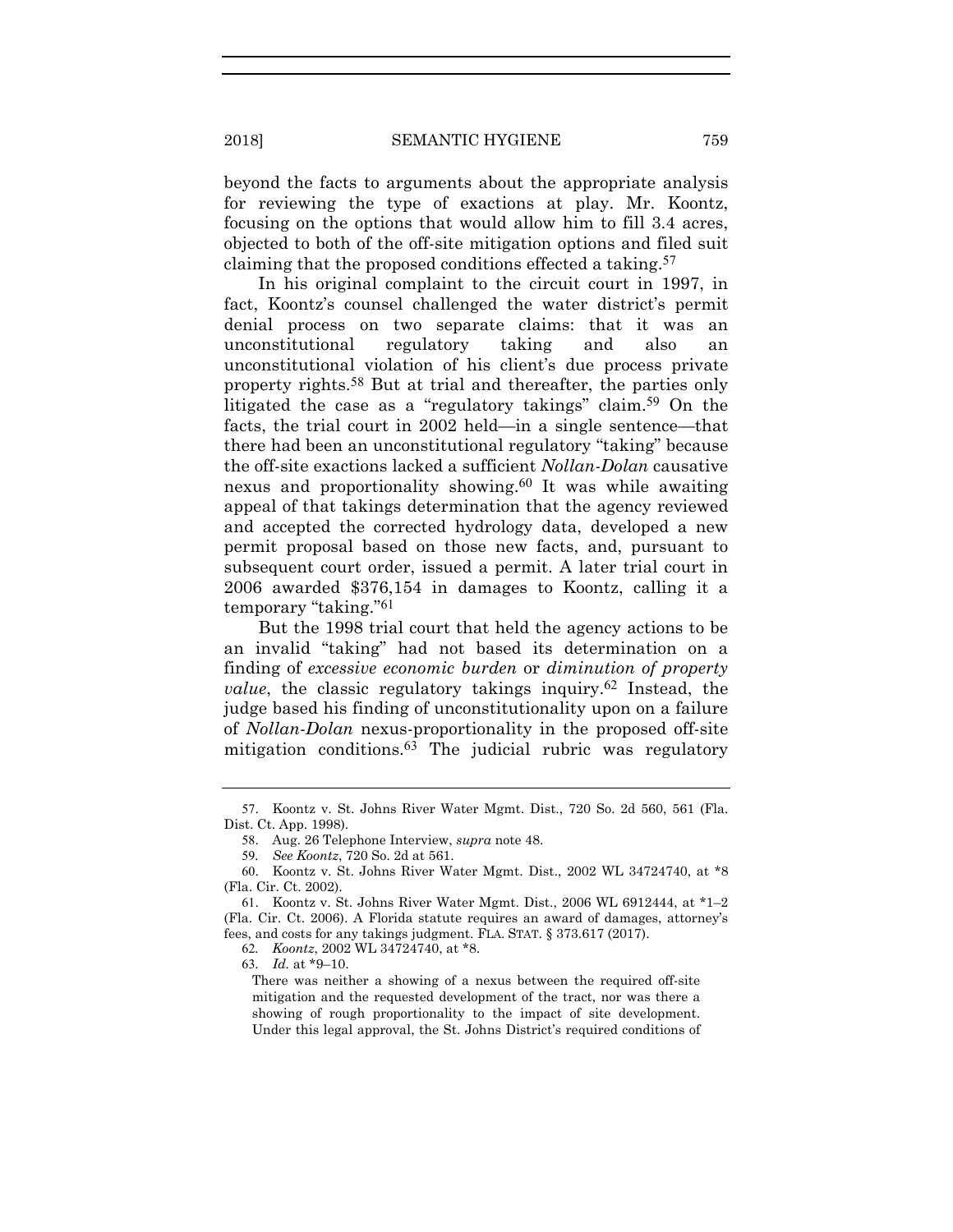takings, but the finding of the exactions' unconstitutionality was actually based upon due process nexus rationality.

On appeal of the takings issue in 2009, the Florida District Court of Appeals affirmed the trial court judgment, applying the same semantics—"under the exactions theory of takings jurisprudence, it may not attach arbitrary conditions to issuance of a permit."64

When the case came to the Florida Supreme Court, the state high court just attempted to side-step scrutiny of the exactions, holding that the *Nollan-Dolan* test was inapplicable to the off-site conditions because they were monetary (a dubious distinction).65 That court too, however, continued to refer to the exactions question as a "takings" issue.<sup>66</sup>

Note the timing: When the trial court's basic findings were made in 1998, applying the exactions test from *Nollan* and *Dolan* that conflated regulatory takings and due process, the U.S. Supreme Court had not yet asserted that the two concepts were separate. That didn't happen until 2005 in the *Lingle* case. Ignoring *Lingle*, however, the 2006, 2009, and 2012 Florida court cases continued to interpret the *Nollan-Dolan* test as a "takings" test.

The conflation continued in the U.S. Supreme Court. Justice Alito wrote the opinion for a five-Justice majority, reversing the Florida Supreme Court's decision regarding the applicability of *Nollan-Dolan*, and holding that the test applies to monetary exactions as it does to physical exactions*.*67 The majority clearly did not like the sound of the agency's proposed off-site conditional permit options and remanded the case to the state courts for a rather unclearly defined "further proceedings not inconsistent with this opinion."68 In effect, the majority opinion said "there might be a constitutional violation; we'll let the remand see, applying *Nollan-Dolan* to the

an unspecified but substantial off-site mitigation resulted in a regulatory taking.

*Id.*

<sup>64</sup>. St. Johns River Water Mgmt. Dist. v. Koontz, 5 So. 3d 8, 9 (Fla. Dist. Ct. App. 2009).

<sup>65</sup>. St. Johns River Water Mgmt. Dist. v. Koontz, 77 So. 3d 1220, 1231 (Fla. 2011); *see infra* text accompanying note 74.

<sup>66</sup>*. Koontz*, 77 So. 3d at 1222–23, 1230.

<sup>67</sup>. Koontz v. St. Johns River Water Mgmt. Dist., 570 U.S. 595, 619 (2013).

<sup>68</sup>*. Id.*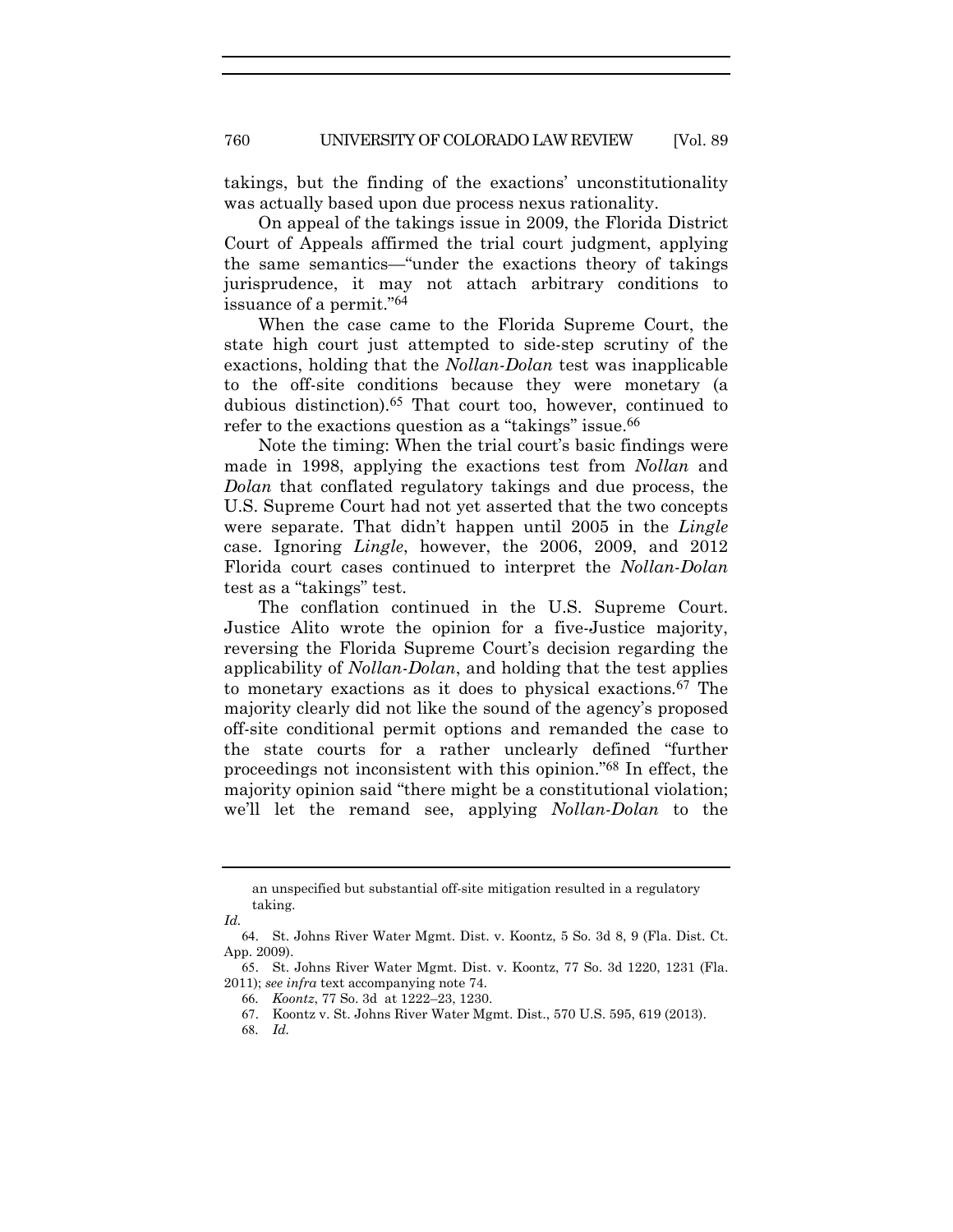proposed exactions."69 Throughout the opinion, however, focusing on the proposed off-site exaction options under *Nollan-Dolan*, Justice Alito repeatedly referred to this unconstitutional conditions inquiry as a "takings" issue.70

Both the majority and the dissent continued to confound the distinction between takings and exactions. Justice Kagan's opinion for the usual four dissenters remarkably agreed with some of the Alito premises but thought *Nollan-Dolan* inapplicable on these particular facts.<sup>71</sup> Justice Kagan echoed the Alito majority opinion that *Nollan-Dolan* was a "takings" inquiry but disagreed that the test applied to *monetary* exactions.72 In her view, only exactions that would lead to the appropriation of real or private property invoked *Nollan-Dolan*.73

Throughout their focus on the applicability of *Nollan-Dolan* to monetary exactions, moreover, neither the majority nor the dissenters gave any thought to the question of the appropriate remedy.74 On remand, the Florida Supreme Court opted to return the case to the district court, which simply reaffirmed its prior holding of an unconstitutional "taking," upholding the original 1998 trial court decision and a temporary takings remedy under a state takings remedy statute.75

The *Koontz* majority decision and dissent have inspired mixed emotions by commentators, some responding with mild satisfaction and others with dismay and aversion.<sup>76</sup> But virtually all find themselves enmeshed in the basic semantic

<sup>69</sup>*. See id.*

<sup>70</sup>*. Id.* at 607–10, 614–15.

<sup>71</sup>*. Id.* at 619–20 (Kagan, J., dissenting).

<sup>72</sup>*. Id.* at 619–21.

<sup>73</sup>*. See id.* at 621–22. While Justice Kagan's view of the Takings Clause seems to accord better with its original meaning, understanding *Nollan-Dolan* as a form of rationality due process review rather than a takings issue puts her rejection of *Nollan-Dolan's* relevance to monetary exactions out of step with longestablished land use law. Monetary impact fees, which municipalities routinely use, regularly survive rationality review analogous to *Nollan-Dolan* analysis in modern land use practice. *See infra* text accompanying note 202.

<sup>74</sup>*. See id.* at 614, 619; *id.* at 621 (Kagan, J., dissenting).

<sup>75</sup>. St. Johns River Mgmt. Dist. v. Koontz, 183 So. 3d 396, 398 (Fla. Dist. Ct. App. 2014) (reasserting the judgment the Florida Supreme Court had earlier overturned, affirming the trial court's choice to use *Nollan-Dolan* inquiry, accepting its application thereof as a "taking," and applying FLA. STAT. ANN. § 373.617(3) (West 2016)); *see infra* text accompanying note 226.

<sup>76</sup>*. See, e.g.*, Echeverria articles discussed *supra* note 19.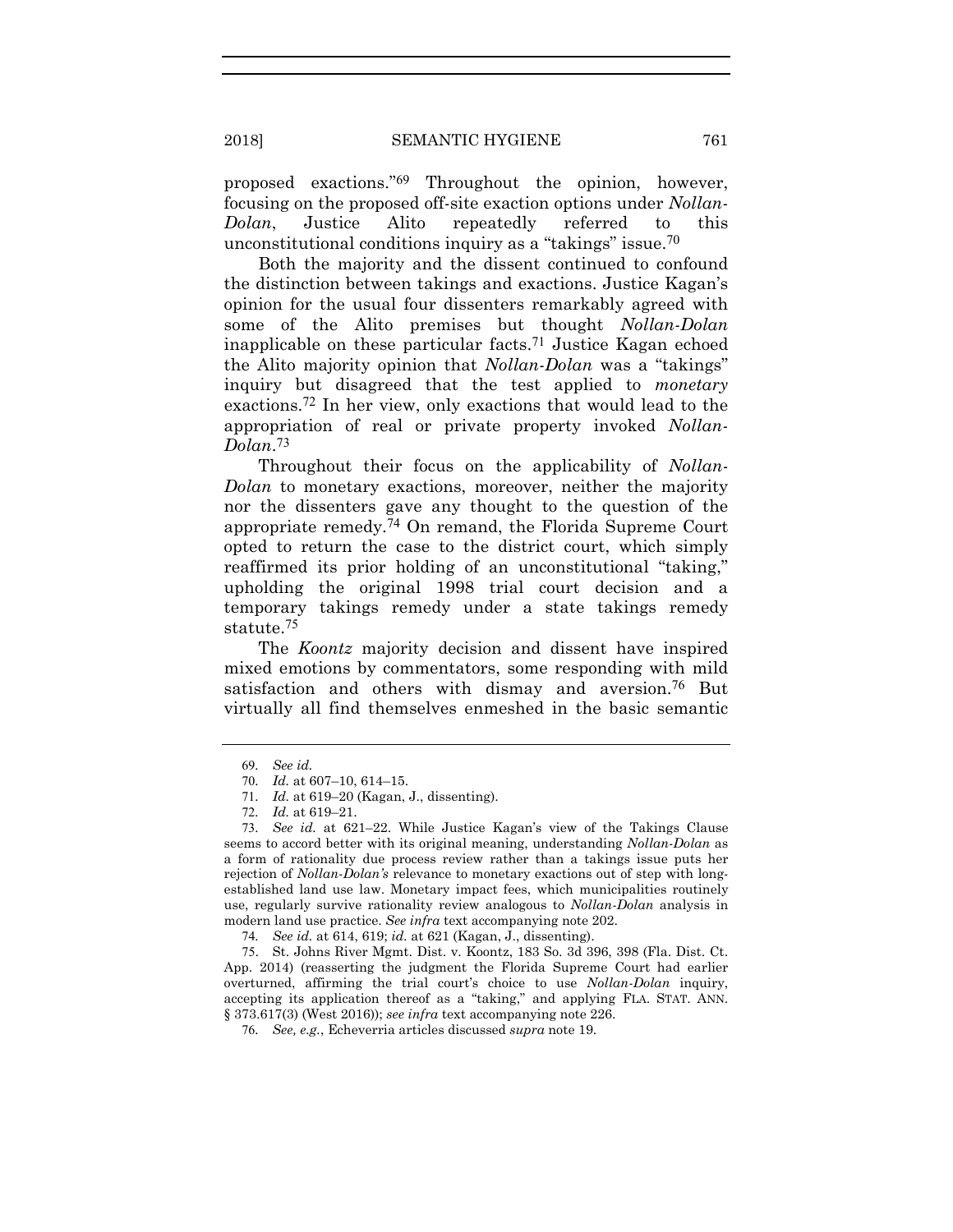#### 762 UNIVERSITY OF COLORADO LAW REVIEW [Vol. 89

tangles of the Justices' reasoning. Analytically viewed, we would characterize the *Koontz* case as presenting two separate constitutional property rights issues. First, it presents a regulatory takings issue scrutinizing whether the state agency's permit denial "went too far" as an excessive diminution of Mr. Koontz's property value; and second, whether any of the agency's rejected offset-exaction suggestions sufficiently related in nexus or proportionality to the potential harms of development to satisfy due process. The fundamental mistake that sorely requires corrective clarification, we assert, is to treat these two very different Fifth and Fourteenth Amendment inquiries as the same.

#### II. SOME SEMANTIC BACKGROUND FOR TAKINGS DOCTRINE

Some background on the evolution of takings review and the advent of unconstitutional conditions exaction cases is useful given the turgid vocabulary and doctrinal overlaps that often occur in property rights litigation. To address that vocabulary specifically, a compilation of proposed clarifications, presented as a "semantic lexicon" of relevant terms and concepts, follows below.77

#### *A. Fifth and Fourteenth Amendments*

The Fifth Amendment demonstrates the shifting mindsets of those leading the nation in the decade following the Revolution and their increased concern for individual liberties, property rights, and mistrust of legislatures.78 The two clauses operative in the land use realm—the Due Process Clause, in both its procedural and substantive forms, and the Takings Clause—serve this end by providing individuals a means to protect themselves against the caprice or despotism of government. But as we argue, the takings clause's particular protection is a separate consideration from the rest of the general due process protections, and the distinction dictates the analysis applicable in any particular case.

<sup>77</sup>*. See* discussion *infra* Section II.D.

<sup>78</sup>. William Michael Treanor, *The Origins and Original Significance of the Just Compensation Clause of the Fifth Amendment*, 94 YALE L.J. 694, 704–05 (1985).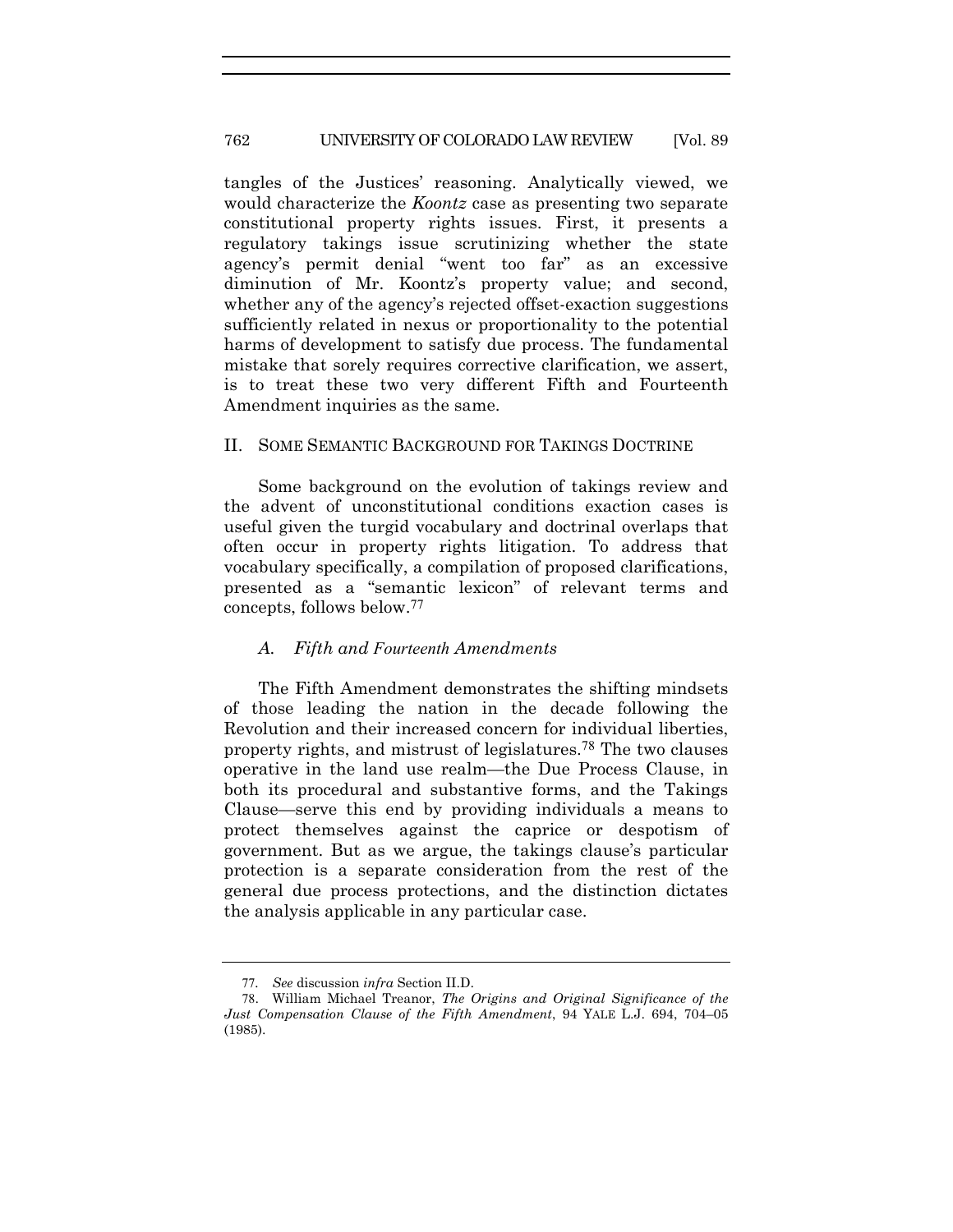Note that James Madison, the author of the Fifth Amendment, separated the two clauses with a *semicolon*, not just a comma, reflecting a practical distinction between the specific and the general:

No person shall . . . be deprived of life, liberty, or property, without due process of law\*\*;\*\* nor shall private property be taken for public use, without just compensation.<sup>79</sup>

unreasenable searches and seizures, shoell not be violated, and we I to be searched, and the plusins on things to be seized utment or indictment of grand fung, except in cases arising in the subject for the same offence to be twice put in jequindy of , without due process of law you shall private property be al, by an impartial jury of the State and distinct wherein the crime in d cause of the accusation; to be confronted with the with opes again.

Figure 3. Excerpt from original parchment copy of the 1789 Bill of Rights, of what became the Fifth Amendment, highlighting the strategic semicolon between the general Due Process Clause and the Takings Clause.80

*America's Founding Documents, The Bill of Rights: A Transcription*, NAT'L ARCHIVES, https://www.archives.gov/founding-docs/bill-of-rights-transcript (last visited Jan. 31, 2018) [https://perma.cc/8LR9-64QX].

Note that the original numbering of the amendment was as the "Seventh" because the first two original amendments—on allocation and compensation of members of the House of Representatives—were not concerned with citizens'

<sup>79</sup>. U.S. CONST. amend. V.

<sup>80</sup>*. America's Founding Documents, High Resolution Downloads*, NAT'L ARCHIVES, https://www.archives.gov/founding-docs/downloads (last visited Jan. 31, 2018) [https://perma.cc/6KP9-XQFR]. The National Archive's transcription of the original copy of the Fifth Amendment of the Bill of Rights reads as follows:

Article the seventh . . . No person shall be held to answer for a capital, or otherwise infamous crime, unless on a presentment or indictment of a Grand Jury, except in cases arising in the land or naval forces, or in the Militia, when in actual service in time of War or public danger; nor shall any person be subject for the same offence to be twice put in jeopardy of life or limb; nor shall be compelled in any criminal case to be a witness against himself, nor be deprived of life, liberty, or property, without due process of law; nor shall private property be taken for public use, without just compensation.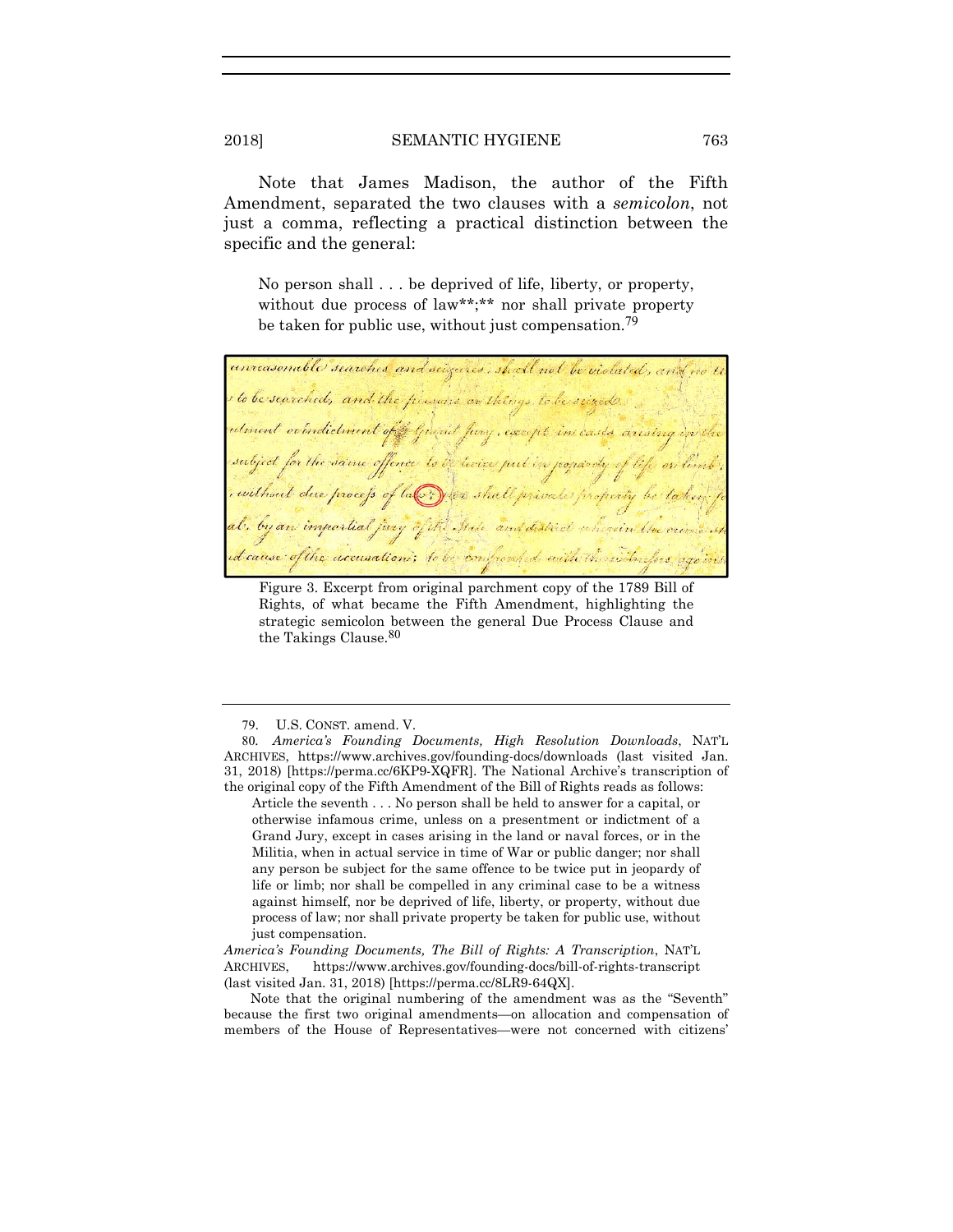#### 764 UNIVERSITY OF COLORADO LAW REVIEW [Vol. 89

To Madison, property rights were a creation of positive law rather than natural law, but their role in conflicts between men, and in facilitating tyranny, meant that they needed protection.81 Nevertheless, Madison saw the protections of the takings clause as narrow, applying only to the federal government and only to physical appropriations.82 His contemporaries viewed the takings clause the same way, and the state constitutions that had inspired it had conveyed the same concrete but limited protections.<sup>83</sup> All other protections applied more generally, under due process.

Since the early nineteenth century, the Due Process Clause has not only provided procedural protections, limiting how the government can proceed, but also substantive protections, limiting what the government can do.84 The track

. . . I once had occasion to ask former Justice Scalia how he squared his

regulatory taking jurisprudence with originalism, and his response was that regulatory takings jurisprudence had been with us for a long time and so he took it from there.

Posting of Jeremy Firestone, jf@udel.edu, to Envtl. Law Professor Listserv, envlawprofessors@lists.uoregon.edu (June 23, 2017) (on file with author).

82. Treanor, *supra* note 78, at 708.

83*. Id.* at 711; *see, e.g.*, MASS. CONST. of 1780, part I, art. X.

84*. See* James W. Ely Jr., *The Oxymoron Reconsidered: Myth and Reality in the Origins of Substantive Due Process*, 16 CONST. COMMENT. 315, 326–27 (1999). In its first interpretation of the Due Process Clause, the Supreme Court affirmed that it carried the same meaning as the phrase "law of the land" used centuries earlier in the Magna Carta, which embodies both procedural and substantive restraints on government. Murray's Lessee v. Hoboken Land & Improvement Co.,

rights, and thus were removed from initial placement in the Bill of Rights.

<sup>81</sup>*.* Treanor, *supra* note 78, at 710; *see* FRED BOSSELMAN, DAVID CALLIES & JOHN BANTA, THE TAKINGS ISSUE: AN ANALYSIS OF THE CONSTITUTIONAL LIMITS OF LAND USE CONTROL (1973). For more than seven centuries, from the Magna Carta to 1922, the Anglo-American legal system had understood a "taking" to require compensation only when the government physically took the land. Mere regulation was never a compensable taking; in 1922, in *Pennsylvania Coal Co. v. Mahon*, 260 U.S. 393 (1922), Justice Holmes invented an ahistorical, unprecedented interpretation of the word "take" never dreamed of by the Framers of the Constitution. *See infra* note 98. Justice Scalia (and Justice Thomas) have been longtime asserters of whatever they consider to have been the Framers' original intent, seeking to delimit constitutional doctrines to their eighteenth century terms. But it is quite clear that the Framers had no thought that *regulations* could ever be unconstitutional takings. See the history in MELTZ, BOSSELMAN, MERRIAM & FRANK, THE TAKINGS ISSUE: CONSTITUTIONAL LIMITS ON LAND USE CONTROL AND ENVIRONMENTAL REGULATION (1995 ed.). But, situationally inconsistent with principle, both Scalia and Thomas have expressed devotion to the application of the Takings prohibition of the Fifth and Fourteenth Amendments against governmental regulations, irrespective of the Framers' intent. Professor Jeremy Firestone has noted Justice Scalia's unapologetic political pragmatism on this point of originalist principle: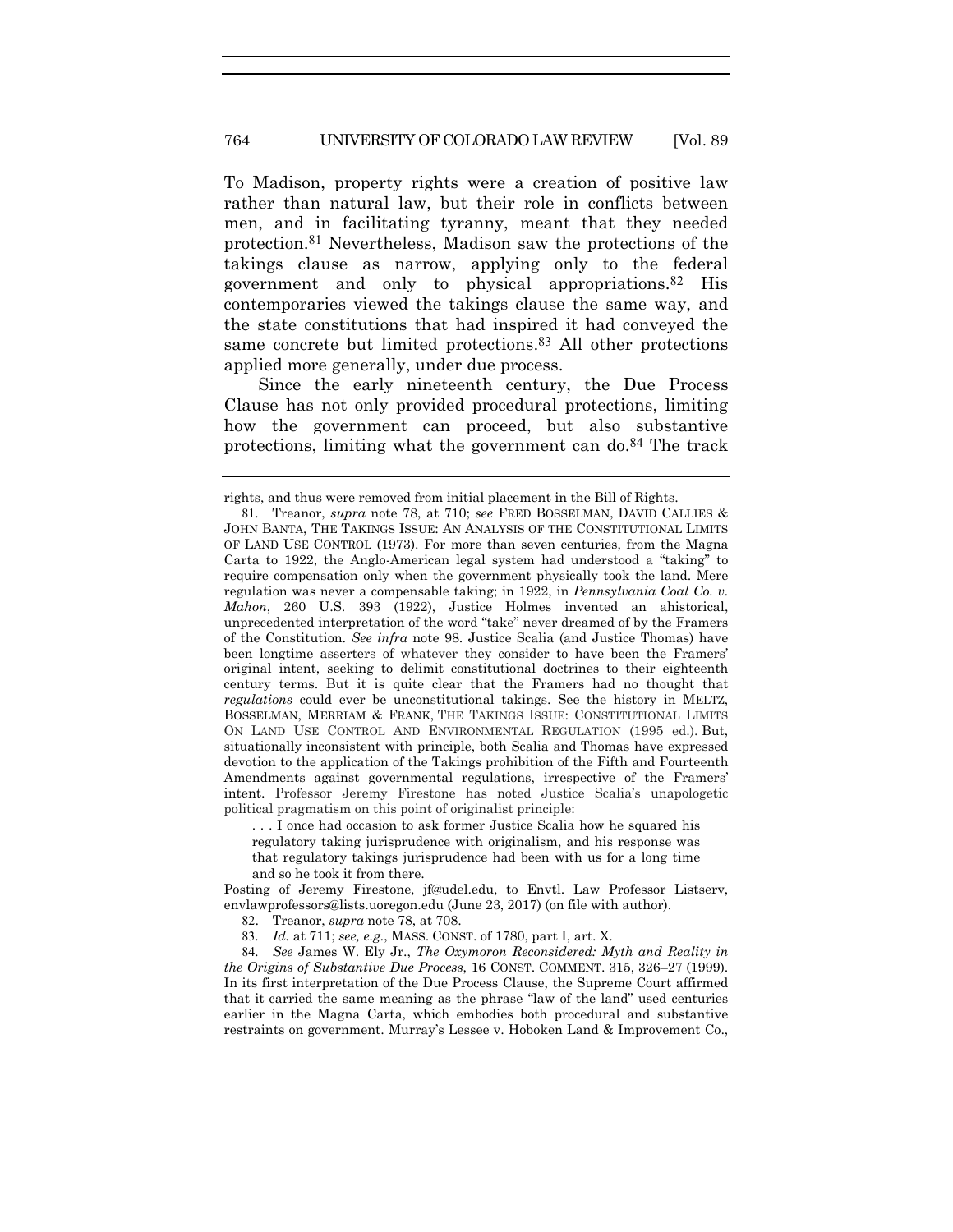from constitutional text guaranteeing process to substantive protections relies on convoluted, rather anachronistic logic, but years of judicial decisions have cemented it within American jurisprudence.85 These include late eighteenth-century state court cases considering the precursors to due process through *Allgeyer v. Louisiana* in 1897, *Euclid v. Ambler* in 1926, *Rowe v. Wade* in 1973, and *Obergefell v. Hodges* in 2015.86 Despite oscillations in the Court's willingness to invalidate legislation in its name, through the years substantive due process has come to offer several discrete categorical protections.87 Specifically, these include protection against ultra vires actions, actions for an improper public purpose, irrational "arbitrary and capricious" actions, and actions that impose an excessive burden on individuals.88

Courts performing substantive due process analysis might not say so explicitly, but review of case history supports the persistence of the above categories.89 For example, the Court's

86. Obergefell v. Hodges, 135 S. Ct. 2584, 2597–99 (2015); Roe v. Wade, 410 U.S. 113, 167 (1973); Euclid v. Ambler Realty Co., 272 U.S. 365, 395, 397 (1926); Allgeyer v. Louisiana, 165 U.S. 578, 591 (1897); Ely, *supra* note 84, at 327–28.

87*. See* Zygmunt J.B. Plater, *Through the Looking Glass of Eminent Domain: Exploring the "Arbitrary and Capricious" Test and Substantive Rationality Review of Governmental Decisions*, 16 B.C. ENVTL. AFF. L. REV. 661, 707–11 (1989); *see also* Stephen Siegel, Lochner *Era Jurisprudence and the American Constitutional Tradition*, 70 N.C. L. REV. 1, 4 (1991) (presenting the controversial *Lochner* era Court as a transitional period rather than an aberration). Though an opponent to substantive due process, Justice Brandeis's description of the doctrine in *New State Ice Co. v. Lieberman* towards the end of the *Lochner* era foretells its current status. *See* 285 U.S. 262, 311 (1932) (Brandeis, J., dissenting). He said,

We may strike down the statute which embodies it on the ground that, in our opinion, the measure is arbitrary, capricious or unreasonable. We have power to do this, because the due process clause has been held by the Court applicable to matters of substantive law as well as to matters of procedure. But in the exercise of this high power, we must be ever on our guard, lest we erect our prejudices into legal principles. If we would guide by the light of reason, we must let our minds be bold.

*Id.*

88*. See* Plater, *supra* note 87, at 707–11.

89. Retreating from the liberal seizures of authority in the name of due process by the *Lochner* era Court, some subsequent Courts have avoided the words. Some scholars, likewise, argued that *West Coast Hotel Co. v. Parrish*, 300 U.S. 379 (1937), and the later case, *Ferguson v. Skrupa*, 372 U.S. 726 (1963),

<sup>59</sup> U.S. 272, 276 (1855).

<sup>85</sup>*. See* Ely, *supra* note 84, at 316–19. Justice Scalia has voiced his opinion on the doctrine generally: "If I thought that 'substantive due process' were a constitutional right rather than an oxymoron, I would think it violated by baitand-switch taxation." United States v. Carlton, 512 U.S. 26, 39 (1994) (Scalia, J., concurring).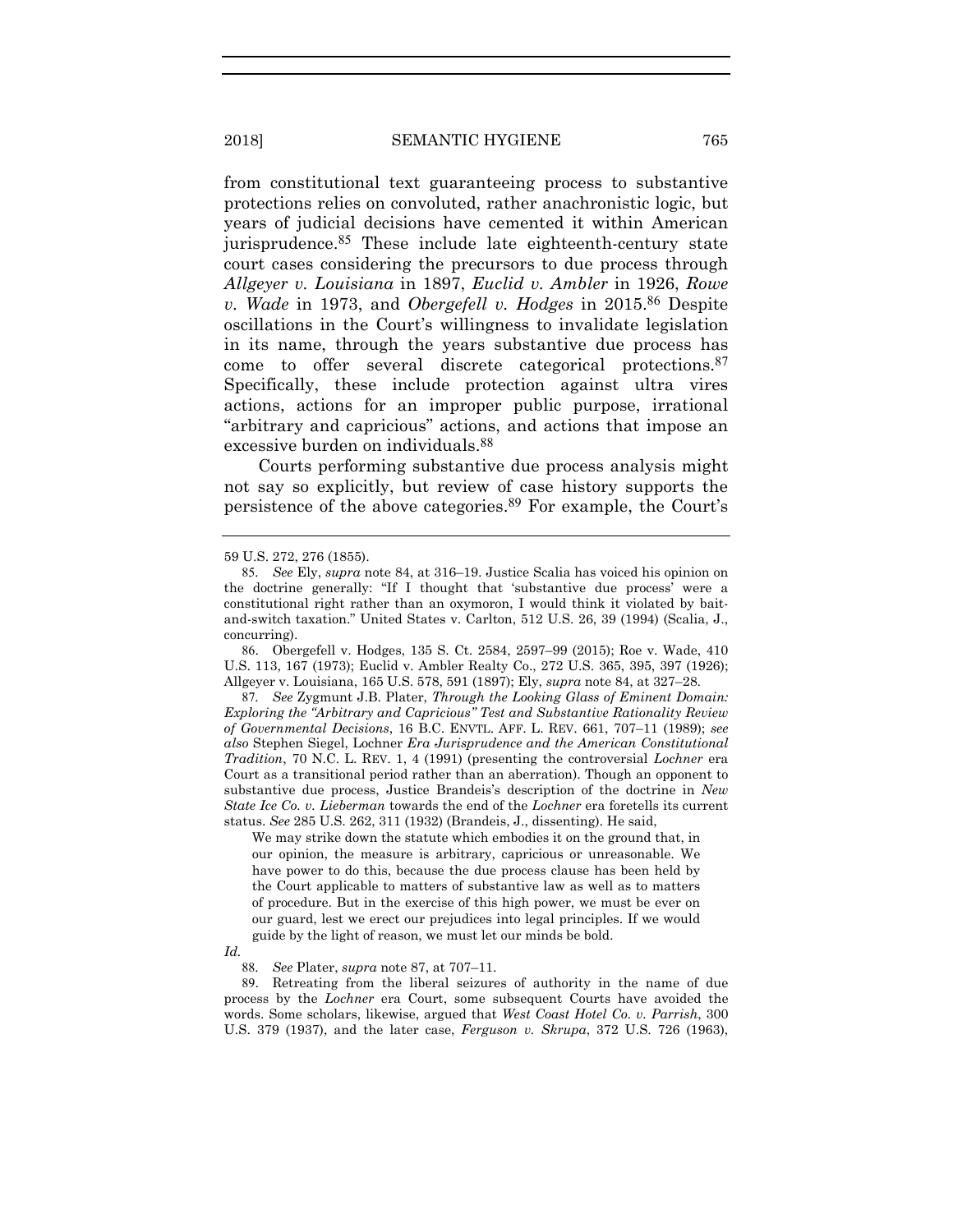#### 766 UNIVERSITY OF COLORADO LAW REVIEW [Vol. 89

manner of reviewing congressional authority under the Commerce Clause suggests that review of ultra vires legislation or regulatory action fits within substantive due process.90 Personal liberty cases show that regulation can cause such undue or excessive "burdens" that it amounts to a violation of due process. In such cases, the Court tries to determine if the regulation so restricts the ability of certain individuals to exercise a fundamental right that it deprives them of due process.91 Similarly, land-use regulation cases throughout the twentieth and early twenty-first centuries have expressly described review of proper public purpose as a matter of substantive due process.<sup>92</sup> The shape of rationality review changed with *West Coast Hotel* and the unofficial end of the *Lochner* era, but it also remained a central component of due process.93 Just a year after *West Coast Hotel*, in *United States v. Carolene Products Co.*, the Court expressed what continues to be the rationality benchmark for economic, non-fundamental regulations, requiring that they be neither arbitrary nor irrational.94

ended not just economic substantive due process, but substantive due process entirely. *See* Richard Myers, *The End of Substantive Due Process?*, 45 WASH. & LEE L. REV. 557, 561 (1988); Daniel Conkle, *The Second Death of Substantive Due Process*, 62 IND. L.J. 215, 218–19 (1987). But it persists, if restrained, "[a]s a general matter, the Court has always been reluctant to expand the concept of substantive due process because the guideposts for responsible decision-making in this unchartered area are scarce and open-ended." Collins v. Harker Heights, 503 U.S. 115, 125 (1992). *West Coast Hotel* itself contains language indicating the persistence of substantive due process. 300 U.S. at 391, 399 ("[R]egulation which is reasonable in relation to its subject and is adopted in the interests of the community is due process . . . . Legislative response to that conviction cannot be regarded as arbitrary or capricious, and that is all we have to decide.").

<sup>90</sup>*. See* United States v. Lopez, 514 U.S. 549, 601 n.9 (1995) (Thomas, J., concurring) ("Nor can the majority's opinion [that the Act is not constitutionally justified by the Commerce Clause] fairly be compared to *Lochner v. New York* . . . . Unlike *Lochner* and our more recent 'substantive due process' cases, today's decision enforces only the Constitution and not 'judicial policy iudgments.").

<sup>91</sup>*. See, e.g.*, Planned Parenthood v. Casey, 505 U.S. 833, 874 (1992); Bellotti v. Baird, 443 U.S. 622, 647 (1979); Shapiro v. Thompson, 394 U.S. 618, 659 (1969) (Harlan, J., dissenting).

<sup>92</sup>*. See, e.g.*, Euclid v. Ambler Realty Co., 272 U.S. 365, 395 (1926); Nectow v. City of Cambridge, 277 U.S. 183, 185, 188 (1928); Lingle v. Chevron U.S.A. Inc., 544 U.S. 528, 542–43 (2005).

<sup>93</sup>*. See West Coast Hotel*, 300 U.S at 399–400.

<sup>94</sup>. United States v. Carolene Prods. Co., 304 U.S. 144, 152 (1938). For other examples, see U.S. v. Comstock, 560 U.S. 126, 151 (2010) (Kennedy, J., concurring); *Lingle*, 544 U.S. at 548; Washington v. Glucksberg, 521 U.S. 702, 728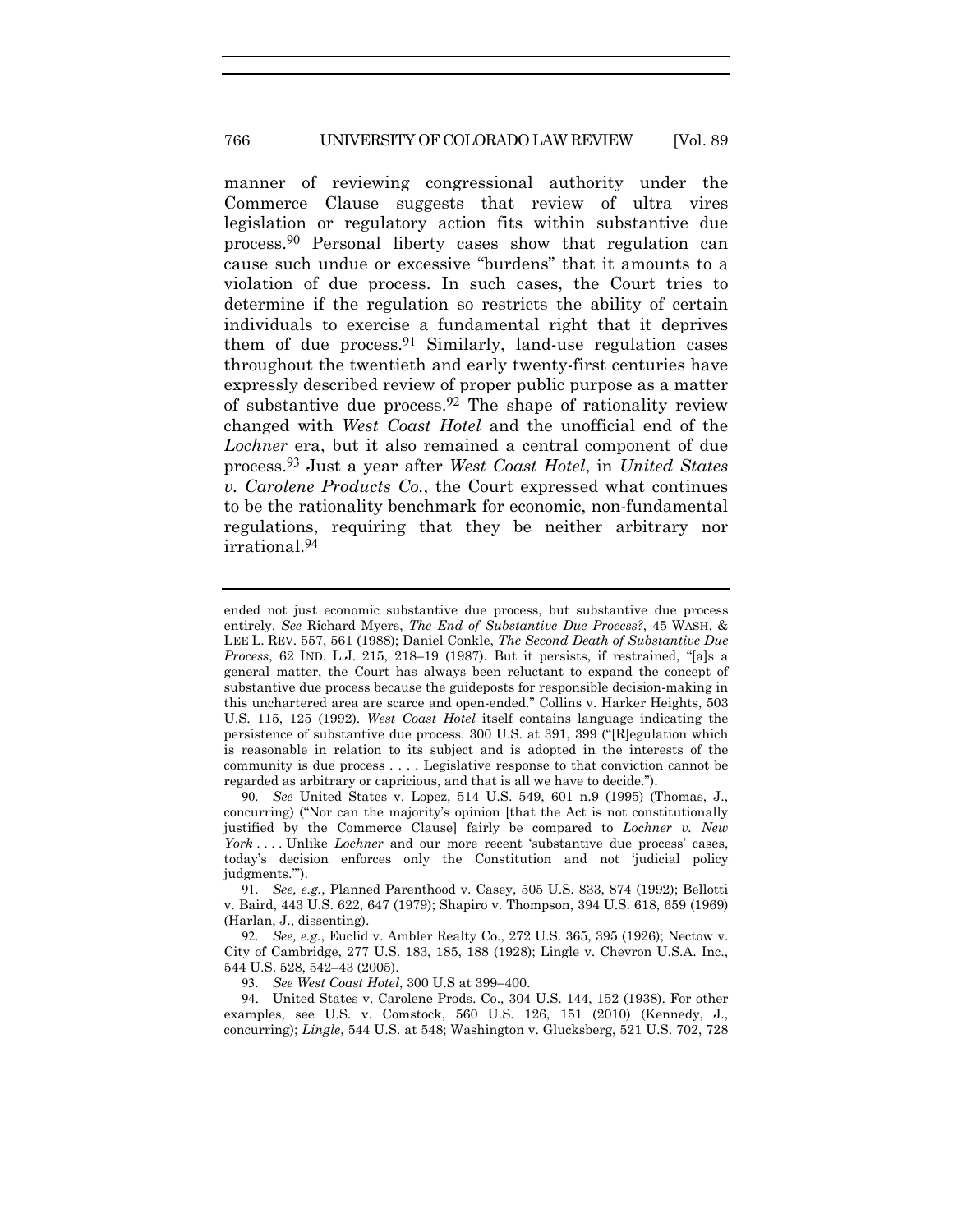Rationality review and proper purpose review relate, with the former tending to follow the latter. In considering regulation of non-fundamental rights, courts will accept any conceivable proper public purpose and then require the challenger to prove the irrationality of the means chosen to serve that end. This presumption of constitutionality makes it a relatively deferential standard.95 When regulation threatens more constitutionally valued rights, though, courts shift that burden.96 In such cases, courts apply intermediate or strict scrutiny and require the government, first, to forward the purpose justifying the intrusion into private rights and, second, to demonstrate the rationality of the means chosen. Depending on the private interest at stake, such heightened scrutiny can amount either to a relatively neutral standard between the parties or even to a presumption of invalidity.

Though only a quick review, this demonstrates the breadth of the Due Process Clause, both in the variety of protections it offers and the diverse circumstances in which they can arise, particularly in comparison to the limited scope of the Takings Clause as originally understood by the Framers. Setting aside the practical challenges inherent in performing substantive due process analysis, this landscape of Fifth Amendment protections leaves a relatively clear distinction between those offered by the Due Process Clause—protecting against arbitrary government action—and the Takings Clause protecting against uncompensated confiscation of property. The choice of analysis for any particular case should proceed logically from this distinction.

# *B. Evolution of Takings Doctrine*

"A crazy-quilt pattern of Supreme Court doctrine" tracing the line between private property rights and public controls began to take form—one string, one knot, one case at a time, starting in 1922.<sup>97</sup> In that year, an activist Supreme Court

<sup>(1997);</sup> Richardson v. Belcher, 404 U.S. 78, 84 (1971). *See also Carolene Prods.*, 304 U.S. at 152 n.4 (differentiating between rational basis due process review and strict scrutiny, especially where government actions reflect prejudice against "discrete and insular minorities").

<sup>95</sup>*. Carolene Prods.*, 304 U.S. at 152.

<sup>96</sup>*. Id.* at 152 n.4.

<sup>97</sup>. Joseph L. Sax, *Takings and the Police Power*, 74 YALE L.J. 36, 37 (1964) (quoting Allison Dunham*,* Griggs v. Allegheny County *in Perspective: Thirty Years*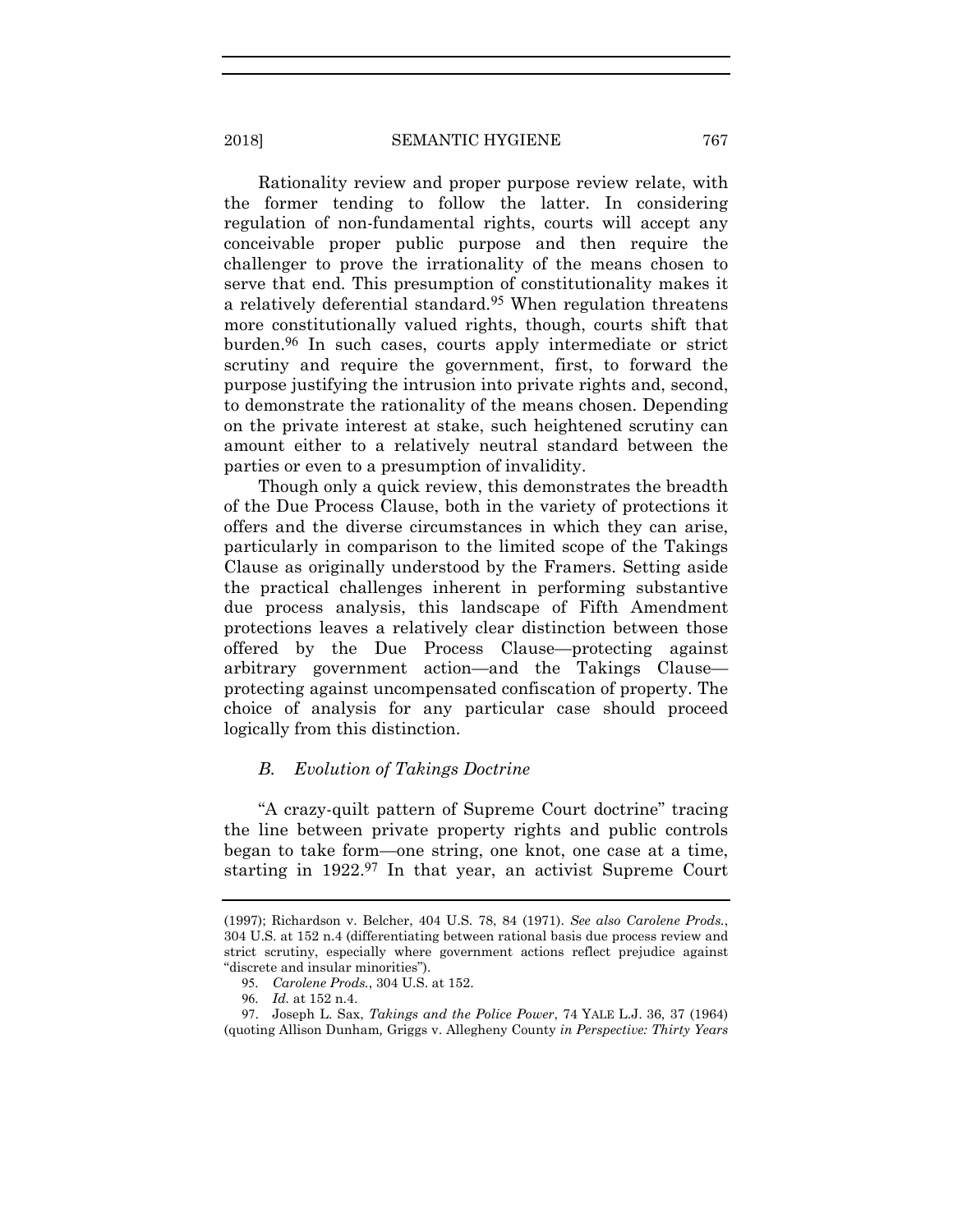gave birth to regulatory takings doctrine when, for the first time, it struck down a regulatory limitation on the ground that it amounted to an excessive "taking" of property rights without payment of just compensation.98 In that case, *Pennsylvania Coal v. Mahon,* Justice Holmes found that a statute limiting mining so intruded on or excessively burdened property rights that it had the same qualitative effect as a physical taking under eminent domain.99 By finding that a regulation's effect could in some cases be so oppressive as to be the equivalent of an eminent domain condemnation, Justice Holmes vastly expanded the umbrella of protections theretofore provided by the constitutional "taking" concept.100

Justice Holmes's analysis for such regulatory takings focused on "diminution"—the amount by which the challenged regulation diminishes the value of the property as compared to

*of Supreme Court Expropriation Law*, 1962 S. CT. REV. 63, 63 (1962)).

<sup>98</sup>. Pa. Coal Co. v. Mahon*,* 260 U.S. 393, 413 (1922) (applying Fifth Amendment jurisprudence via the Fourteenth Amendment to a state regulation preventing the mining removal of underground coal pillars that were critical in supporting homes, streets, and streams on the land's surface).

<sup>99</sup>*. Id.* at 415–16.

<sup>100</sup>*. See id.* at 415. In finding that a regulation could be so excessive as to amount to a taking in *Pennsylvania Coal*, Holmes said "[w]hen [diminution of value] reaches a certain magnitude, in most if not in all cases there must be an exercise of *eminent domain* and compensation to sustain the act." *Id.* at 413 (emphasis added). Some jurists thus use the term "eminent domain" to mean the same thing as a constitutionally excessive invalid taking. But as we interpret the grammar and logic of *Pennsylvania Coal*, Holmes was using "eminent domain" in the regulatory setting as denoting the remedy—compensation—not as the cause of action. When a governmental entity files a complaint in a physical or title eminent domain condemnation suit, the government entity is the plaintiff, the property is the defendant *in rem*, eminent domain is the cause of action, and the remedy is issuance of title to the government with the order that the government pay the amount of compensation judicially assessed. In physical/title eminent domain actions, as opposed to cases of constitutionally excessive regulatory takings, the triggering measure of the compensation requirement is completely different in the two settings. In eminent domain, the taking of even one square inch requires compensation (for the actual value of the inch, plus the value of all consequential damages attributable to the governmental take). In regulatory taking cases, on the other hand, courts undertake a subjective diminutionbalancing process to determine whether a taking of property value has gone "too far"; substantial amounts of loss of property use and value are possible without any compensation so long as they aren't found to have gone too far. The options for remedy are also different. In eminent domain cases, just compensation is the automatically granted remedy; when a regulation has been determined to be excessive as applied, however, the government has the option to rescind the regulation, to amend the regulation as applied, or to pay compensation.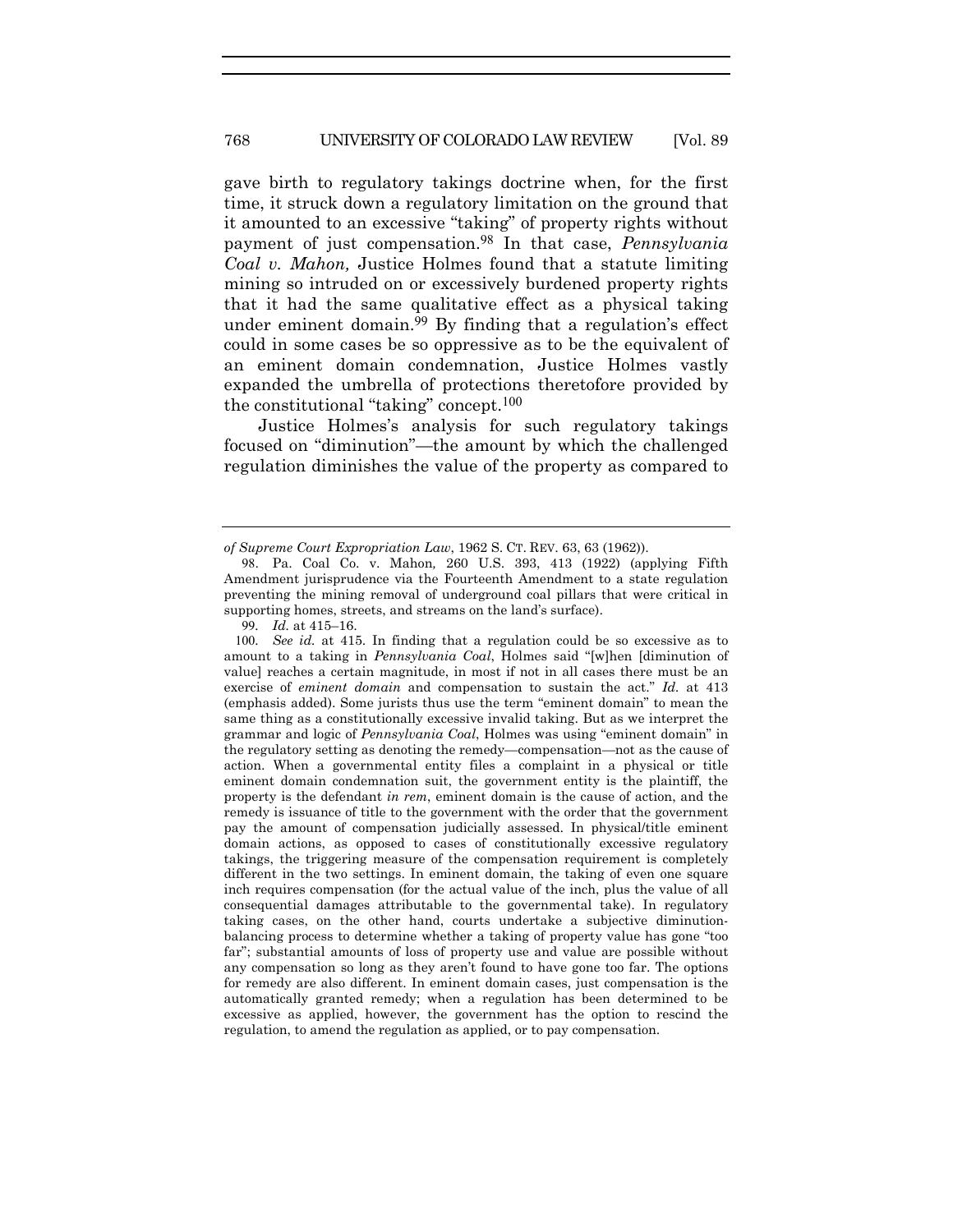if it remained unregulated.101 If regulatory diminution of property value "goes too far," he cryptically declared, the regulation is invalid.102 He mentioned no other criterion for takings judgments.103 Diminution of property value, weighed against that sphinx-like "too far" criterion, accordingly became the canonic takings test, cited verbatim by decades of courts in a cacophony of erratic decisions as they reviewed the validity of regulatory inhibition of property rights in a wide swathe of cases.104

Diminution clearly seems a valid and relevant focus for the constitutional test, with a ring of appropriate fairness in tracing the line between private and public rights. Invalid regulatory "takings," simply put, impose a constitutionally excessive impact on private property interests—meaning it "*goes too far*" in diminishing the private property value, requiring the private property owner individually to bear a burden that should be laid upon the public as a whole. That basic understanding, however, does nothing to define an objective standard for determining what qualifies as "too far."

Despite the place of *Pennsylvania Coal's* constitutional takings analysis as the progenitor test of regulatory takings, the internal confusions and significant unacknowledged public

<sup>101</sup>*. See id.* at 413.

<sup>102</sup>*. Id.* at 415.

<sup>103</sup>*. See id.*

<sup>104</sup>*. See id.* ("When [diminution of property value] reaches *a certain magnitude*, in most *if not in all* cases ... [when it] goes *too far* it will be recognized as a taking.") (emphasis added). Note the pioneering semantics of the word "taking" as meaning "unconstitutionally excessive and hence invalid." Brandeis in dissent said that diminution should be balanced against potential public harm, and that the baseline for diminution should be the whole coalfield, now defined by investment-backed expectations. *See id.* at 417, 419 (Brandeis, J., dissenting). *Pennsylvania Coal*, despite its mystifyingly vague defining line for takings validity, was so long the only game in town for constitutional authority on the point that one of us once wrote a footnote saying that it was so frequently cited that it took up eleven single-spaced pages in the Shepard's Citation book (an archaic compendium of state and federal citations). That article's editors declined the opportunity to publish such a footnote; perhaps the current editors will do so as a nod to an archaism. More than one thousand five hundred state and federal cases cite to *Pennsylvania Coal*. *See* LEXISNEXIS, https://advance.lexis.com/ search/?pdmfid=1000516&crid=b807d7f3-2954-4732-bf57-9c98815b66b5&pd searchterms=%2C+260+U.S.+393&pdstartin=hlct%3A1%3A1&pdtypeofsearch=se archboxclick&pdsearchtype=SearchBox&pdqttype=and&pdpsf=&ecomp=qtbd9kk &earg=pdpsf&prid=3891c4fc-38d4-4e1b-ab16-c17d03bf5532 (last visited Nov. 20, 2017) [https://perma.cc/7QAC-9RLV] (view "Citing Decisions" on the right-hand side of the page).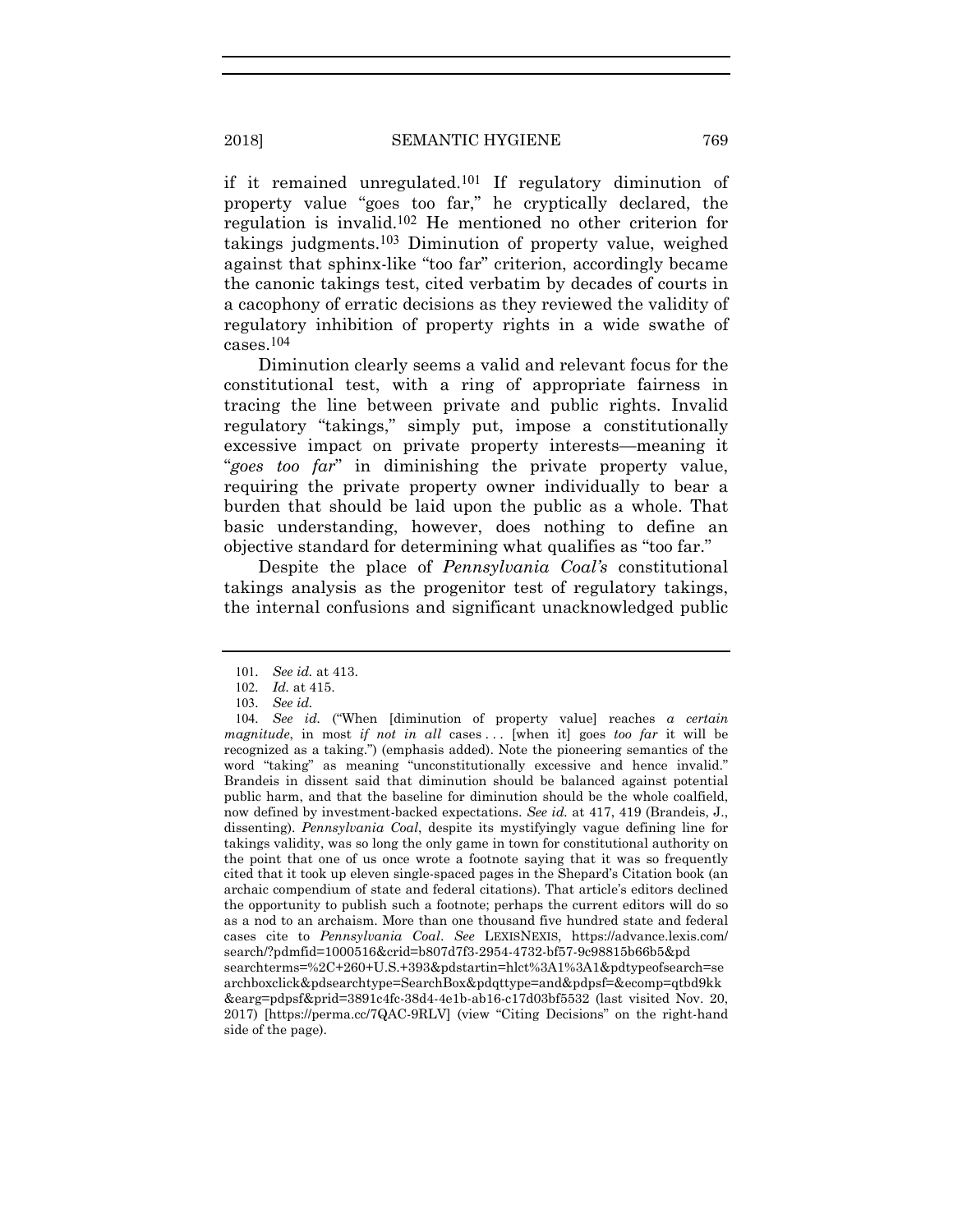and private concerns within that case have continued to haunt, with some measure of relief particularly coming from three subsequent cases—*Penn Central Transportation Co. v. New York City*, *Keystone Bituminous Coal Association v. DeBenedictis,* and *Palazzolo v. Rhode Island*.105

The canonic 1978 *Penn Central* case best characterizes the primary current constitutional inquiry for regulatory takings.106 In *Penn Central*, the Court provided guidance for identifying regulations that intrude too far into property rights by adding the *Penn Central* "triad" to *Pennsylvania Coal*.107 This *Penn Central* triad directs a reviewing court to scrutinize (1) the extent of diminution, meaning the amount of private property loss caused, (2) the degree to which the regulation frustrates "investment backed expectations" as a subset of diminution, and (3) the "character of the government action."<sup>108</sup> Following a clarification coming from *Palazzolo*, the latter phrase—the "third prong" of *Penn Central*—logically weighs the public protections and harm avoidance that motivated the regulation in the first place into the balance of private property loss.109 Through this analysis, property owners need to show

<sup>105</sup>. Palazzolo v. Rhode Island, 533 U.S. 606, 633–34 (2001) (O'Connor, J., concurring); Keystone Bituminous Coal Co. v. DeBenedictis, 480 U.S. 470, 497 (1987); Penn Cent. Transp. Co. v. New York City, 438 U.S. 104, 107 (1978). For many years, the Court disingenuously avoided such cases, with the only exception being *Goldblatt v. Town of Hempstead, N. Y.,* 369 U.S. 590, 594 (1962). Plater is reminded of what Justice Douglas said on a visit to his class in Tennessee many years ago when he was asked why the Court had largely avoided regulatory takings cases over the decades since *Pennsylvania Coal*. Justice Douglas said, as roughly remembered, "What do you expect? We have no idea how to draw those lines. How would you draw them?" Subsequently, the ascendancy of the privateering Right—generally anti-environmental, anti-regulatory at every level—has spawned a parade of heavily contested up and down regulatory takings cases, and the scholarship in the field has increased dramatically in volume and sagacity, in which no current scholar figures more prominently than our colleague John Echeverria.

<sup>106</sup>*. Penn Central*, 438 U.S. at 124.

<sup>107</sup>*. Id.* Similar to *Pennsylvania Coal*, in addition to its regulatory takings analysis, the *Penn Central* Court acknowledged that the disputed government action satisfied other substantive due process requirements, namely the proper public purpose and rationality requirements. *Id.* at 132–33; *Pa. Coal Co*., 260 U.S. at 415.

<sup>108</sup>*. Penn Central*, 438 U.S. at 124. As delivered by Justice Brennan, this second consideration is analytically an element of the first. The *Penn Central* "triad" has become clearer over time, but it certainly was not when argued and decided.

<sup>109</sup>*. Palazzolo*, 533 U.S. at 633–34 (O'Connor, J., concurring) (noting that the third prong of *Penn Central* balances the public "purpose," i.e., the harms targeted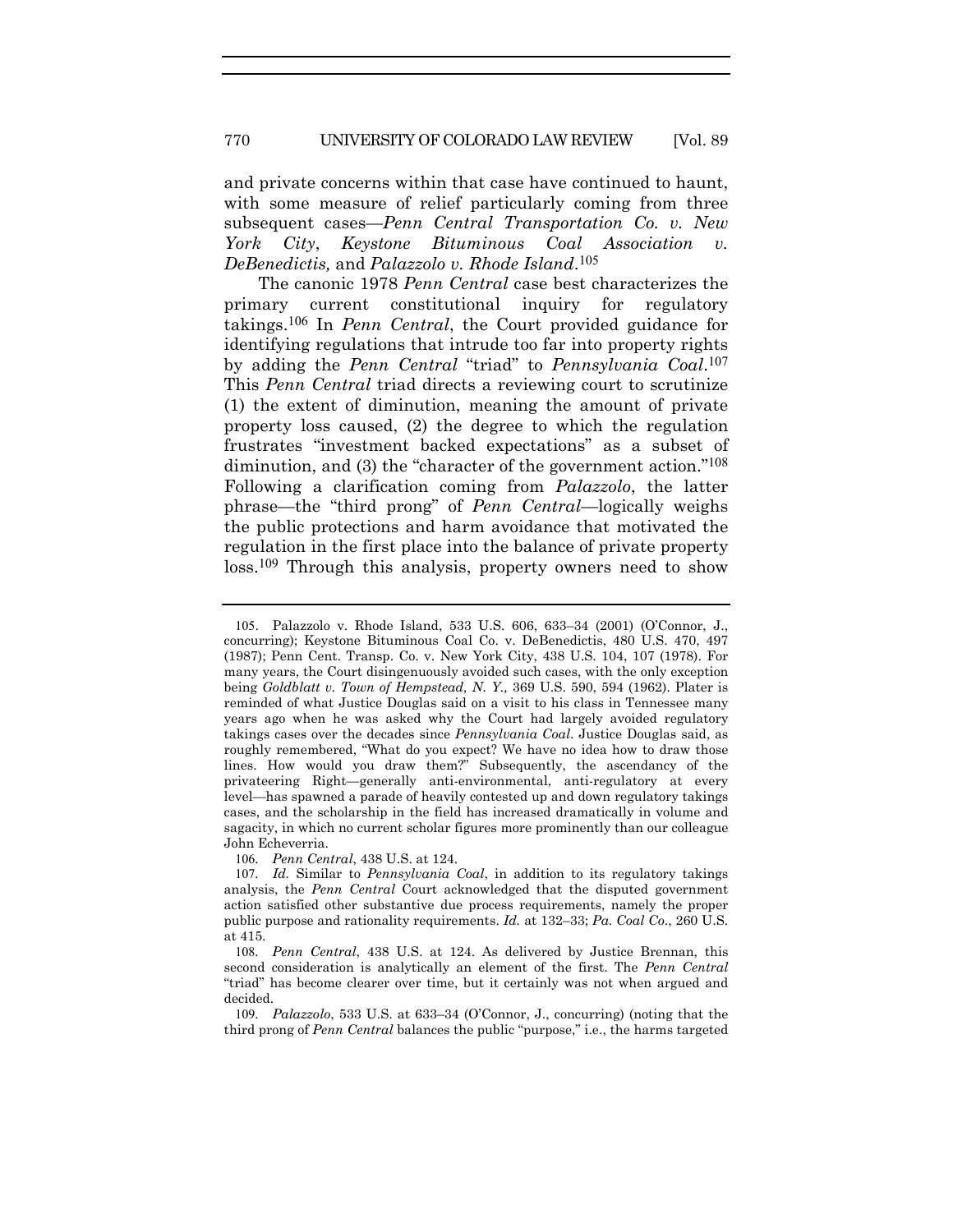that the diminution of property value has gone "too far," and, in general, if the court finds that the regulation leaves the property owner with reasonable remaining property value, or that the potential public harm from the regulated individual action counterbalances the property value diminution, then whatever inhibition of property rights the regulation caused is constitutionally valid without compensation.110

While *Penn Central* seems a logical refining of the regulatory takings notion as left by *Pennsylvania Coal*, just two years later, the Court in 1980 decided *Agins v. City of Tiburon*, which, while upholding the challenged regulation, seemingly added a new test to judge the constitutionality of land use restrictions.111 Tiburon had initiated a land use planning process to encourage density control in different areas of the city.112 The Aginses owned a piece of property zoned to allow construction of five separate homes overlooking San Francisco Bay, but they wanted a larger number of saleable units and challenged the restriction.113

Building on dicta in the *Penn Central* majority opinion,<sup>114</sup>

Covington & Lexington Tpk. Rd. Co. v. Sandford, 164 U.S. 578, 597 (1896).

110. Governing bodies, in defense of their burdensome actions against takings claims, will often point to matters of substantive due process, such as the legitimate public purpose served, their authority to address such purposes under the police power, or the rational manner in which the action addresses the harm, as justification. Beyond per se regulatory takings cases, courts generally give such arguments great credence, supporting the idea that the conceptual origins of regulatory takings lie within substantive due process.

111. Agins v. City of Tiburon, 447 U.S. 255, 260–61 (1980).

112*. Id.* at 257.

113*. Id.* Gideon Kanner, a California attorney who has achieved eminence in a career opposing government land use regulations as violations of private property rights, represented Mr. and Mrs. Donald Agins, in challenging zone restrictions limiting development to five (subsequently splendid) single-family residences.

114. In *Penn Central,* the Brennan majority opinion said in passing that "a use restriction may constitute a 'taking' if not reasonably necessary to the effectuation

by the regulation). A late nineteenth-century ratemaking case described a similar analysis explicitly in the name of due process:

When a court, without assuming itself to prescribe rates, is required to determine whether the rates prescribed by the legislature for a corporation controlling a public highway are, as an entirety, so unjust as to destroy the value of its property for all the purposes for which it was acquired, its duty is to take into consideration the interests both of the public and of the owner of the property, together with all other circumstances that are fairly to be considered in determining whether the legislature has, under the guise of regulating rates, exceeded its constitutional authority, and practically deprived the owner of property without due process of law.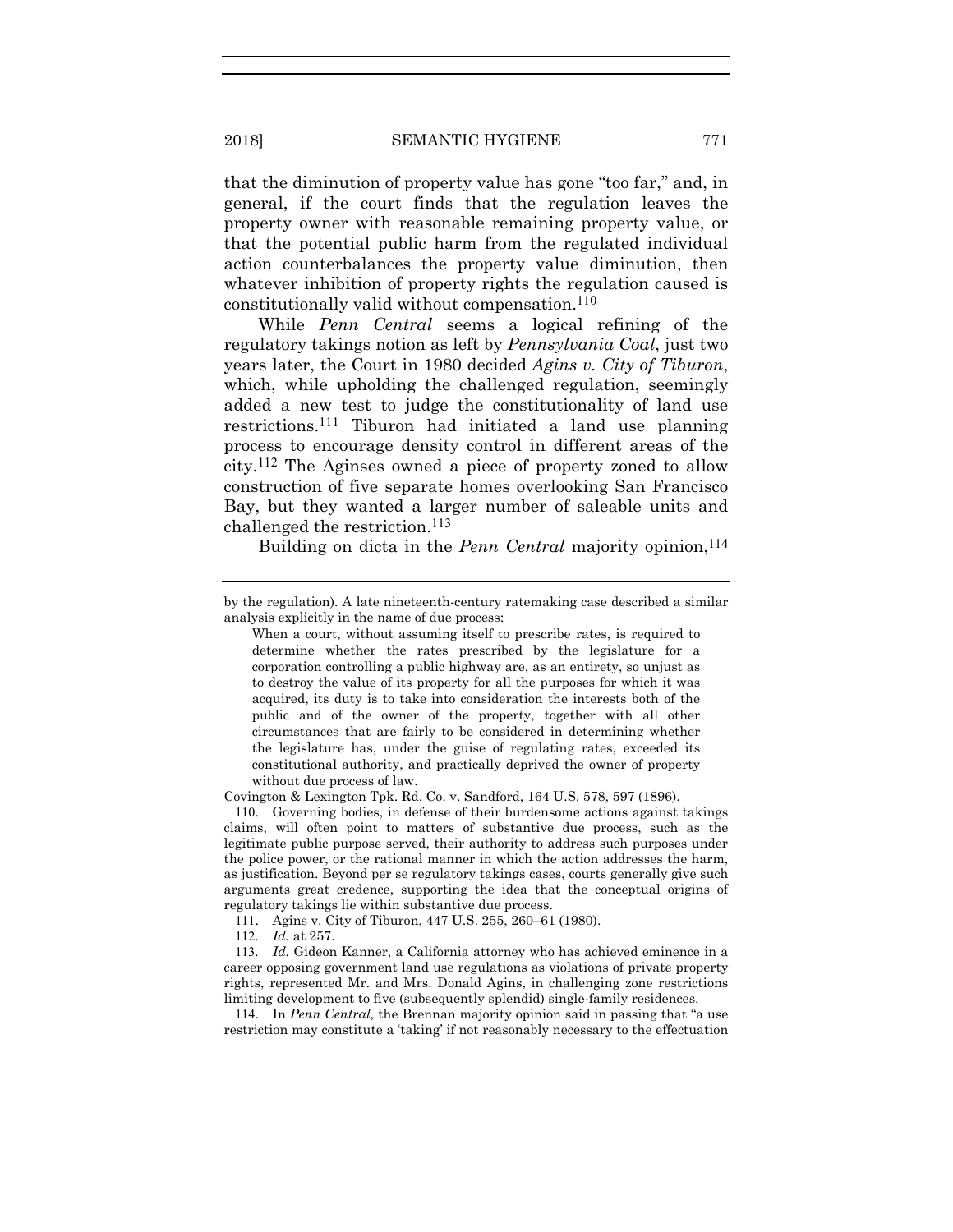their attorney argued that limiting the number of units effected a regulatory taking because, in combination with alleged bad faith motives by the town, it in effect rendered the property valueless and useless.115 Accepting this position would have forced the Court to go against established zoning precedent.<sup>116</sup> The Supreme Court, thus, saw this as an easy case and decided unanimously against the Aginses, finding that they had not suffered an unconstitutional regulatory taking because they had not suffered an excessive loss in property value.<sup>117</sup> The Court's decision, however—seemingly as a throw-away—also added further words in support of the ordinance's validity: that the ordinance as applied was not a taking *because it "substantially advance[d]" the legislative purposes*.118

Asking whether a regulation "substantially advances" the regulatory purpose focuses upon the internal logic and rationality of the governmental action—an inquiry that sounds

118*. Agins*, 447 U.S. at 261 (emphasis added). Interestingly, in internal Court discussions over *Agins*, Justice Rehnquist expressed concern about the "substantially advances" language:

[M]y concerns along this line could be completely allayed if you could see fit to put in somewhere in the opinion the following quotation from what you describe as the 'seminal' case of Euclid v. Ambler, 272 U.S. 365, 395 (1926):

If these reasons, thus summarized, do not demonstrate the wisdom or sound policy in all respects of those restrictions which we have indicated as pertinent to the inquiry, at least the reasons are sufficiently cogent to preclude us from saying, as it must be said before the ordinance can be declared unconstitutional, that such provisions are clearly arbitrary and unreasonable, having no substantial relation to the public health, safety, morals, or general welfare.

This may just be a difference of nuance, but it seems to me that it allows the states more latitude . . . .

Memorandum from William Rehnquist, Associate Supreme Court Justice, to Lewis F. Powell, Associate Supreme Court Justice, on *Agins v. Tiburon* (May 29, 1980) (available through the Manuscript Division of the Library of Congress in the Harry A. Blackmun Papers, Box 314).

of a substantial government purpose." Penn Central Transp. Co. v. New York City, 438 U.S. 104, 127 (1978).

<sup>115</sup>*. Agins*, 447 U.S. at 258; *see* Transcript of Oral Argument at 21–22, *Agins*, 447 U.S. at 258.

<sup>116</sup>. Transcript of Oral Argument, *supra* note 115, at 55; *see* Nectow v. City of Cambridge, 277 U.S. 183, 188 (1928); Euclid v. Ambler, 272 U.S. 365, 397 (1926).

<sup>117</sup>*. Agins*, 447 U.S. at 262–63; *see also* Meeting Notes on *Agins v. City of Tiburon* from Harry Blackmun, Associate Supreme Court Justice (Apr. 18, 1980) (available through the Manuscript Division of the Library of Congress in the Harry A. Blackmun Papers, Box 314).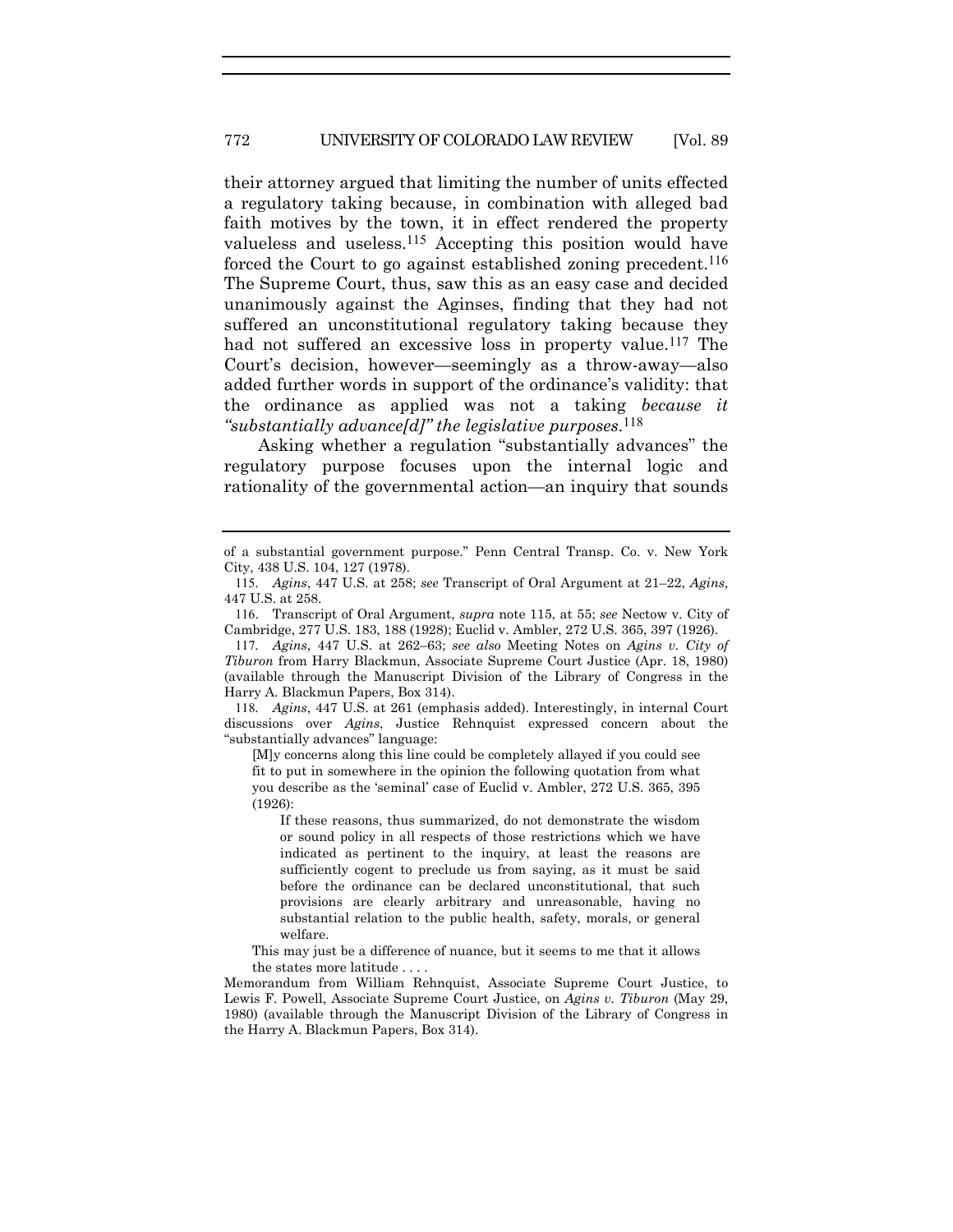in due process. It is not an inquiry into the impact upon the individual property owner, which presumably is the focus of the constitutional question whether private property rights have been "taken." This language in *Agins* thus for the first time implicitly encumbered the classic takings test embodied in *Pennsylvania Coal* and *Penn Central* with an added element of rational-basis review in addition to the regulatory takings rubric. As discussed later, the Court subsequently overruled the *Agins* "substantially advanced" test, but for a time it hitched even more due process language into the concept of regulatory takings.119

Again, two years later, the Court decided *Loretto v. Teleprompter Manhattan CATV Corp.*, where it addressed a regulation that required installation of a cable box on a private building and held that regulations causing permanent physical occupations of private property per se effect a taking.120 Although a regulatory requirement stood at issue in *Loretto*, the direct effect of the regulation was so clearly physical that it conceptually converged with an eminent domain analysis, the original understanding of the Takings Clause prohibiting physical or title takings without compensation. The Court accepted several substantive due process points—that the state had authority to promulgate the challenged regulation, that the regulation satisfied a proper public purpose, and even that the intrusion was small—but it still found that it effected a taking because the government action authorized a *physical* occupation of private property.121 Based on this understanding, it was the protection of the Takings Clause—and not the protections of substantive due process against ultra vires, improper public purpose, irrationality, or excessive burden that made *Loretto*-style regulatory takings unconstitutional.

In 1987, in *Keystone Bituminous*, the Court fundamentally reconfigured the diminution analysis of *Pennsylvania Coal*. Without overtly overruling the 1922 case, Justice Stevens took virtually the same facts and law, coming from the same state, the same coal industry, and the same type of coal pillars, and declared that there was no excessive taking because diminution analysis should be based on "the parcel as a whole," as

<sup>119</sup>*. See* discussion *infra* notes 158–166.

<sup>120</sup>. Loretto v. Teleprompter Manhattan CATV Corp., 458 U.S. 419, 426 (1982).

<sup>121</sup>*. Id.* at 425–26.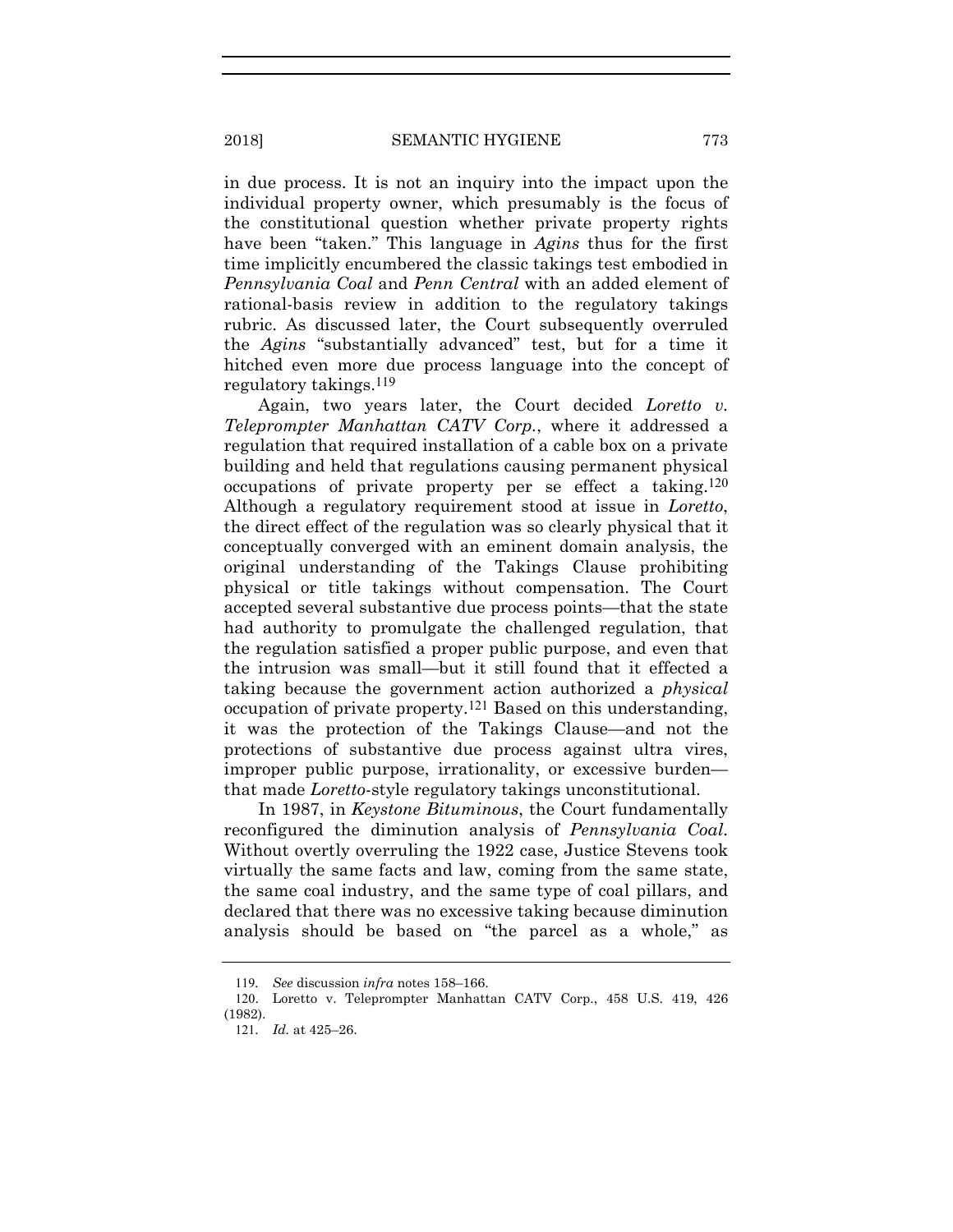Brandeis had argued in dissent in 1922, not just on the regulated portion of the corporate property as Holmes had done and as Rehnquist and Scalia bitterly urged in *Keystone*.122

Five years later, in *Lucas v. South Carolina Coastal Council*, an opinion by Justice Scalia launched another form of per se regulatory taking.123 It held that unless there was a saving basis in pre-existing common law tort or property doctrine, regulations that created a *complete* diminution of property value effected constitutionally invalid regulatory takings.124

Thus by 1992, four distinct, coexistent lines of analysis fell under the blanket term of regulatory taking: (1) excessive diminution analysis balanced under the *Penn Central* triad; (2) per se complete diminutions under *Lucas*; (3) per se physical

Advocates for expanded property rights heralded the Supreme Court's 1992 decision in *Lucas* as the dawn of a new era in which landowners would obtain increased constitutional compensation for the burdens of regulation, and which would in turn discourage regulatory initiatives. The post-*Lucas* era has been a considerable disappointment to property rights advocates, however. Ensuing decisions have confined the categorical takings rule to regulations that result in complete economic wipeouts, a rare phenomenon. On the other hand, courts have expansively interpreted the decision's exemption from compensation for regulations that merely forbid uses prohibited by "background principles" of property and nuisance law. . . . *Lucas*'s principal legacy lies in affording government defendants numerous effective categorical defenses with which to defeat takings claims.

Michael C. Blumm & Lucas Ritchie, Lucas*'s Unlikely Legacy: The Rise of Background Principles as Categorical Takings Defenses*, 29 HARV. ENVTL. L. REV. 321, 321 (2005).

124*. Lucas*, 505 U.S*.* at 1026 ("*A fortiori* the legislature's recitation of a noxious-use justification [a rationally based execution of a proper public purpose] cannot be the basis for departing from our categorical rule that total regulatory takings must be compensated. If it were, departure would virtually always be allowed."). Scalia characterized his new rule as "categorical," but his inclusion of tort and property law balancings make that characterization semantically incorrect.

<sup>122</sup>. Keystone Bituminous Coal Co. v. DeBenedictis, 480 U.S. 470, 497 (1987); *id.* at 517 (Rehnquist, J., dissenting); Pa. Coal Co. v. Mahon, 260 U.S. 393, 419 (1922) (Brandeis, J., dissenting).

<sup>123</sup>. Lucas v. S. C. Coastal Council, 505 U.S. 1003, 1015 (1992). Justice Scalia's definition of when his "categorical rule" was triggered was variously stated as a complete loss of value, and elsewhere an implication that a loss of "all economically viable [i.e. profitable] use" of property would likewise be categorically void. For a time, this forceful antiregulatory declamation pushed courts to declare a series of regulations unconstitutional. *E.g.*, Arill v. Maiz, 992 F. Supp. 112, 120 (D.P.R. 1998); Philip Morris v. Reilly, 312 F.3d 24, 36 (1st Cir. 2002). No longer: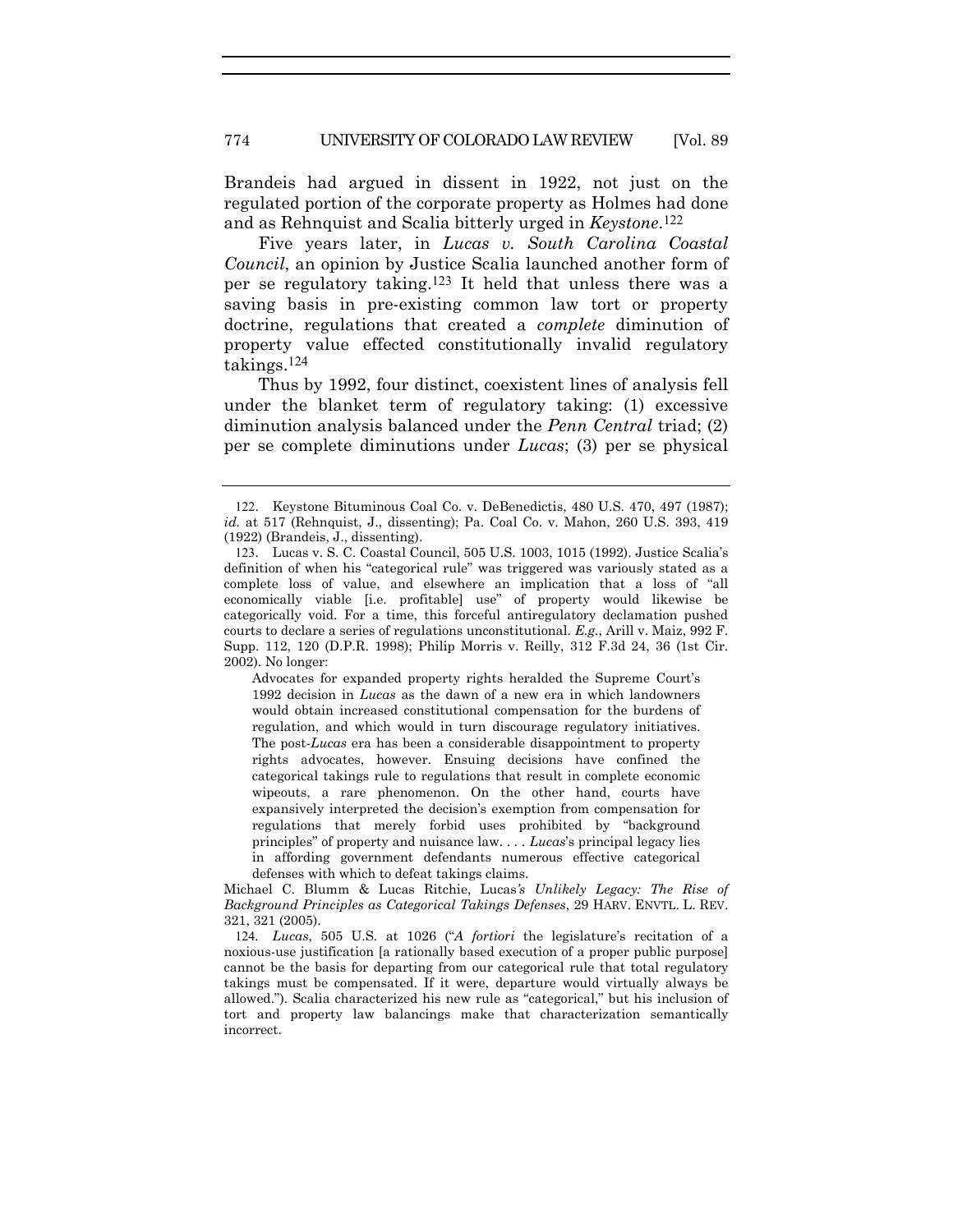appropriations under *Loretto*; and (4) regulations that fail to substantially advance legitimate public interests under *Agins*.125 Although the first two seem to address the protections imagined of regulatory takings by the *Pennsylvania Coal*  Court, and the third addresses the protections guaranteed by the Framers, the fourth skewed the line of takings inquiries in a manner that affected the subsequent exaction condition cases.126

# *C. Exactions Laden with a Maladaptation of Takings Jurisprudence*

In the 1987 *Nollan* case, the Supreme Court extended the semantic conflation of due process and regulatory takings to exactions.127 In that case, the California Coastal Commission granted a homeowner a permit to convert a small seasonal beachfront cottage into a large three-story year-round home on the condition that he dedicate a pedestrian right-of-passage along the beach.128 With this right of passage, the Commission intended to facilitate connection between the public beaches to the far right and far left of the property.129 The homeowners challenged this condition as a regulatory taking.130

Justice Scalia's majority opinion confirmed the legitimacy of exaction conditions but struck down the particular easement exaction in the case.<sup>131</sup> His opinion, citing the "substantially" advances" part of the *Agins* holding, said that an exaction attached to a permit will be constitutionally valid if: (1) the

<sup>125</sup>*. See* discussion *infra* Section III.B.

<sup>126</sup>*. See* discussion *infra* Section III.B.

<sup>127</sup>*. See* Nollan v. Cal. Coastal Comm'n, 483 U.S. 825, 827 (1987).

<sup>128.</sup> Id. at 827–28. Graphically, the agency attorneys poorly presented and argued the logic of the exaction, but it apparently was a tiny piece of a hoped-for easement that would visually present a passage for surfers carrying their boards. They also could have raised a Public Trust Doctrine justification for the passageway, but this raised Scalian hackles leading to a dramatic compromise between him and the dissenters. *See* Robert V. Percival, *Environmental Law in the Supreme Court: Highlights from the Blackmun Papers*, 35 ENVTL. L. REP. 10637, 10654 (2005).

<sup>129</sup>*. Nollan*, 483 U.S. at 828.

<sup>130</sup>*. Id.* at 829.

<sup>131</sup>*. Id.* at 834–35. Some privateering property rights interests undoubtedly hoped that the Supreme Court through *Nollan* would outlaw the concept of exactions, especially so when they heard that the newest member of the Court, Justice Antonin Scalia, would deliver the Court's decision. Boy, were they surprised.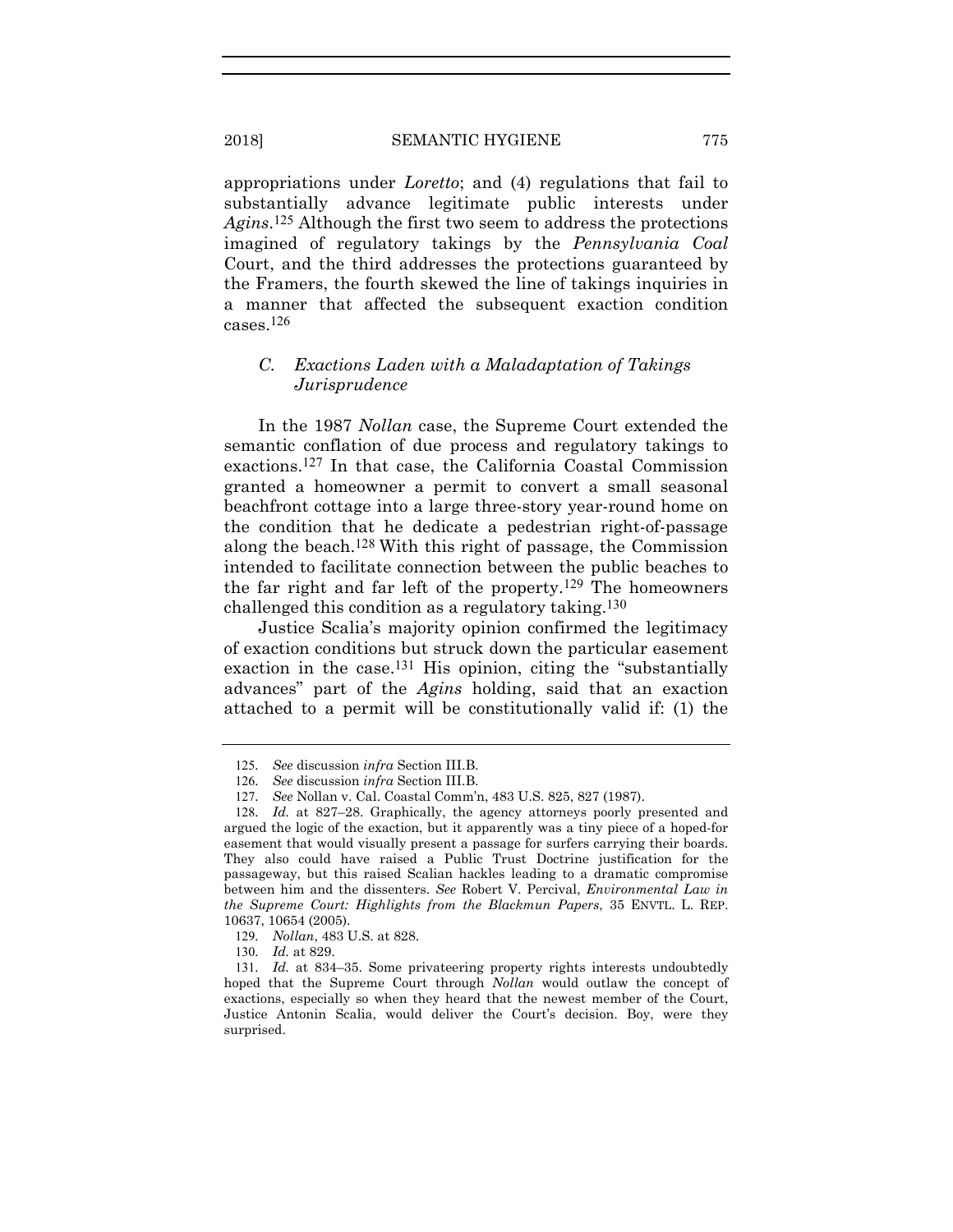government agency could have denied the entire permit outright without creating the excessive loss of an invalid taking, and (2) the permit condition had an "essential nexus" with the regulatory purposes being weighed in the permit decision.132

This "nexus test" in *Nollan* required a logical causative nexus between the potential impact of development and the exaction required by the permitting authority. The nexus concept seems completely logical: individually negotiated and applied exactions pose a risk of coercion not present in generally applicable zoning regulations, so protecting private rights in the exaction context requires a somewhat higher standard of rationality scrutiny than in the zoning context.<sup>133</sup>

Unfortunately, Justice Scalia did not use the phrases "unconstitutional condition" or "substantive due process," but repeatedly used the word "taking" in orienting his "nexus" requirement.134 At that time, the Court still considered *Agins* a good statement of takings law, which probably explained his failure to make the distinction. If the condition lacked an essential nexus with the purpose for the permitting program, it would not advance the permitting program's legitimate purposes, and thus it would fail the *Agins* test, which had been characterized as a takings test.

In the *Nollan* setting, Justice Scalia could not see how the expansive reconstruction of a house would cause the need for pedestrian passage along the beach parallel to the water's edge.135 The Court struck down the beach easement condition,

<sup>132</sup>*. Id.* at 834, 835.

<sup>133</sup>. Amici representing the home construction industry advocated for the rationality-nexus approach to judicial review of exactions that the Court ultimately adopted. Justice Scalia in his majority opinion even cites some of the state cases raised by the amici to support the stricture he requires of the nexus. *See* Brief of the National Association of Home Builders and California Building Industry Association as Amici Curiae in Support of Appellants, Nollan v. Cal. Coastal Comm'n, 483 U.S. 825 (1987) (No. 86–133), U.S. S. Ct. Briefs LEXIS 1384. In *South Dakota v. Dole*, the Court employed a similar analysis to uphold a conditional grant of federal funding to the state as a valid exercise of the spending power. 483 U.S. 203, 211–12 (1987). There, the Court approved conditioning interstate highway funding on the state raising its drinking age to twenty-one because it was reasonable in scope, rather than coercive, and related to the federal interests served by the highway program. *Id.* at 207–09. This case arose from a controversy between governments rather than between government and person, correspondingly the analysis did not invoke due process. *See id.* at 205.

<sup>134</sup>*. See Nollan*, 483 U.S. at 831, 834.

<sup>135</sup>*. Id.* Although he, surprisingly, said it *would* be constitutional—there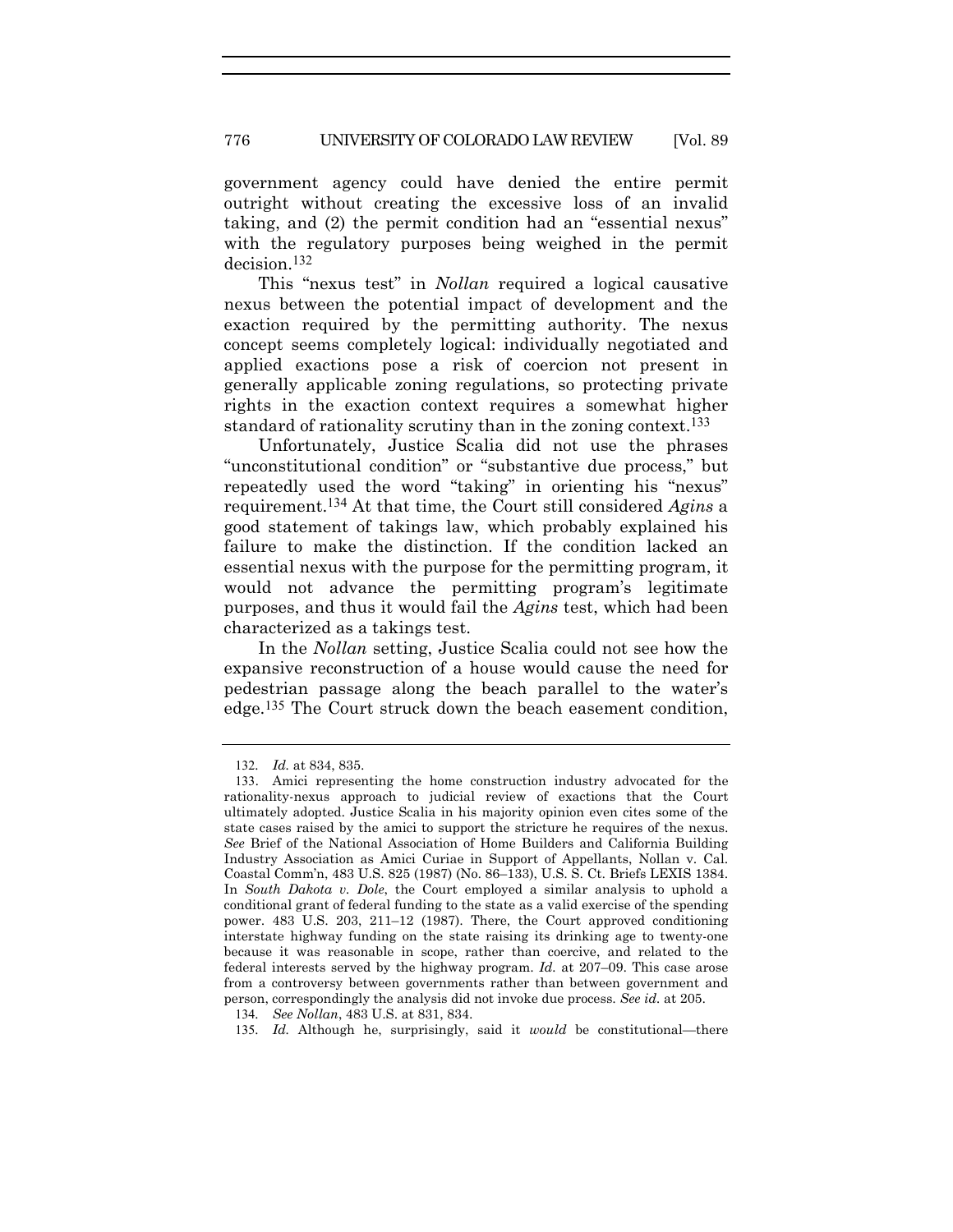and Mr. Nollan, who had already gone ahead and built his new house, got to keep it without any public easement dedication.<sup>136</sup> Although this holding was not surprising, it freighted exactions law with the takings label from *Agins,* and inaccurately made *Nollan* a highly derived descendant of *Pennsylvania Coal*.

The 1994 *Dolan* decision added to the *Nollan* nexus concept but likewise failed to separate its inquiry from the regulatory takings rubric.137 The owner of a hardware store chain decided to expand her store and redevelop the one-acre parking lot to include a collection of boutiques and other commercial spaces.138 The existing store was profitable, but the new plan would be substantially more so. The city planning agency agreed to allow this expansion but required dedications by the owner according to negotiation guidelines set out in the Community Development Code.139 Specifically, the city asked for a public strip of protective land along a nearby stream that the new building would severely encroach upon, in order to alleviate flood risk.<sup>140</sup> As a second exaction, the agency required that the property owner provide a bike path so that people coming from a subdivision to the south of the new development would not have to drive there by car, thereby mitigating an increase in traffic flow attributable to the new complex.141

Justice Rehnquist, writing for the majority, struck down the exactions.142 His opinion did not argue that denying the expansion would have excessively diminished the value of the property—the classic takings question—nor did he deny that the newly expanded development posed a rationally and

would be a sufficient rational nexus—if the agency required Nollan to give public access to a viewing spot upon his land if the house expansion perpendicularly blocked the ocean view of passing tourists! *Id.* at 836.

<sup>136</sup>*. Id.* at 839–40. Note how this raises an interesting severability issue. *See infra* notes 231–236 and accompanying text.

<sup>137</sup>*. See* Dolan v. City of Tigard, 512 U.S. 374, 383–91 (1994).

<sup>138</sup>*. Id.* at 379.

<sup>139</sup>*. Id.* at 379–80 (citing Cmty. Dev. Code § 18.120.180.A.8: "Where landfill and/or development is allowed within and adjacent to the 100-year floodplain, the City shall require the dedication of sufficient open land area for greenway adjoining and within the floodplain. This area shall include portions at a suitable elevation for the construction of a pedestrian/bicycle pathway within the floodplain in accordance with the adopted pedestrian/bicycle plan.").

<sup>140</sup>*. Id.* at 380.

<sup>141</sup>*. Id.* at 381.

<sup>142</sup>*. Id.* at 395–96.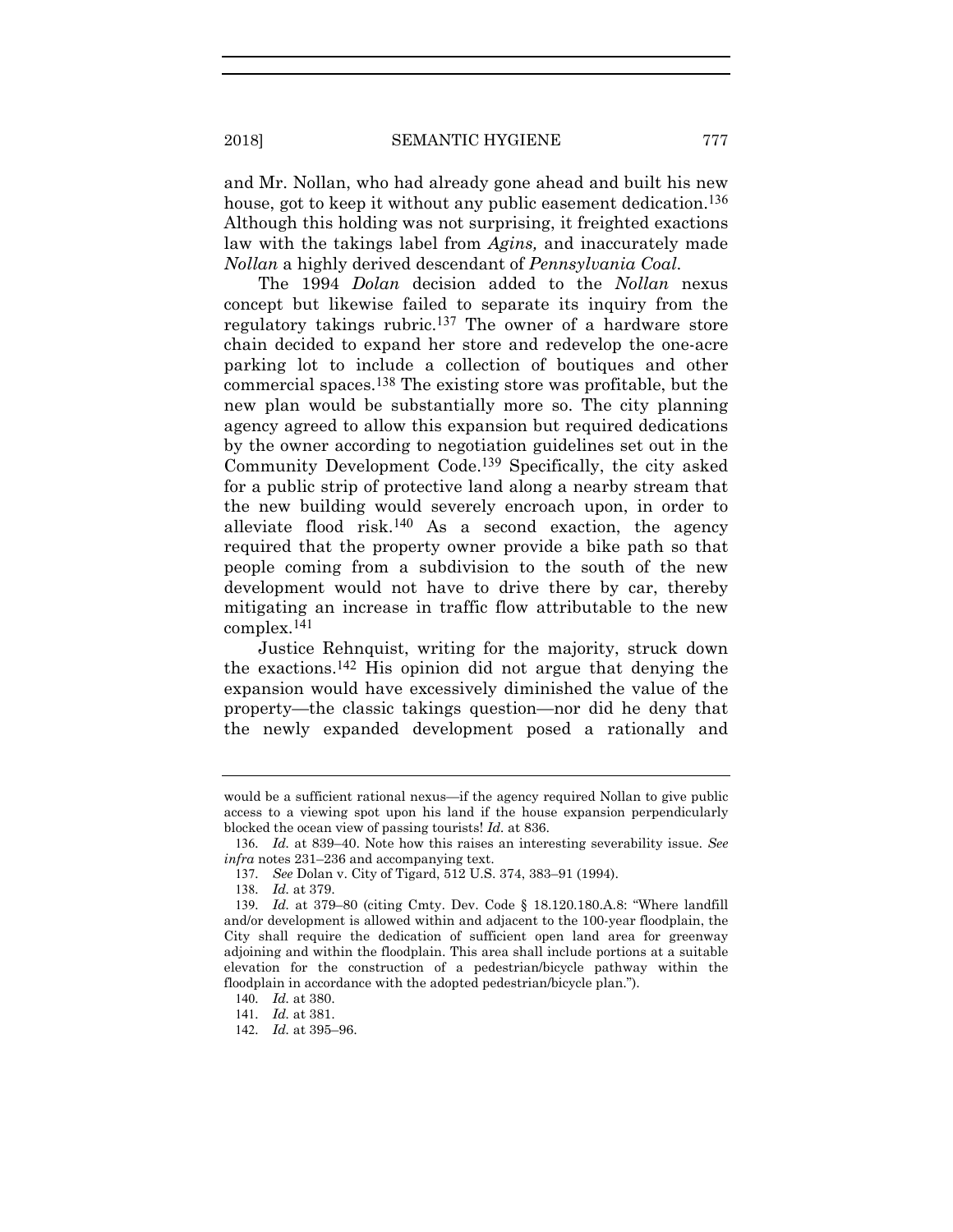causally related "nexus" to the need for floodwater passage and traffic mitigation. Instead he initiated an additional test of "rough proportionality" beyond the *Nollan* nexus requirement, mandating that exactions relate "both in nature and extent" to the proposed development's impact.143 The city, he argued, had not provided proof that the floodway and bike path exactions were roughly proportional to the need created by the proposed new commercial development (unsurprisingly, because no one had ever before mentioned such a test).<sup>144</sup> Rehnquist, moreover, said that the procedural burden was upon the city to prove this novel proportionality requirement whenever an exaction was "adjudicative" (i.e., based on flexible negotiation), rather than "legislated" (i.e., specifically set out in the text of the ordinance).145 Other formulations of heightened due process rationality review call for such burden-shifting, and, in some settings, this makes sense as a matter of due process.<sup>146</sup> But *Nollan* did not reach this issue, and such burden shifting neither aligns with the logic of modern land use decisionmaking, where win-win negotiation is a usual shared goal, $147$ nor takes place in regulatory takings analysis.<sup>148</sup> The city, as a

<sup>143</sup>*. Id.* at 391.

<sup>144</sup>*. Id.* at 395–96.

<sup>145</sup>*. Id.* at 391 n.8.

<sup>146</sup>. United States v. Carolene Prod. Co., 304 U.S. 144, 152 n.4 (1938).

<sup>147</sup>. In a wide array of modern land use law settings—planned unit developments, and most other non-Euclidean zoning, as well as in most subdivision regulations—private and public actors flexibly negotiate exaction conditions to achieve win-win optimal arrangements, balancing private and public necessities. Basic land use ordinances generally do not spell out specifically the particular requirements for each individual master permit. Thus if Rehnquist's burden-shifting standard for "adjudicated" conditions is applied, most land use planning processes would bear the burden of showing constitutionality—i.e., a presumption of unconstitutionality or heightened burden of scrutiny that would have to be overcome in rebuttal. His judicial review distinction between "legislated" conditions and "adjudicated" conditions in *Dolan,* however, does not seem to be generally followed. It may have been based on an Oregon case which made that distinction, *Fasano v. Board of County Commissioner of Washington County*, 507 P.2d 23, 27 (Or. 1973), but that case has subsequently been substantially modified by the Oregon Supreme Court. *See* Valley & Siletz R.R. v. Laudahl, 681 P.2d 109 (Or. 1984) (noting that "quasi-judicial" negotiations are commonplace and fall short of required shifting of the burden of proof of constitutionality); Neuberger v. City of Portland, 607 P.2d 722 (Or. 1980). To assert that the presumption of governmental validity that usually applies during rational basis review did not apply, Rehnquist only cited *Nollan*, which does not actually discuss burden-shifting. *Dolan*, 512 U.S. at 391 n.8; Nollan v. Cal. Coastal Comm'n, 483 U.S. 825, 836 (1987).

<sup>148</sup>. Rehnquist dealt with Justice Stevens's dissenting argument that this was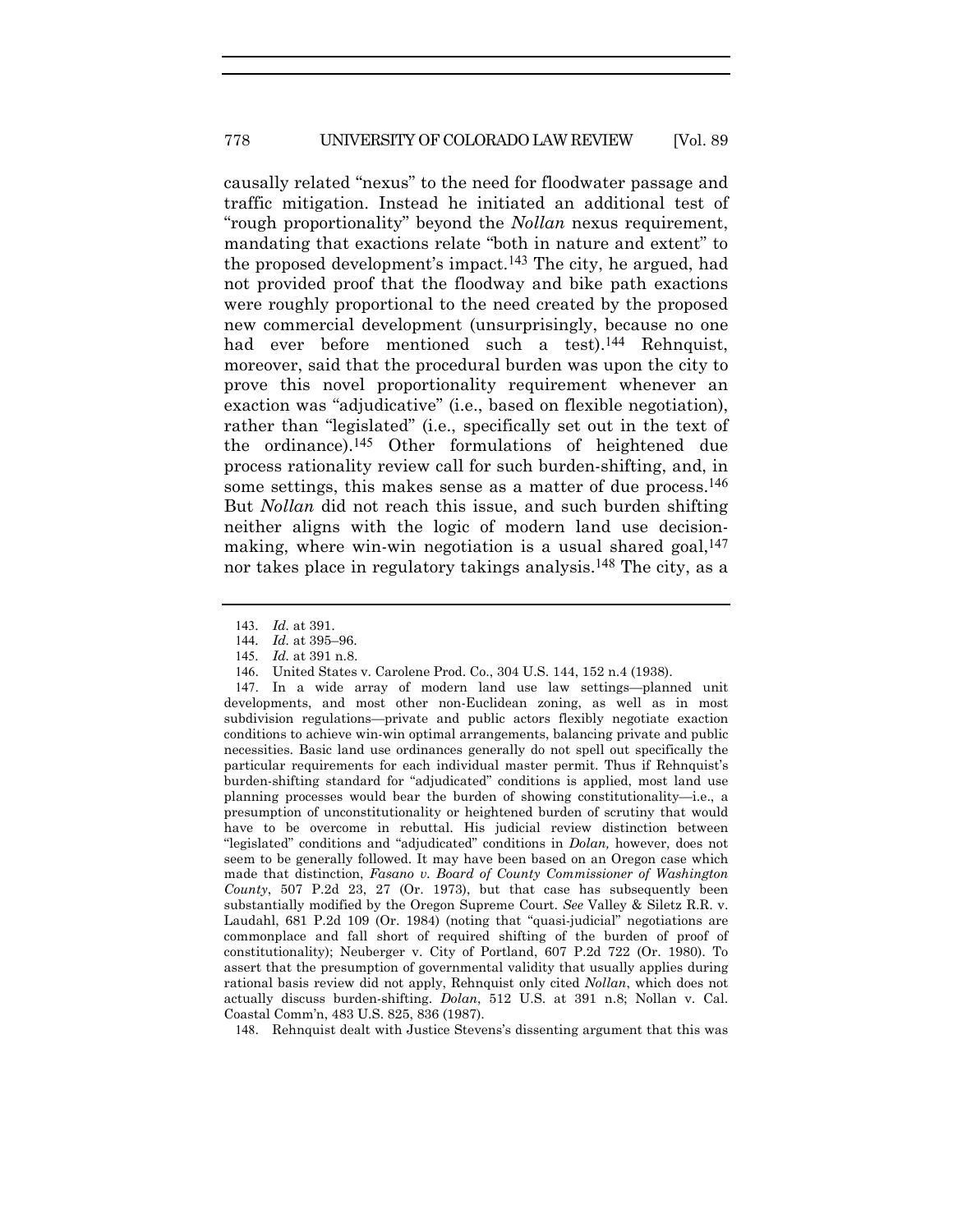result, had not prepared the previously unrequired analysis, so the Court summarily struck down the conditions.149

The analysis formed jointly by *Nollan* and *Dolan* has since become the dominant judicial test for deciding if the government has attached "unconstitutional conditions" to a permitting process. Because the Court decided *Nollan* and *Dolan* while the *Agins* "substantially advance[d]" language was still considered a component of regulatory takings analysis, for a time *Nollan-Dolan* also migrated into regulatory takings analysis. Two subsequent Supreme Court cases should have trashed that idea.

*Eastern Enterprises* in 1998 involved a statute requiring companies to pay into a compensation fund retroactively for employee miners that contracted black lung disease.150 The Eastern Enterprises corporation challenged the law, arguing that it should not have to contribute for the former employees of a corporate predecessor in interest.151 Subsequently, in a split vote with no majority opinion, the Supreme Court decided in favor of Eastern Enterprises.152 A plurality opinion said that it was an invalid regulatory taking.153 Four dissenters, and Justice Kennedy in concurrence, maintained that it was not a takings case—the substantive due process test applied instead—only differing in whether they saw the facts as showing the necessary nexus relationship between the corporation and the former coal miners to justify forcing retroactive payment.154

In *Eastern Enterprises,* then, the majority of Supreme

a due process issue by asserting the irrelevant and uncontroverted fact that the Fourteenth Amendment applied the Fifth Amendment's taking provision to the states. *Dolan*, 512 U.S. at 383 n.5.

<sup>149</sup>*. Id.* at 395–96.

<sup>150</sup>. E. Enters. v. Apfel, 524 U.S. 498, 504 (1998).

<sup>151</sup>*. Id.* at 517. Here is the interesting twist: In 1997, one of the authors received a request from an attorney in the Boston law firm that was then representing Eastern Enterprises, asking whether he could informally give advice on "a *regulatory takings* case which we now have in the Supreme Court." They assumed that any challenge to a regulation affecting their client's money was a "takings" challenge. When the attorney described the situation, the author demurred. "You don't have a regulatory takings case. You have a substantive due process case: You're dealing with the *propriety of a retroactive monetary assessment*, and that's substantive due process." So the firm made that argument in the Supreme Court, in addition to a "takings" argument.

<sup>152</sup>*. Id.* at 538.

<sup>153</sup>*. Id.* at 504.

<sup>154</sup>*. Id.* at 539 (Kennedy, J., concurring); *id.* at 554 (Breyer, J., dissenting).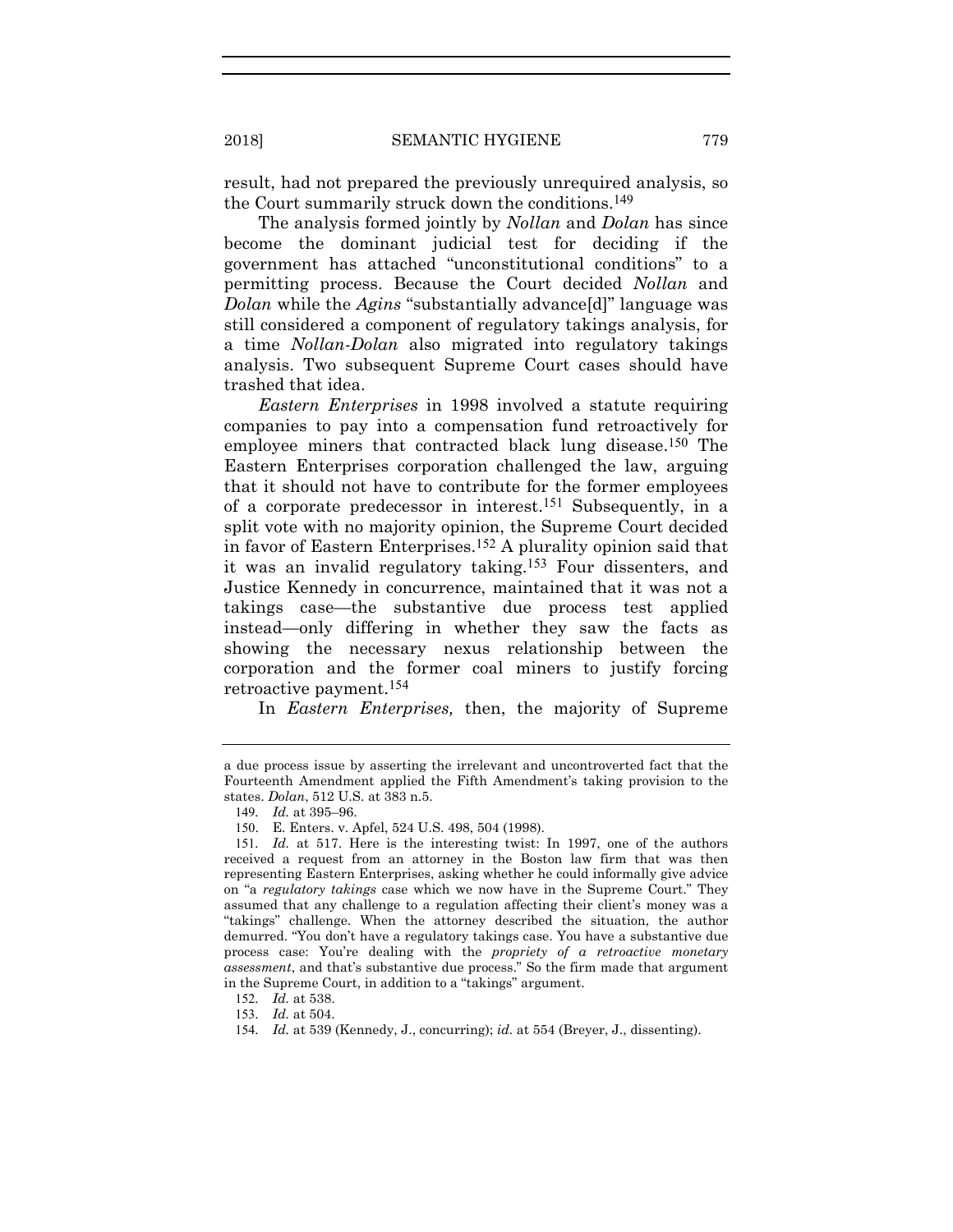Court Justices recognized that the monetary funding issue did not speak to regulatory takings. Justice Kennedy's concurrence baldly stated that:

In my view, . . . the relevant portions of the Coal Industry Retiree Health Benefit Act . . . must be invalidated as contrary to essential *due process* principles, without regard to the Takings Clause of the Fifth Amendment. I concur in the judgment holding the Coal Act unconstitutional but disagree with the plurality's Takings Clause analysis, which, it is submitted, is incorrect and quite unnecessary for decision of the case.155

The dissenters, too, argued that due process was indeed the issue, not takings law, and that a sufficient nexus relationship did exist to support a retroactive funding requirement. Justice Breyer wrote for the four dissenters, saying, "there is no need to torture the Takings Clause to fit this case . . . . The Due Process Clause . . . safeguards citizens from arbitrary or irrational legislation."156

So by actual count, five of the nine Justices in *Eastern Enterprises* based their opinions on a tightened definition of what was properly a due process question, refusing to define it as a taking issue.157 Carefully parsed, the five votes in the split Kennedy-Breyer concurring and dissenting opinions constitute a majority of the Court limiting the Takings Clause to the canonic *Pennsylvania Coal* and *Penn Central* formulations, with a distinctly different role for the rationality and causation requirements of due process.

Seven years later, in *Lingle v. Chevron U.S.A.*, the Court

<sup>155</sup>*. Id.* at 539 (Kennedy, J., concurring) (emphasis added). He also stated, [T]he Takings Clause . . . has not been understood to be a substantive or absolute limit on the government's power to act. The Clause operates as a conditional limitation, permitting the government to do what it wants so long as it pays the charge . . . . "This basic understanding of the Amendment makes clear that it is designed not to limit the governmental interference with property rights per se, but rather to secure compensation in the event of otherwise proper interference amounting to a taking."

*See id.* (quoting First English Evangelical Lutheran Church of Glendale v. Cty. of Los Angeles, 482 U.S. 304, 314–15 (1987) (emphasis and internal citations omitted)).

<sup>156</sup>*. Id.* at 556 (Breyer, J., dissenting).

<sup>157</sup>*. Id.* at 539 (Kennedy, J., concurring); *id.* at 554 (Breyer, J., dissenting).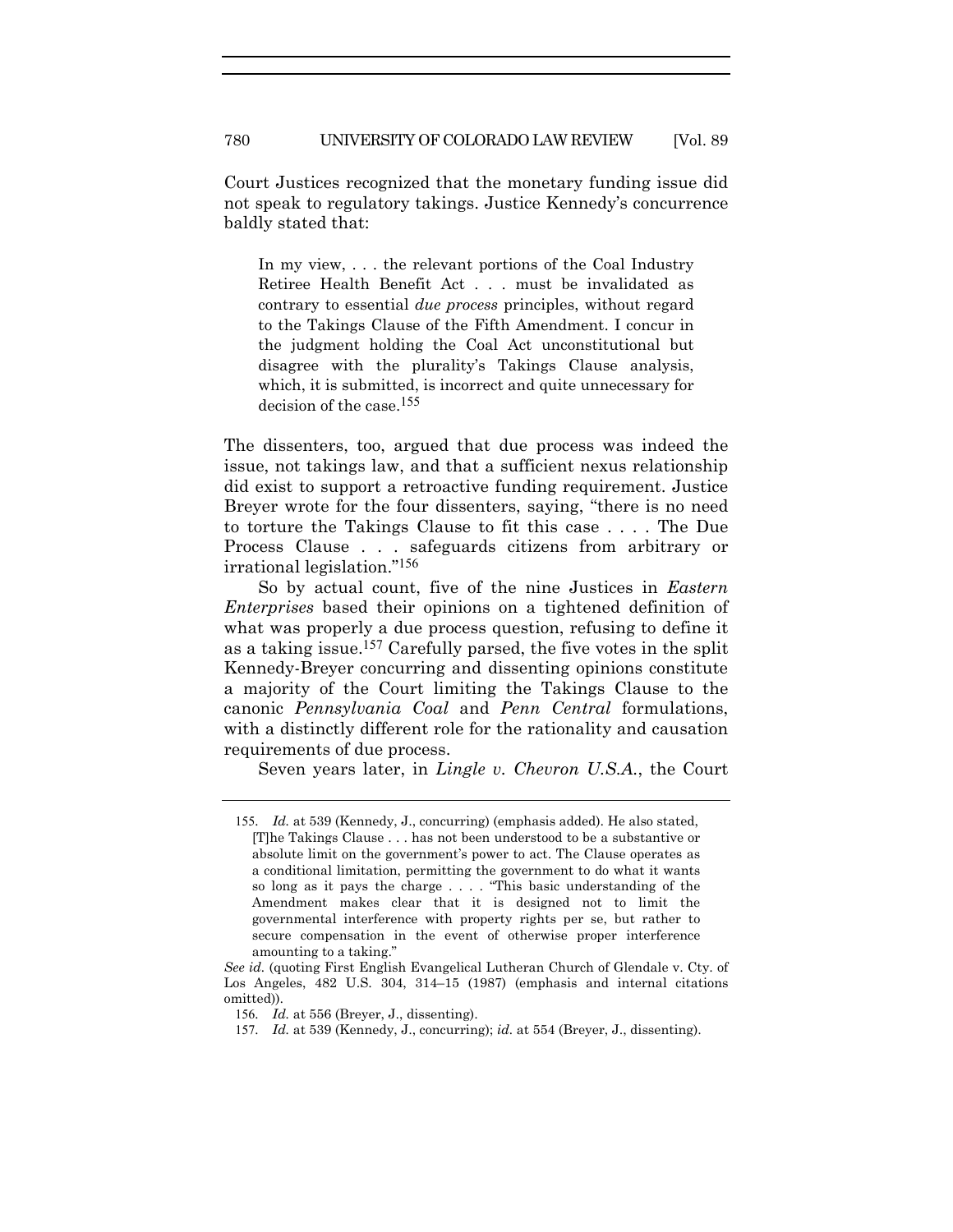again came close to a decisive separation of the mistaken conflation of takings and due process concepts.158 In that case, the energy company challenged a Hawaii law limiting the company's right to charge excessive rents to its dealers who leased company-owned service stations.159 Chevron argued that the statute was "an unconstitutional regulatory taking" of its property rights, not because the company alleged an excessive diminution of its property value, but because it "did not substantially advance proper state interests," using the *Agins* language.160 Chevron did not allege a separate due process violation, just a claim of invalid regulatory taking under the *Agins* formulation.161

The *Lingle* Court, in a unanimous opinion written by Justice O'Connor, held that this was not an invalid regulatory taking because Chevron had not alleged or proved an excessive diminution of its property value.162 Most significantly, the *Lingle* Court declared that the *Agins* "substantially advanced" factor was not a valid takings test.163 Instead, the Court specified that takings were to be judged by the excessive-loss test of *Pennsylvania Coal* as channeled by *Penn Central*, which the regulated corporation had not pleaded.164 Since Chevron

163. Id. at 542. ("The 'substantially-advances' formula suggests a means-ends" test: It asks, in essence, whether a regulation of private property is effective in achieving some legitimate public purpose. An inquiry of this nature has some logic in the context of a due process challenge, for a regulation that fails to serve any legitimate governmental objective may be so arbitrary or irrational that it runs afoul of the Due Process Clause. [T]he Due Process Clause is intended, in part, to protect the individual against the exercise of power without any reasonable justification in the service of a legitimate governmental objective. But such a test is not a valid method of discerning whether private property has been 'taken' for purposes of the Fifth Amendment." (quoting Cty. of Sacramento v. Lewis, 523 U.S. 833, 846 (1998))). Interestingly, Justice Scalia, whose inopportune use of the "substantially advances" language in *Nollan* initiated much of the subsequent confusion, may have laid the foundation for this change in *Lingle* with his opinion in *Lucas*. Lucas v. S.C. Coastal Council, 505 U.S. 1003, 1023–26 (1992) (internal citations omitted) ("'Harmful or noxious use' analysis was, in other words, simply the progenitor of our more contemporary statements that "''land-use regulation does not effect a taking if it 'substantially advances legitimate state interests'" . . . it becomes self-evident that noxious-use logic cannot serve as a touchstone to distinguish regulatory 'takings'—which require compensation—from regulatory deprivations that do not require compensation.").

164. Lingle v. Chevron U.S.A. Inc., 544 U.S. 528, 548 (2005).

<sup>158</sup>. 544 U.S. 528, 540, 542 (2005).

<sup>159</sup>*. Id.* at 533.

<sup>160</sup>*. Id.* at 544.

<sup>161</sup>*. Id*.

<sup>162</sup>*. Id.* at 548.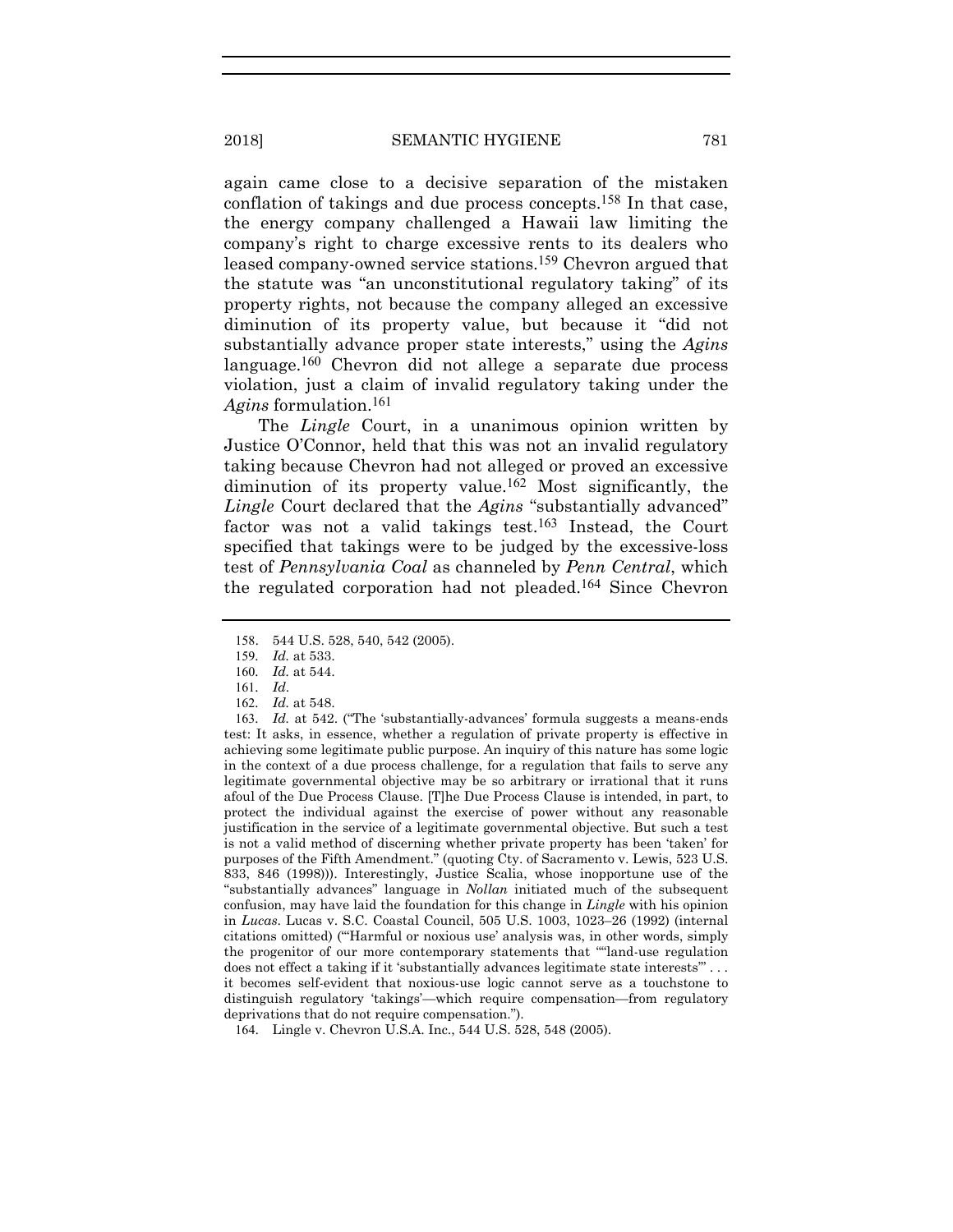had offered neither a proper takings argument nor a proper due process argument, the Court dismissed its claims on summary judgment.<sup>165</sup>

The *Lingle* case, properly understood, should have broadly clarified the semantic confusion reflected in the *Nollan* and *Dolan* decisions as instigated by the *Agins* conflation. But it did not. Subsequent courts should have discerned from *Lingle* that only those tests identifying and weighing property value diminution are regulatory takings inquiries. Invalid regulatory takings occur when regulations fail the tests epitomized by *Penn Central* and *Palazzolo,* or by *Lucas* if zero property value remains*.* Rational-basis due process inquiries, using rubrics like "substantially advanced," are not regulatory takings tests. After *Lingle*, it should have been clear that if challengers wish to advance due process claims, they necessarily have to plead and prove them as such. The *Lingle* Court, however, understandably did not think to go off on a side note retroactively removing the takings label from *Nollan-Dolan exaction* reviews; *Lingle* was not an exactions case. Subsequent exaction cases thus have failed to note the sharp distinction between due process and regulatory takings that the *Lingle* decision had made,166 and courts and practitioners alike continue to speak of the "unconstitutional conditions" doctrine framed in *Nollan* and *Dolan* as a "takings" issue rather than a due process inquiry.

# *D. A Semantic Lexicon of Public Authority/Private Property Rights*

Given the continuing jumble of rhetoric in this area, the following "semantic lexicon" aspires to clarify some stable definitions and explanations for major relevant terms in contemporary constitutional property rights controversies, addressing one of the most complicated challenges of modern democratic governance, the balance between public and private rights—between governmental power in the service of a collective public interest, juxtaposed against private individual rights.

<sup>165</sup>*. Id.*

<sup>166</sup>*. Id.* at 546.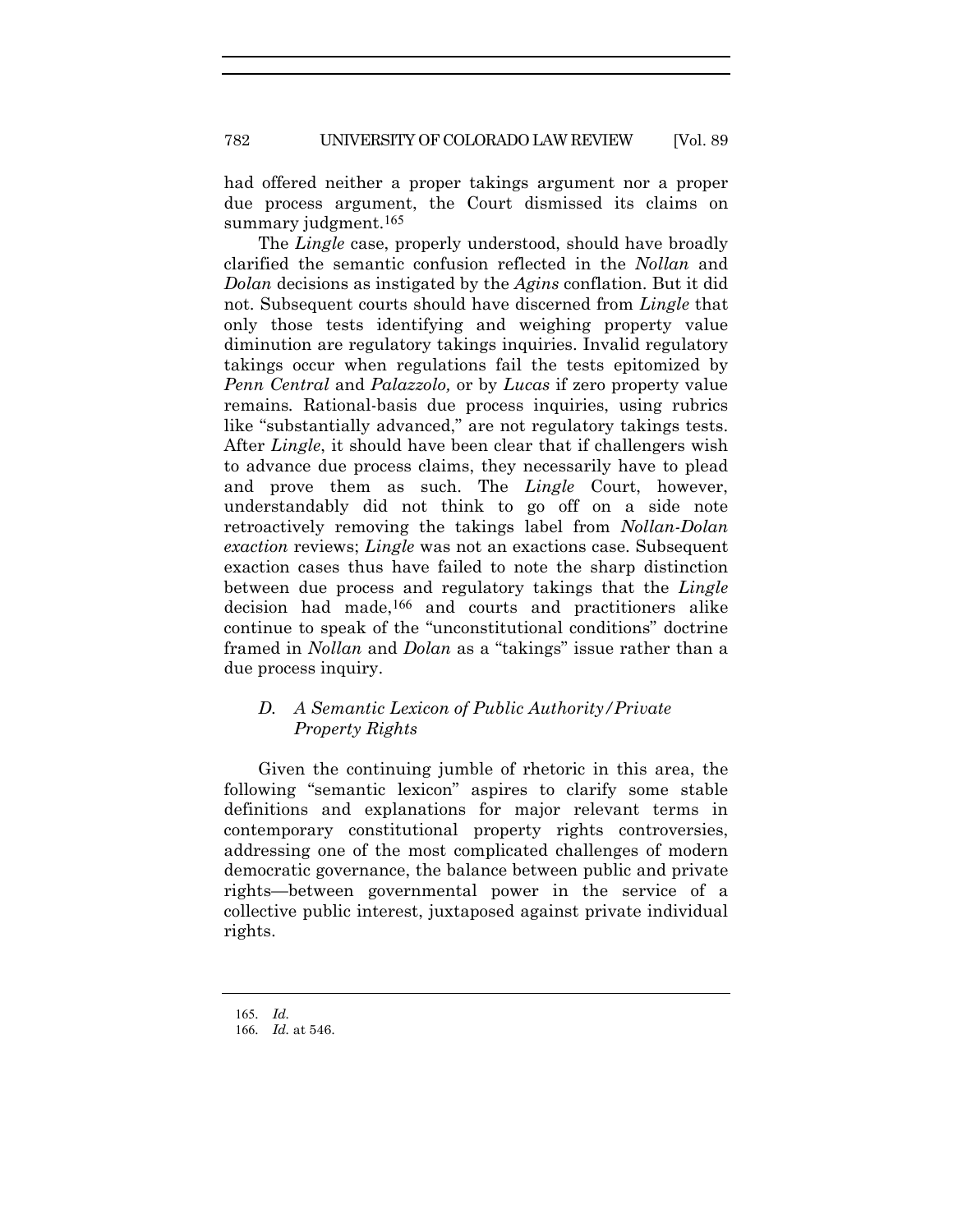# 1. "Takings" Semantics

**Taking**: The concept of governmental "taking" has two very different applications, physical, and regulatory. But note at the outset that the word "taking" has rather ambiguous meanings. In both the physical and regulatory setting, governmental action takes away the private property rights of corporate or individual owners. In the *physical* setting, virtually every case requires compensation. In the *regulatory* setting, on the other hand, in many or most cases the taking is not unconstitutionally excessive, so no compensation has to be paid, despite some decline in private property market value.

**Physical Taking**: is the use of governmental authority to condemn and seize the possession, use, and/or title of private property, most commonly occurring through overt, governmentally acknowledged exercises of eminent domain, with compensation required in virtually all cases.<sup>167</sup> In rare cases, as in *Loretto*, if a regulatory act causes a de facto physical-like appropriation of property rights, it too can effect an invalid physical taking, requiring rescission or just compensation.168 In the more recent case of *Horne v. Department of Agriculture* too, when government action leads to permanent occupation or possession of real or personal property, it falls squarely within the protection of the Takings Clause as understood by the Framers.169

**Regulatory Taking**: Under the canonic *Pennsylvania Coal* case,170 an act of government effects an invalid *regulatory* taking when a regulation goes "too far," burdening property to the effect that it excessively diminishes the value of the property, so that in a particular context the public must pay for the benefit of the regulation or waive the regulation's application to the property owner. A court would identify unconstitutional excessiveness by weighing the impact of the

<sup>167</sup>. Note Holmes's examples of uncompensated physical takings in *Pa. Coal Co. v. Mahon*, 260 U.S. 393, 413–15 (1922).

<sup>168</sup>. Loretto v. Teleprompter Manhattan CATV Corp., 458 U.S. 419, 426 (1982).

<sup>169</sup>. Horne v. Dep't of Agric., 135 S. Ct. 2419, 2426 (2015); *Loretto*, 458 U.S. at 426.

<sup>170</sup>*. Pa. Coal*, 260 U.S. at 415–16.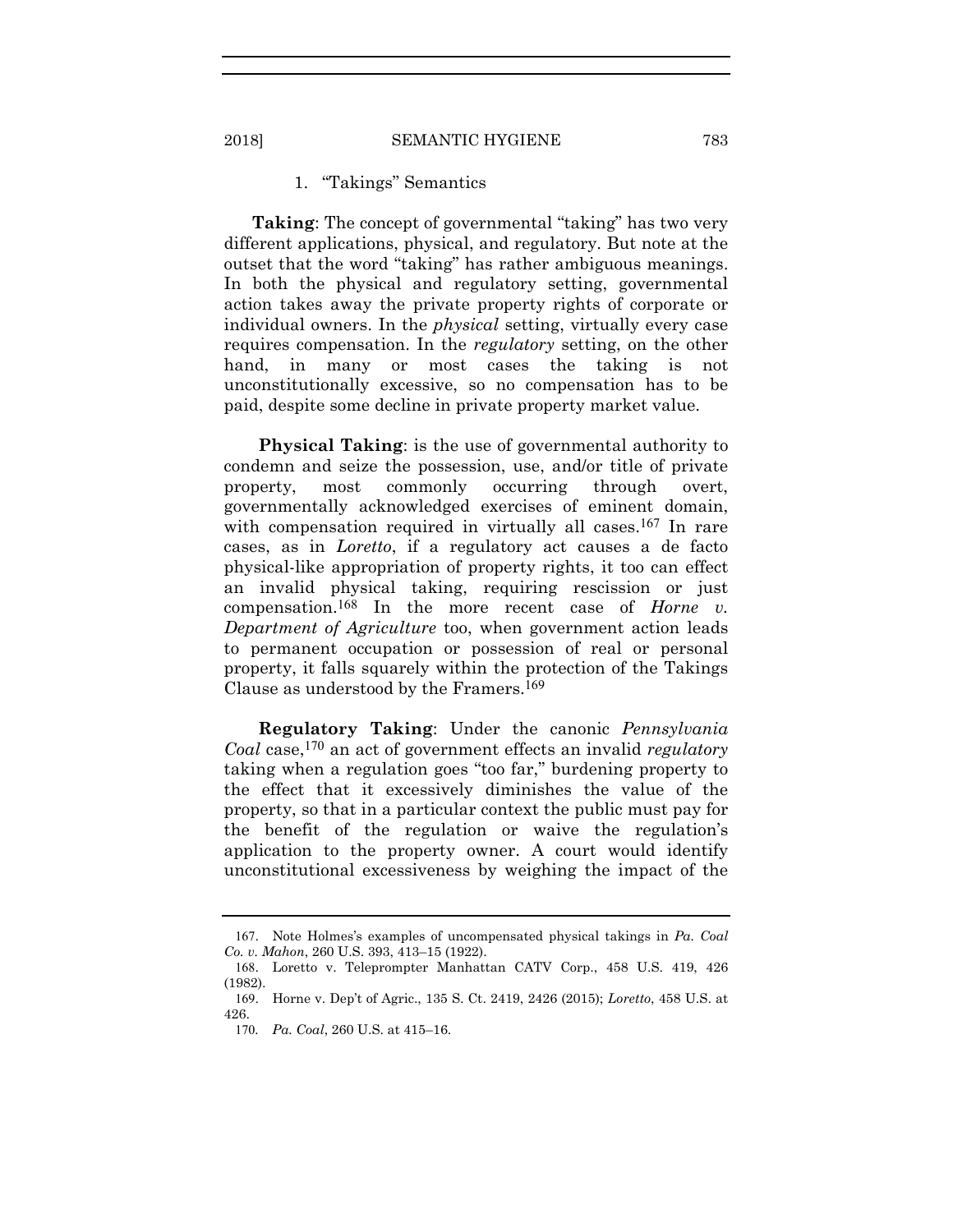#### 784 UNIVERSITY OF COLORADO LAW REVIEW [Vol. 89

regulation in light of the *Penn Central* triad (see below).171 Alternatively, in the improbable event that the government action completely destroys all economic value, with no tort or property offsets, Justice Scalia's now-diminished *Lucas* opinion would define it as a per se categorically invalid regulatory taking.172

**The** *Penn Central* **Triad:** The currently dominant regulatory taking test comes to us in three-pronged triad form from the 1922 *Pennsylvania Coal* decision, via the 1978 *Penn Central* case. Justice Holmes, in *Pennsylvania Coal*, fingered diminution—the loss of market value due to a regulation—as the bellwether of unconstitutionality. He rather unhelpfully defined "the general rule" that a regulation was unconstitutional if diminution "goes too far." Brandeis in dissent accepted diminution's relevance, but using the example of mining releases of poisonous gases he asserted that the degree of public risk or harm was also relevant.

In *Penn Central* Justice Brennan tried to clarify *Pennsylvania Coal*, saying that courts needed to weigh at least three factors to determine a regulation's constitutional fairness: (1) the amount of diminution, (2) the owner's investment-backed expectations (IBEs), and (3) the "character" of the governmental action, whatever that meant.

In *Palazzolo*, Justice O'Connor gave the third prong a major clarification: channeling Brandeis's focus on public harm, she said that *Penn Central's* third prong called for counterbalancing the first two prongs against "*the purposes served*, as well as the effects produced, by [the] regulation."173

<sup>171</sup>. Penn Cent. Transp. Co. v. City of New York, 438 U.S. 104, 124 (1978).

<sup>172</sup>. Lucas v. S.C. Coastal Council, 505 U.S. 1003, 1015 (1992). Although many people say that a regulation is a "taking" meaning that it is unconstitutional, in actuality most "takes" of private property are not unconstitutional. Virtually *every* regulation takes away some of the market value that a property would have if unregulated, but most such regulatory takings are not constitutionally invalid excessive expropriations of property values—they don't "go too far." Thus, semantic hygiene would appropriately be best served if the word "taking" was always coupled with a distinguishing adjective: e.g., a "valid" or "invalid" regulatory taking, or an "excessive" or "expropriatively unconstitutional" taking. Given human frailty and the instinctive tendency to abbreviate, however, many people will undoubtedly continue to use the labeling of a rule as "a taking" to mean that, via due process or excessive loss of value, it is in some way unconstitutional.

<sup>173</sup>. Palazzolo v. Rhode Island, 533 U.S. 606, 633–34 (O'Connor, J., concurring)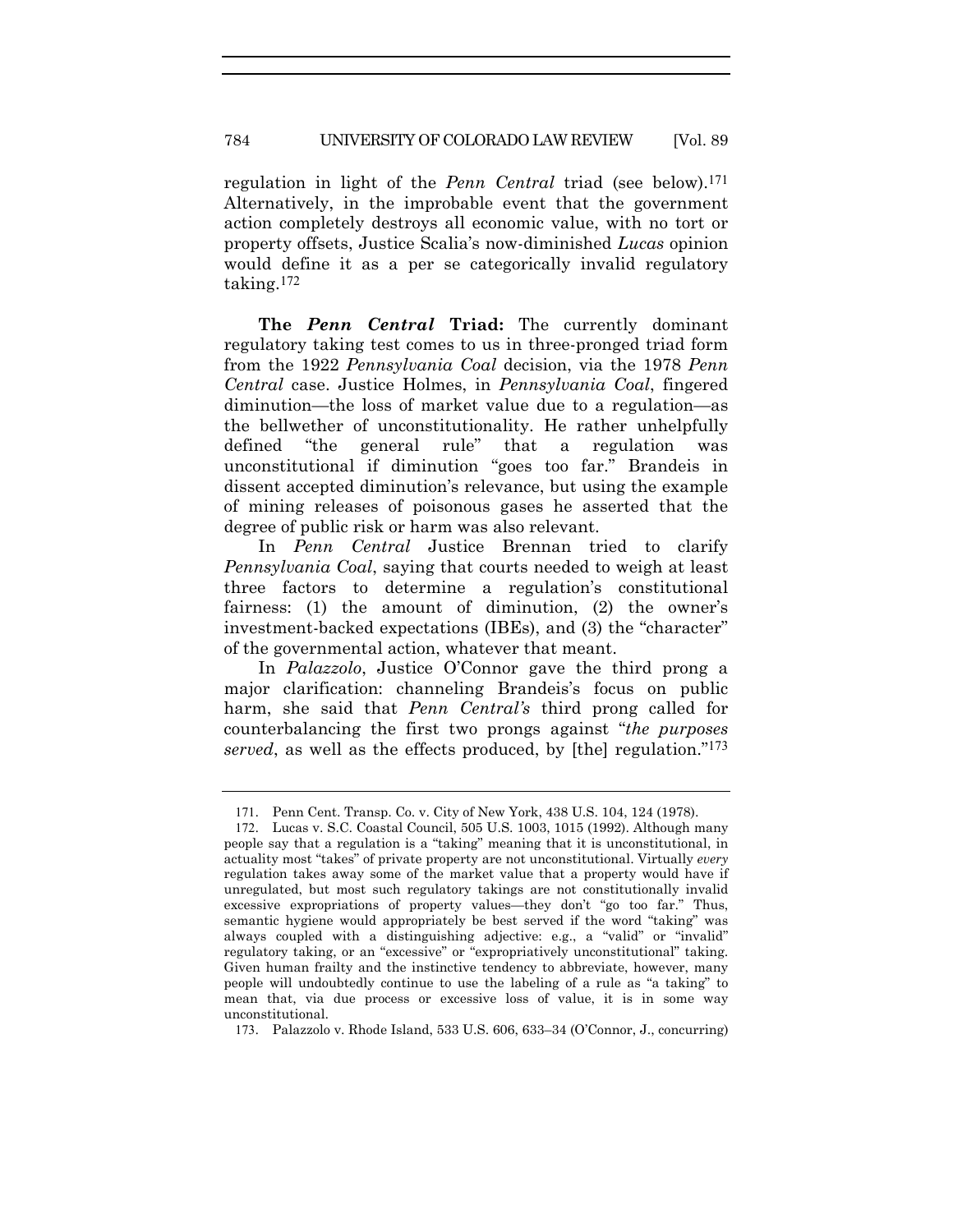Logically, it is naïve to judge the constitutionality of a regulation without explicitly weighing the public reasons that initially spurred it. No private property owner has a constitutional right to be paid for not imposing greater harms upon the public, so the degree of public harm that a regulation avoids weighs against the private owner's diminution of value.

**Investment-backed expectations**: IBE refers to the economic value and available uses of a property anticipated by the owner at the time of acquisition. Professor Frank Michelman invented the IBE concept in a 1967 article surveying the field of regulatory takings law.174 IBEs have potential utility for both attackers and defenders of regulations. For attackers, the recentness of an acquisition investment increases the severity of the diminution. For defenders of regulations, the expectations that the property buyer had when acquiring the property should color the fairness or unfairness of the degree of diminution. If the expectation was that a large property parcel would generate substantial profits, the fact that a small, regulated part of it cannot be so developed does not substantially reduce the overall profit expectation. If a great deal of anticipated profit was made before a regulation blocked further profits, the revenue gained in accordance with expectations weighs in favor of the regulation's validity (as discussed in "Baseline denominators"). If one party purchased several adjacent parcels of land at roughly the same time, IBEs mean that the court can weigh profits and diminution across all the parcels in the entire investment, not just on the separately viewed regulated parcels.175

If buyers purchase *with notice* of a pre-existing regulatory

<sup>(</sup>emphasis added) (commenting on *Penn Cent.*, 438 U.S. at 127).

<sup>174</sup>. Frank Michelman, *Property, Utility, and Fairness: Comments on the Ethical Foundations of Just Compensation Law*, 80 HARV. L. REV. 1165, 1213, 1233 (1967). The IBE concept was not originally intended as a constitutional test, although it became so.

<sup>175</sup>. *See* K & K Constr., Inc. v. Dep't of Nat. Res., 575 N.W.2d 531 (Mich. 1998); Murr v. Wisconsin, 137 S. Ct. 1933, 1949 (2017). This echoes a tussle between Justices Scalia and O'Connor in *Palazzolo*. O'Connor argued the majority position that under investment-backed expectation logic, the prior-notice gamble diminishes a takings plaintiff's fairness claim because most landowners in forming fair expectations about their property would objectively consider reasonable, pre-existing restrictions. *Palazzollo*, 533 U.S. at 634–35 (O'Connor, J., concurring).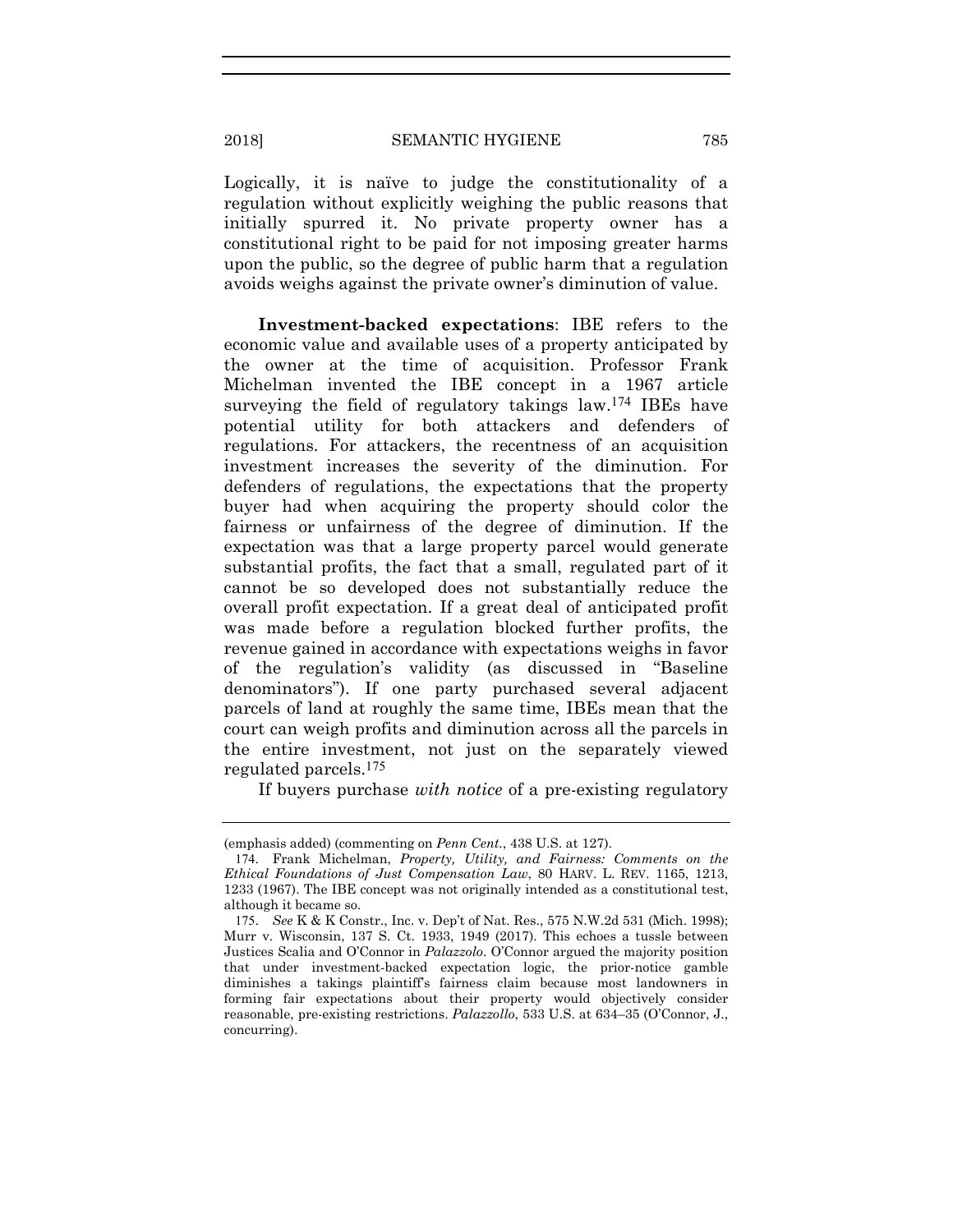#### 786 UNIVERSITY OF COLORADO LAW REVIEW [Vol. 89

constraint on the property and then turn around and try to attack the diminution as unconstitutionally excessive, IBEs weigh against them. The buyers were gambling that the regulation would be stricken and that they would receive a windfall—which is not a right. As the Court said in *Murr v. Wisconsin*, "The reasonable expectations of an acquirer of land must acknowledge legitimate restrictions affecting his or her subsequent use  $\dots$  of the property."<sup>176</sup>

**Baseline denominators:** Although most agree with Holmes that diminution is pertinent to determining regulatory constitutionality, what physical property should provide the baseline for this assessment? Should it be the property as a whole, as Brandeis argued in *Pennsylvania Coal*, or just the regulated portion of the property, a divide-and-conquer definition urged by Justice Rehnquist that dramatically increases the prospects for invalidity? After *Keystone Bituminous*, the law now generally adopts Brandeis's dissenting view of the conceptual baseline: you weigh the diminution against the scope of the entire investment. This incorporates the logic of "investment-backed expectations." 177

**Eminent domain**: Eminent domain takings constitute an intrinsic, universal, and clearly necessary power of government to appropriate private property involuntarily for the public use via a condemnation action in court, with the requirement that just compensation be paid. A court transfers title to the government entity upon a showing that the condemning agency has proper delegated condemnation power, a proper public purpose (and no poison purpose), a design for the condemnation that rationally serves the official purpose, and proper procedures followed, with fair compensation determined by the

<sup>176</sup>. *Murr*, 137 S. Ct. at 1945.

<sup>177</sup>. Keystone Bituminous Coal Ass'n v. DeBenedictis, 480 U.S. 470, 497 (1987). Note that there also can be a *time baseline*: In *Pennsylvania Coal*, for instance, the major coal field had been purchased circa 1903 and had generated what today would be millions of dollars in profits before the 1921 state statute was passed preventing further removal of coal. The baseline for diminution of value can extend back in time via IBEs. In the setting of *Pennsylvania Coal*, the original investment had paid off handsomely prior to the 1921 regulation. Pa. Coal Co. v. Mahon, 260 U.S. 393 (1922). We would argue that there is no *a priori* right to generate a *further* profit after the date of the regulation if a constitutionally fair profit has been made prior to the regulation.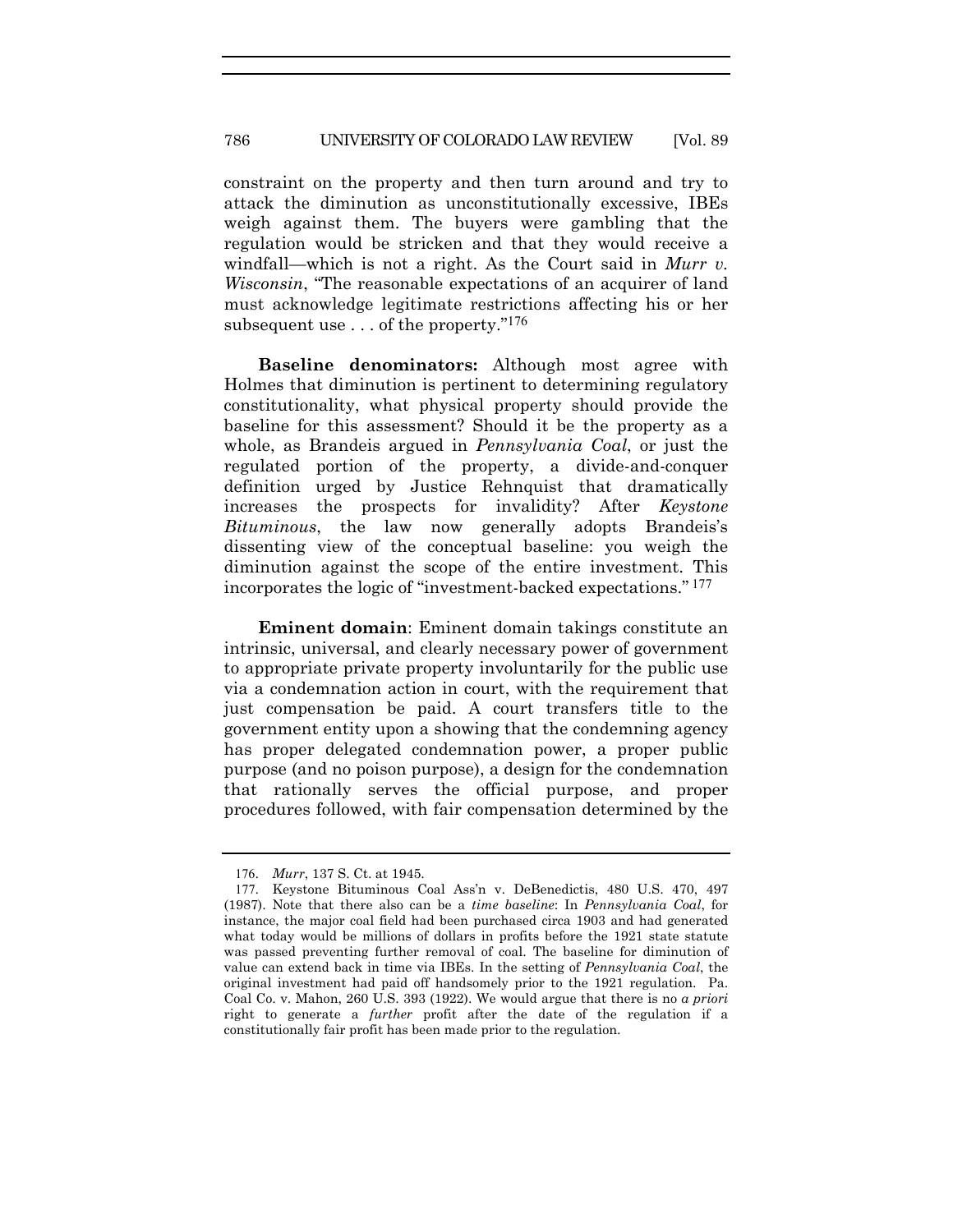trier of fact. Courts usually defer broadly to the government's defined choice of condemnation, focusing primarily on quantifying just compensation. Analytically, however, condemnations are subject to judicial scrutiny under the applicable federal or state Administrative Procedure Act as well as substantive due process criteria.

Some commentators apply the term "eminent domain" to cases where a *regulation* is found to be an unconstitutionally excessive invalid taking—probably because compensation must be paid unless the agency waives the regulation's application to the successful claimant.178 Properly used, however, the phrase eminent domain only applies to physical taking of land or title. Applying this term to the regulatory setting is inartful and misleading.

**Inverse condemnation**: Physical eminent domain is usually an overt court action asking for transfer of title and possession (in fee, or less) brought by a government agency as plaintiff against a defined parcel of land as defendant, with payment of assessed just compensation. In some cases, however, where government is in effect taking a possessory use of land without acknowledging it—the classic example: lowlevel airplane flight paths at state-run airports, taking easements of noise, particle pollution, and physical passage from affected properties. Where agency conduct is de facto taking property rights from individual property owners—and sovereign immunity makes tort liability unlikely—the individuals can bring a constitutional action in inverse condemnation. The term "inverse" stems from the switch in complainant compared to eminent domain proceedings: the defendant landowner sues the potential plaintiff government agency, asking the court to force the public agency to bring an eminent domain condemnation action, with compensation damages, against the plaintiffs themselves. It's sort of "Property owner *ex rel*. Gov't Agency v. The Same Property owner."

Some privateering plaintiffs bring so-called inverse condemnation actions against *regulations*, but analytically these are a different beast, measured by regulatory takings

<sup>178</sup>. *See, e.g.*, 1-1 NICHOLS ON EMINENT DOMAIN § 1.42 (2017) ("[R]egulative legislation . . . [can] come[] within the purview of the law of eminent domain.").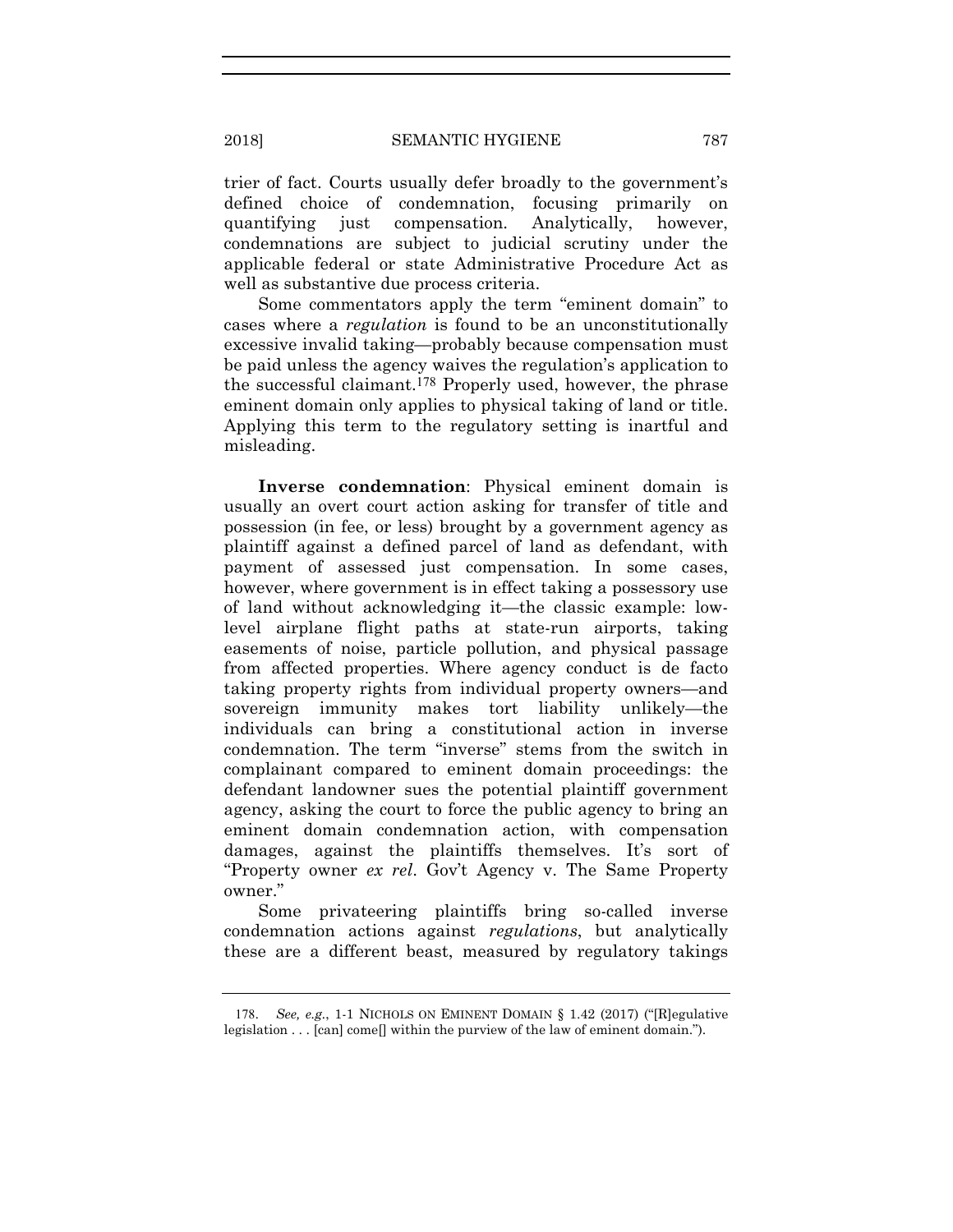788 UNIVERSITY OF COLORADO LAW REVIEW [Vol. 89

doctrine, not physical takings doctrine. Because they specifically seek monetary damages, they are often strategically advanced as threats meant to deter regulation at the start.

2. "Due Process" Semantics:

 **Procedural Due Process:** Everyone knows procedural due process, right? You are entitled to get all procedures required by positive law, plus those identified as constitutionally necessary under a *Mathews v. Eldridge*  procedural balance*.*179

 **Substantive Due Process:** With the terms *takings* and *regulatory takings* accounting for physical invasions and excessive regulatory burdens on property, substantive due process generally refers to the remaining protections guaranteed by the Fifth Amendment, namely protection from ultra vires government action, action without proper public purpose, irrational "arbitrary and capricious" government action, and the like. Thus challenges of government authority, zoning-type reviews of proper public purpose, and rationalbasis proportionality and logical nexus analyses, all speak of substantive due process, not a takings inquiry.

 **Exactions**: The term "exactions" refers to conditions and requirements placed by land-use agencies upon grants of permit meant to mitigate or offset the public harms that the development project will likely cause or exacerbate—in standard subdivision regulations or otherwise. As a matter of threshold context, the developer is asking for the requested permit as a privilege, not for a permit as-of-right. Accordingly, the agency could have denied the permit without creating an invalid regulatory taking but decides to issue the permit so long as the permittee grants the mitigating, offsetting exaction to the public—in monetary terms or in kind. Due to the obvious

<sup>179</sup>. This balance directs courts to determine the amount of procedure constitutionally required before a deprivation of life, liberty, or property occurs by considering the specific private interest at stake, the risk of erroneous deprivations under the current procedures, and any government interests limiting the alternate or additional procedures practically available. Mathews v. Eldridge, 424 U.S. 319, 335 (1976).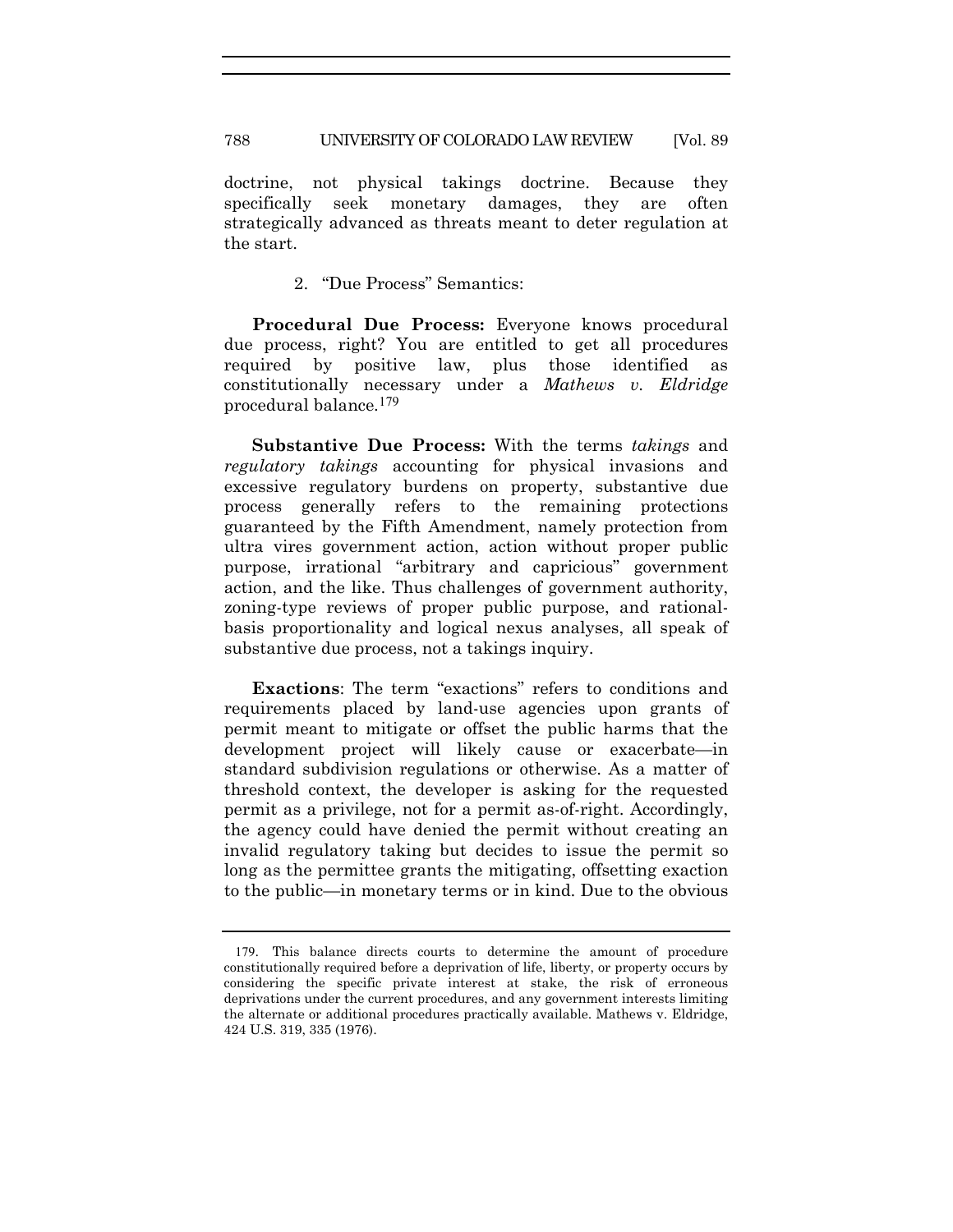risk of extortionate demands, courts test exactions in terms of *Nollan-Dolan* due process: a challenged exaction must have a rational causal nexus to the public burdens caused by the permitted action, and the relationship between the exaction and the offset burden must be roughly proportional.<sup>180</sup>

 **Essential Nexus and Rough Proportionality are due process tests, not "regulatory takings" tests:** Note that exactions must satisfy criteria that are essentially substantive due process, most relevantly the general prohibition against irrational government actions. The judicial review of exactions is sometimes mislabeled as "regulatory takings" review, as in *Koontz v. St. Johns River Water Management District*. For purposes of jurisprudential and functional clarity, however, it is important to distinguish the difference. Regulatory takings scrutiny focuses on tests of excessive property value diminution, as in *Pennsylvania Coal* and *Penn Central*. Questions of authority, proper purpose, and rationality of government action sound in general due process.

3. Remedy Semantics:

 **Remedies for regulatory excess for failure of general due process element(s):** What remedies are in order when a government action is judicially determined to be unconstitutional? It significantly depends upon what kind of constitutional criterion was violated. If the court finds that the government action violated one or more of the general substantive due process criteria of the Fifth or Fourteenth Amendments—i.e., it is ultra vires, has an improper public purpose, is irrational in its design, etc.—then the action is void on its own terms. And, further, monetary damages may be awarded under the Civil Rights Act's § 1983 if the action took place with intent or some form of gross negligence.181

<sup>180</sup>. Dolan v. City of Tigard, 512 U.S. 374, 391 (1994); Nollan v. Cal. Coastal Comm'n, 483 U.S. 825, 837 (1987). One could also view unconstitutional exactions, if done for a proper public purpose, as asking the applicant landowner to assume an undue measure of a public burden, seemingly excessive because of its irrationality. Though the substantive due process analysis necessarily differs from that of regulatory takings, it has a similar effect from the landowner's perspective.

<sup>181</sup>. *See* 1 SHELDON NAHMOD, CIVIL RIGHTS AND CIVIL LIBERTIES LITIGATION: THE LAW OF SECTION 1983 §3:45 (4th ed. 2017).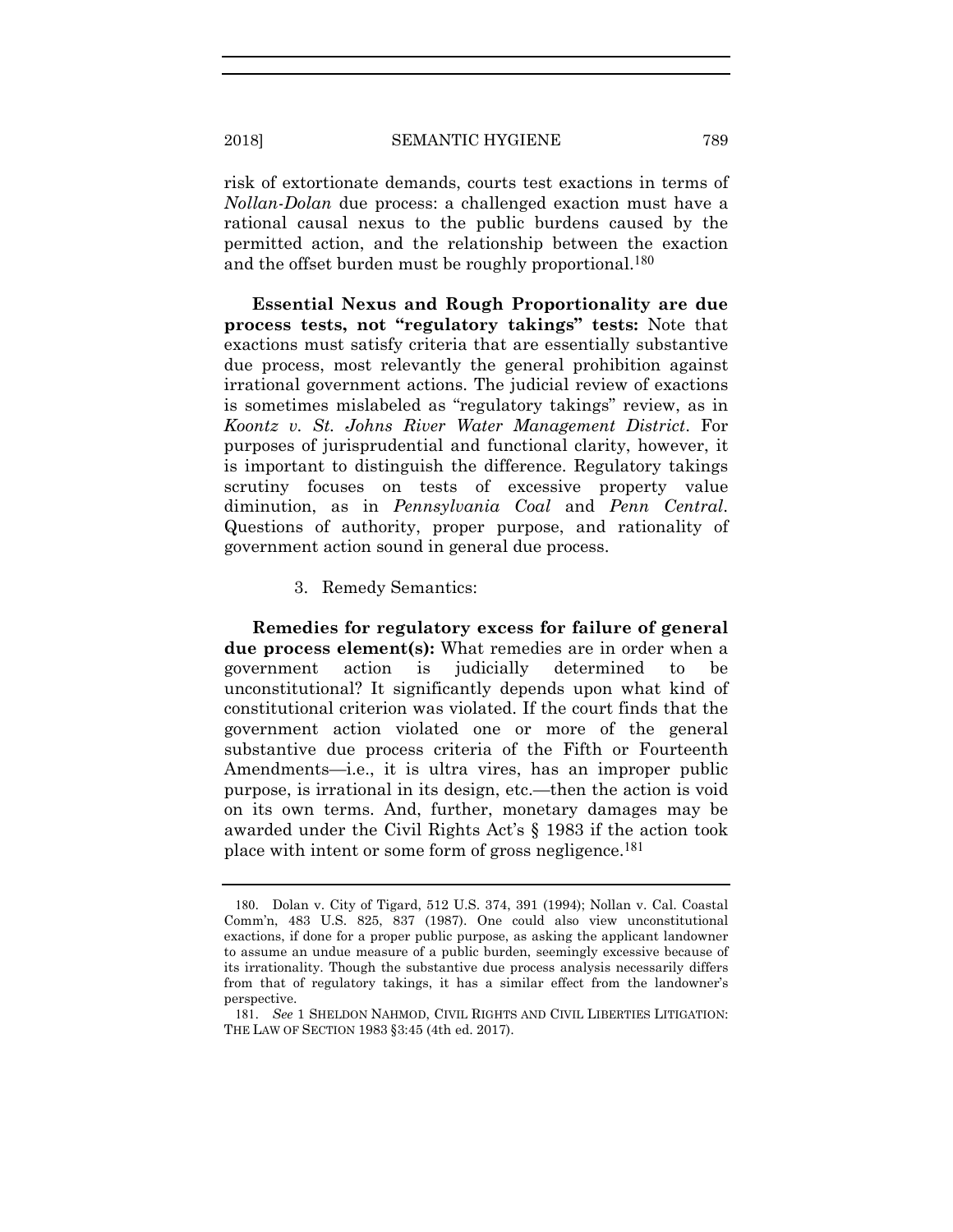**Remedies for regulatory excess for invalid takings:** If, on the other hand, the government action was found to be a constitutionally invalid, excessive *regulatory taking* as applied to the claimant's property, typically the government agency has a choice. It can pay compensation for the particular diminution of value, waive the regulation as applied to the claimant, or accept an injunction against application of the regulation to the successful claimant's property. In some cases, the courts can also award damages for a "temporary invalid taking," compensating for the value of property loss during the time of unconstitutional constraint on the use and development of the regulated property.182

#### *E. Some Semantic Hygiene for the* Koontz *Case*

Applying semantic clarifications to the *Koontz* case demonstrates the simple and logical distinction between regulatory takings and due process exaction reviews, and it reveals some of the incongruities of the case.

The Court majority in *Koontz* regarded the proposed offsite monetary exactions as requiring *Nollan-Dolan* review.183 In remanding the case, however, the Court failed to distinguish between due process and takings clause protections.

Justice Alito came frustratingly close to recognizing the difference between takings and due process:

Even if [the agency] would have been entirely within its rights in denying the permit . . . , that greater authority does not imply a lesser power to condition permit approval on petitioner's forfeiture of his constitutional rights. See *Nollan*, 483 U.S., at 836–837 (explaining that "[t]he evident constitutional propriety" of prohibiting a land use "disappears . . . if the condition substituted for the prohibition utterly fails to further the end advanced as the

<sup>182</sup>. *See* discussion *infra* Section III.C.

<sup>183</sup>. Koontz v. St. Johns River Water Mgmt. Dist., 570 U.S. 595, 614 (2013). We base this analysis on the facts as the Supreme Court treated them, that is, from the stance that the validity of the off-site exactions were potentially determinative and that the at-issue parcel indeed was statutory wetlands, thus presenting normal wetland legal considerations.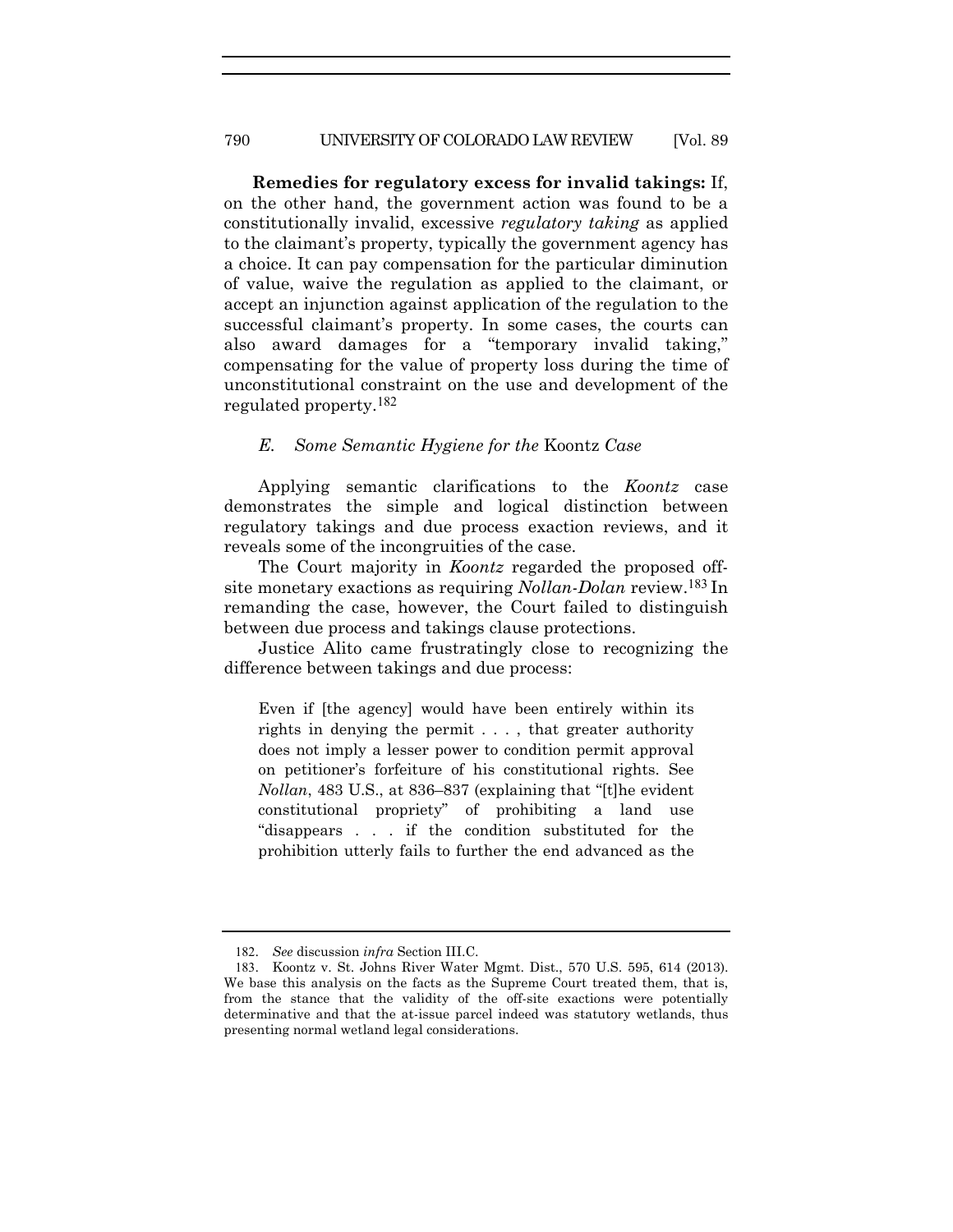#### justification for the prohibition").184

Justice Alito realized that if, as an initial step, the agency could have constitutionally denied the permit without violating the takings test, the further question was whether the condition satisfied the *rationality* requirement, and he cited the *Nollan-Dolan* test to make that determination.185 Further, Justice Alito still almost made the critical distinction:

That is not to say, however, that there is *no* relevant difference between a consummated taking and the denial of a permit based on an unconstitutionally extortionate demand. Where the permit is denied and the condition is never imposed, nothing has been taken. While the unconstitutional conditions doctrine recognizes that this *burdens* a constitutional right, the Fifth Amendment mandates a particular *remedy*—just compensation—only for takings.186

Justice Alito here clearly said "nothing has been taken," and that takings compensation is ordered "only for takings." But having cited *Nollan—*which conflated "takings" with "substantially advanced" due process based on the *Agins* dictum rejected in *Lingle* eight years before *Koontz—*Alito then failed to say that "this thus is not a takings case." Instead, he simply remanded, leaving it up to the Florida courts to determine whether "takings" jurisprudence (a concept conceived in federal rather than state jurisprudence) applied in this case:

Florida law allows property owners to sue for "damages" whenever a state agency's action is "an unreasonable exercise of the state's police power constituting a *taking* without just compensation." Fla. Stat. Ann. §373.617. Whether that provision covers an unconstitutional conditions claim like the one at issue here is a question of state  $law. \ldots$ .<sup>187</sup>

<sup>184</sup>. *Id.* at 608.

<sup>185</sup>. *Id.* at 608–09.

<sup>186</sup>. *Id.*

<sup>187</sup>. *Id.* at 610 (emphasis added). The dissent, contrarily, saw this subsequent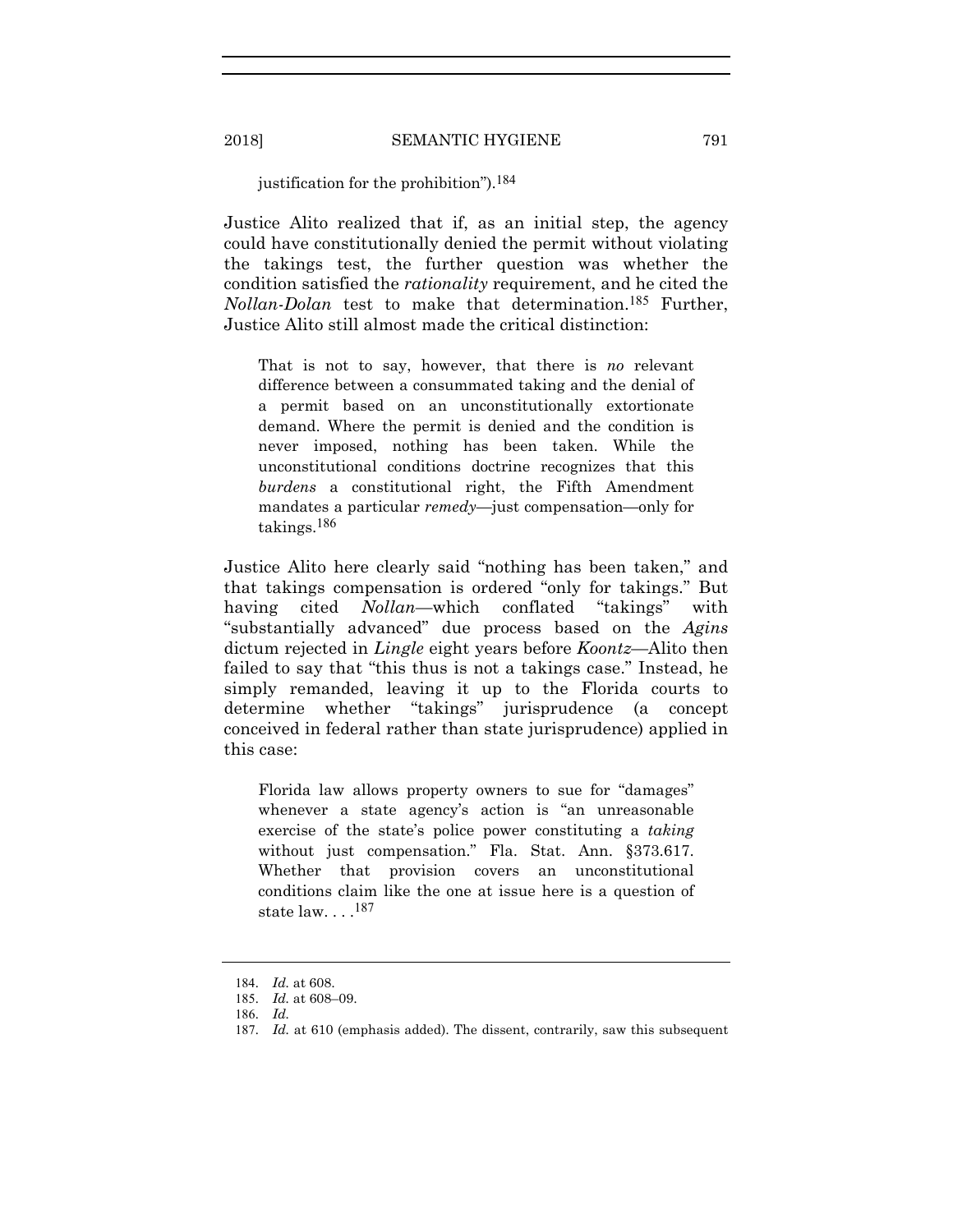On remand, the Florida courts never asked whether this was a taking or due process unconstitutional conditions issue, nor did they consider any of the ramifications of that distinction. Thus, since the Florida Fifth District appellate court had already affirmed the trial court's application of *Nollan-Dolan* in an earlier judgment, it simply restated its prior holding, which had affirmed an earlier circuit court decision finding that the conditions failed *Nollan-Dolan* and effected a "taking."188 Unfortunately, without considering Alito's distinction or *Lingle*, the Florida state courts thus unthinkingly assumed that an exaction invalidated through *Nollan-Dolan* analysis automatically and categorically constituted an invalid "taking," rather than making the distinction between Due Process and Takings Clause protections. This misunderstanding ultimately led to a judicial remedy order that was inconsistent with violations of either Due Process or the Takings Clause respectively.

Justice Kagan penned a strong dissent to the U.S. Supreme Court's judgment, but the two opinions, the majority by Justice Alito and the dissent by Justice Kagan, actually appear to have more in common than they do in opposition.<sup>189</sup> First, both agreed that a straight-out denial of Mr. Koontz's request to fill his three-and-a-half acres would not have involved *Nollan-Dolan*, but rather would merely present a straight takings question under the *Penn Central* takings test.190 Second, although both used the "takings" rubric, both agreed that *Koontz* presented a test of unconstitutional conditions and not a case where excessive regulatory

analysis as only applicable if the exaction would, when viewed outside the permitting context, effect a taking under the physical appropriation taking test. Since, following *Eastern Enterprises*, they could not justify the monetary exactions as effecting this type of per se taking, the dissenters did not see applying *Nollan-Dolan* as necessary or appropriate. *Id.* at 620–21 (Kagan, J., dissenting).

<sup>188</sup>. St. Johns River Mgmt. Dist. v. Koontz, 183 So. 3d 396, 398 (Fla. App. 5th Dist. 2014).

<sup>189</sup>. The analysis here draws in part from analysis of a commentary from our recently departed colleague Marc Poirier of Seton Hall Law School in a response message contributed to a listserv debate on *Koontz* between Professor John Echeverria, the eminent takings scholar at Vermont Law School, and me. Posting of Marc Poirier, Professor of Law and Martha Traylor Research Scholar, Seton Hall Univ. School of Law, poirierma@shu.edu, to Envtl. Law Professors Listserv, envlawprofessors@lists.uoregon.edu (June 27, 2013) (on file with author).

<sup>190</sup>. *Koontz*, 570 U.S. at 607–08; *id.* at 632 (Kagan, J., dissenting).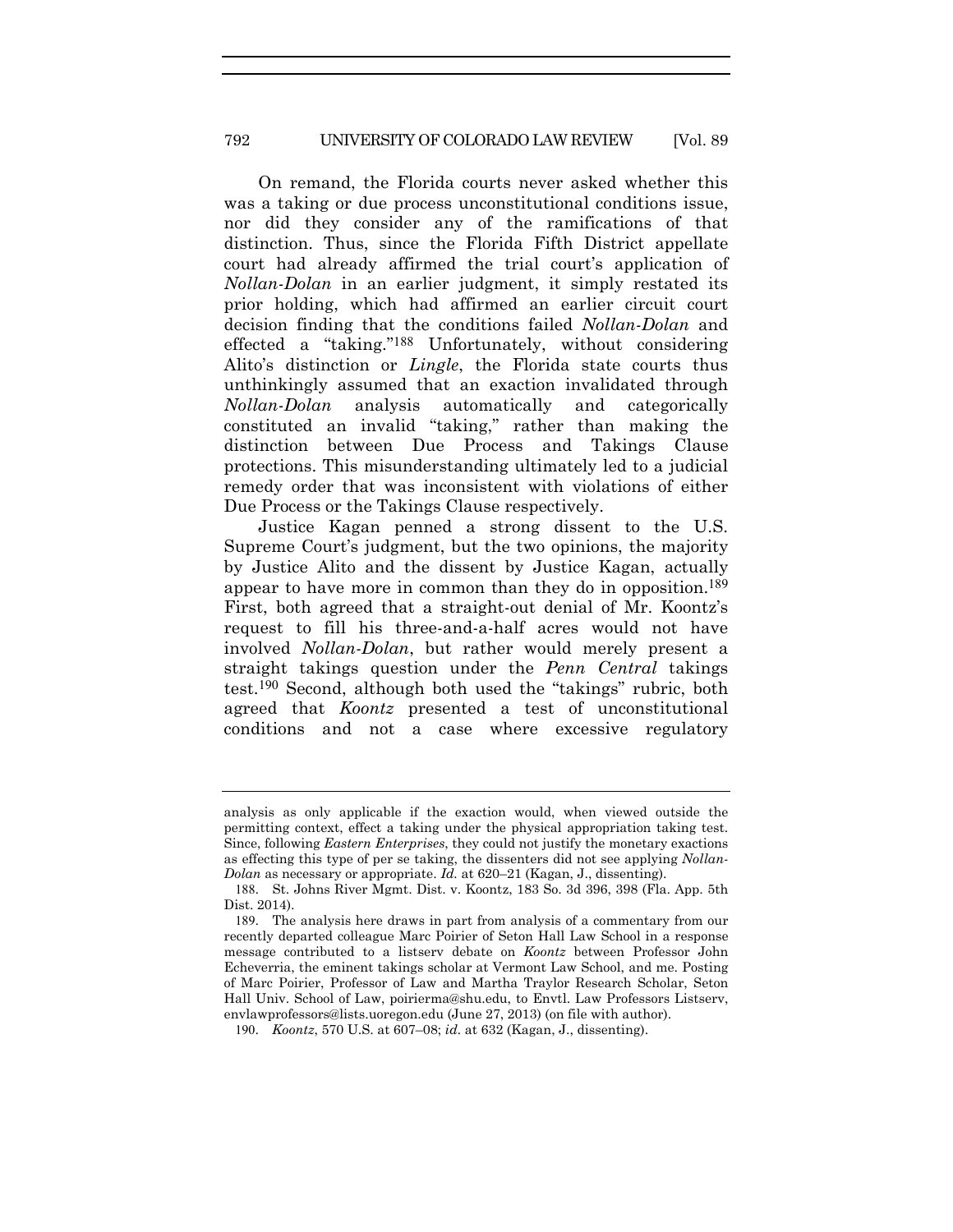diminution of private property value was claimed or proven.<sup>191</sup>

Third, they both—and this is a critical semantic and analytical flaw—mixed the concept of *unconstitutional conditions* into the rubric of *takings*, either by mistake or by simply missing an opportunity for greater clarity, and thereby bollixed their reasoning. The Alito opinion, as previously noted, did state that the *Koontz* facts were not exactly a taking, but he then went on to say that the unconstitutional conditions doctrine made the case a constitutional matter, leaving open the question of what kind of constitutional test applies.192 Justice Kagan's dissent makes the *Eastern Enterprises* distinction, but in her opposition to any review of monetary exactions ultimately says that "by applying *Nollan* and *Dolan*  to permit conditions requiring monetary payments . . . the majority *extends the Takings Clause*, with its notoriously 'difficult' and 'perplexing' standards, into the very heart of local land-use regulation."193 She neither states nor implies that unconstitutional conditions are a completely separate question from takings validity.

And finally, both opinions also agreed—and this too raises problematic issues—that the unconstitutional conditions test should apply equally to permit denials where an applicant has refused proposed conditions as it does to scrutiny of permits that have actually been issued with attached conditions. Both opinions label, and equate, these as "conditions precedent and conditions subsequent."194 In a case like *Koontz*, however, where the agency ultimately denies the property owner's original request after a failure to agree on the terms for altering the existing rules, it is not at all clear how a court should weigh the unsuccessful proposed conditions. The proposals were inchoate, and a clear governmental *demand* was never applied.<sup>195</sup>

<sup>191</sup>. *Id.* at 604 (majority opinion); *id.* at 624–25 (Kagan, J., dissenting).

<sup>192</sup>. *Id.* at 608–09 (majority opinion).

<sup>193</sup>. *Id.* at 626 (Kagan, J., dissenting) (emphasis added).

<sup>194</sup>. *Id.* at 607; *id*. at 620 (Kagan, J., dissenting).

<sup>195</sup>. The essence of the "demand" distinction lies in the realities of negotiation. In virtually all negotiating sessions, the parties try out a variety, sometimes dozens, of alternative terms and options. Absent some sort of interlocutory request for a judicial declaratory judgment, we would argue that it is only when a governmental party defines a condition as a *sine qua non* mandatory requirement of permit issuance that there is sufficient ripeness, finality, and clarity of demand to support a judicial inquiry for unconstitutionality. If, as in *Koontz*, there is no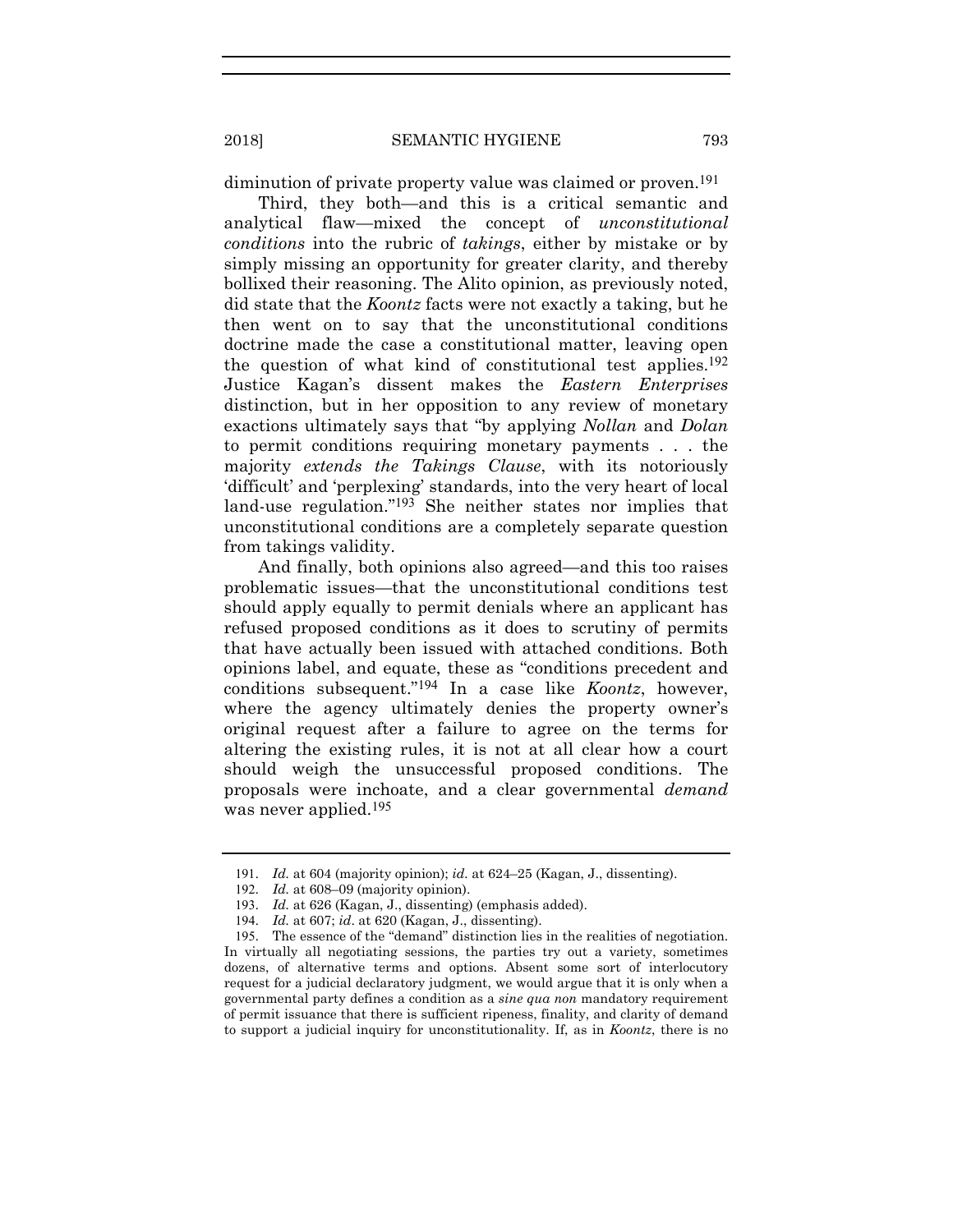So in the aftermath of *Koontz*, there are several focal points of useful contested analysis, including the issues of:

(1) Whether the *Nollan-Dolan* unconstitutional conditions inquiry appropriately applies to monetary exactions—we think the answer is yes;

(2) Whether the *Nollan-Dolan* unconstitutional conditions inquiry appropriately applies to offsets, exactions, and other development conditions generally—we think the answer is yes;

(3) If negotiating parties do not reach an agreement, and the various inchoate proposed offsetting conditions never become concrete enough to constitute a sufficient governmental "demand" to merit testing under *Nollan-Dolan*, then we think that the appropriateness of applying that test is quite doubtful; and

(4) What remedy makes sense (a) if an issued permit required a condition that was later found to violate *Nollan-Dolan* or (b) if a permit denial follows applicant rejection of demanded conditions? In the former, we think the exaction is struck and a severability analysis determines whether the remaining substance of the permit survives or fails. In the latter, we think *Nollan-Dolan* applies, and, if the required exaction fails, then it is inapplicable, and the permitting agency is free to do nothing, or to consider granting the permit with or without an alternative valid condition.

Within each of these situations there lies the semantic challenge whether to utilize the terms of *Nollan-Dolan* analysis as a due process rationality review or to commingle it with the very different doctrinal twists and remedy consequences of takings law. We suggest that courts necessarily should choose the former, wiser avenue of judicial review.

#### III. THREE USEFUL CLARIFYING PROPOSITIONS

With a semantically cleansed understanding of the takings doctrine described above in mind, analysis of the *Koontz* decision prompts three propositions that should clarify these contested points of analysis and simplify judicial review of

such finality, no single option required (plus an unrequited open invitation for the applicant to offer further suggestions, and no judicial consideration of the possible constitutionality of one or more of the agency's proposed five options) we think the negotiation has not produced a reviewable governmental demand sufficient to justify the rigors of *Nollan-Dolan* scrutiny.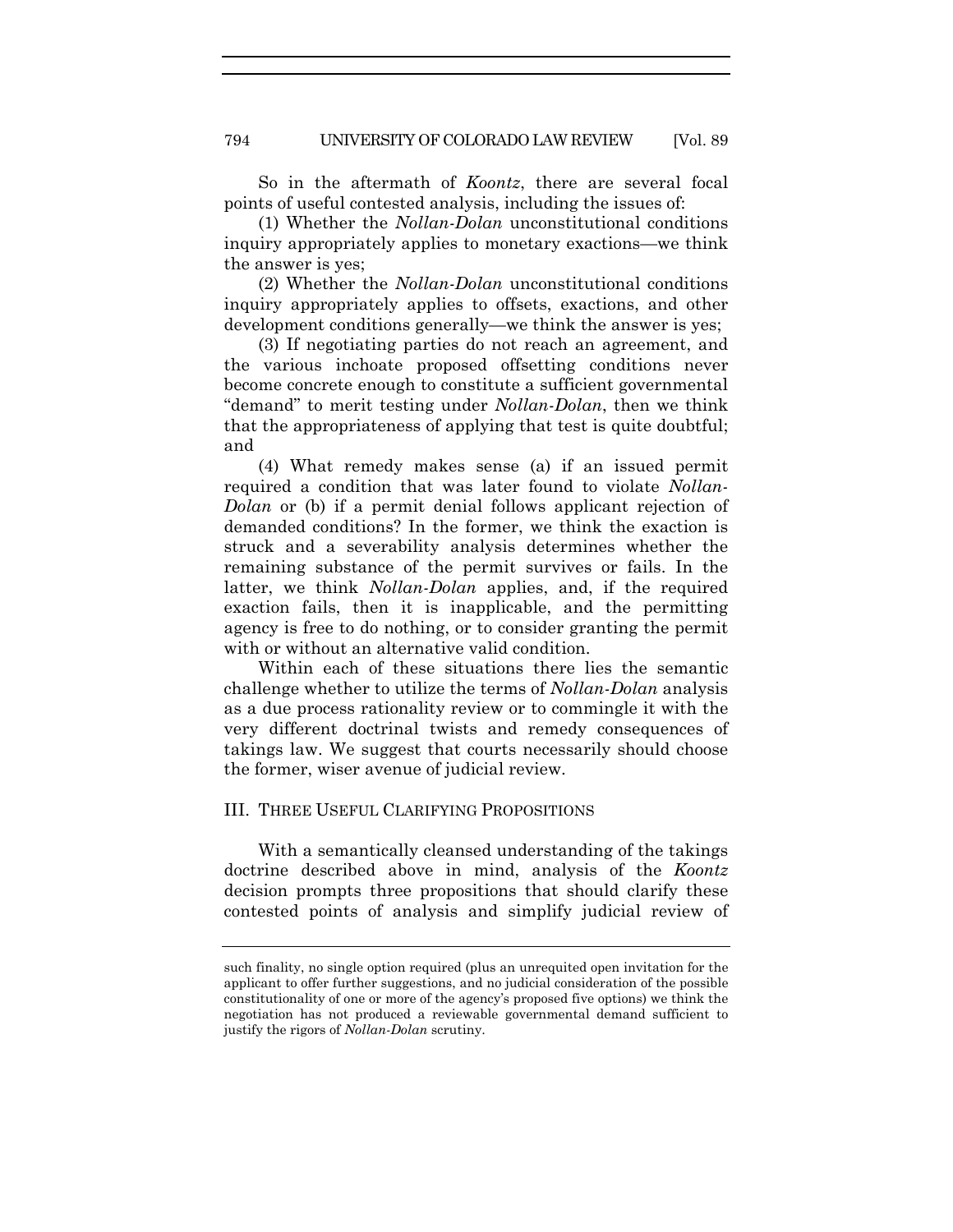exaction challenges moving forward. First, exaction challenges involve two logically distinct tests for the constitutionality of the government action; second, the *Nollan-Dolan* formula of review is plenary and applies to all conditional government regulations; and third, the distinction between Due Process and Takings Clause protections guides remedy formulation for constitutionally invalid government actions.

# *A. Regulatory Exaction Challenges Involve Two Logically Distinct Tests of the Constitutional Validity of the Governmental Actions . . . and the Distinction Is Not Rocket Science*

Assuming that the delegation of authority to an agency and the public purpose behind the permitting program it oversees do not themselves raise due process concerns, analytically, there are *two* separate targeted constitutional inquiries or two cognitive steps involved in cases like *Koontz* that involve scrutiny of land-use permit restrictions with exactions.

In terms of logical staging in an exactions case, the first targeted inquiry goes to pure regulatory takings validity: could the permitting agency *have denied the application outright*? This addresses the fundamental question of whether the property-owner would suffer a diminution of property value that "goes too far," i.e., is constitutionally excessive and constitutes an invalid expropriation, if denied the desired permit.196 If an agency must grant a permit as of right, then any required conditions or exactions placed on that permission would go too far and effect a regulatory taking. In *Koontz*, neither the Supreme Court majority nor the dissenters noted any evidence showing that the permit denial caused excessive property value diminution so as to effect an invalid regulatory taking as understood in *Pennsylvania Coal* or *Penn Central*.197 Accordingly, the *Koontz* Court was not making or assuming any finding of excessive diminution, so it should have moved to the second inquiry.

If then, as in *Koontz*, a government agency could constitutionally deny a permit but instead declares that it will

<sup>196</sup>. Pa. Coal Co. v. Mahon, 260 U.S. 393, 415 (1922).

<sup>197</sup>. *Koontz*, 570 U.S. at 621–22 (Kagan, J., dissenting).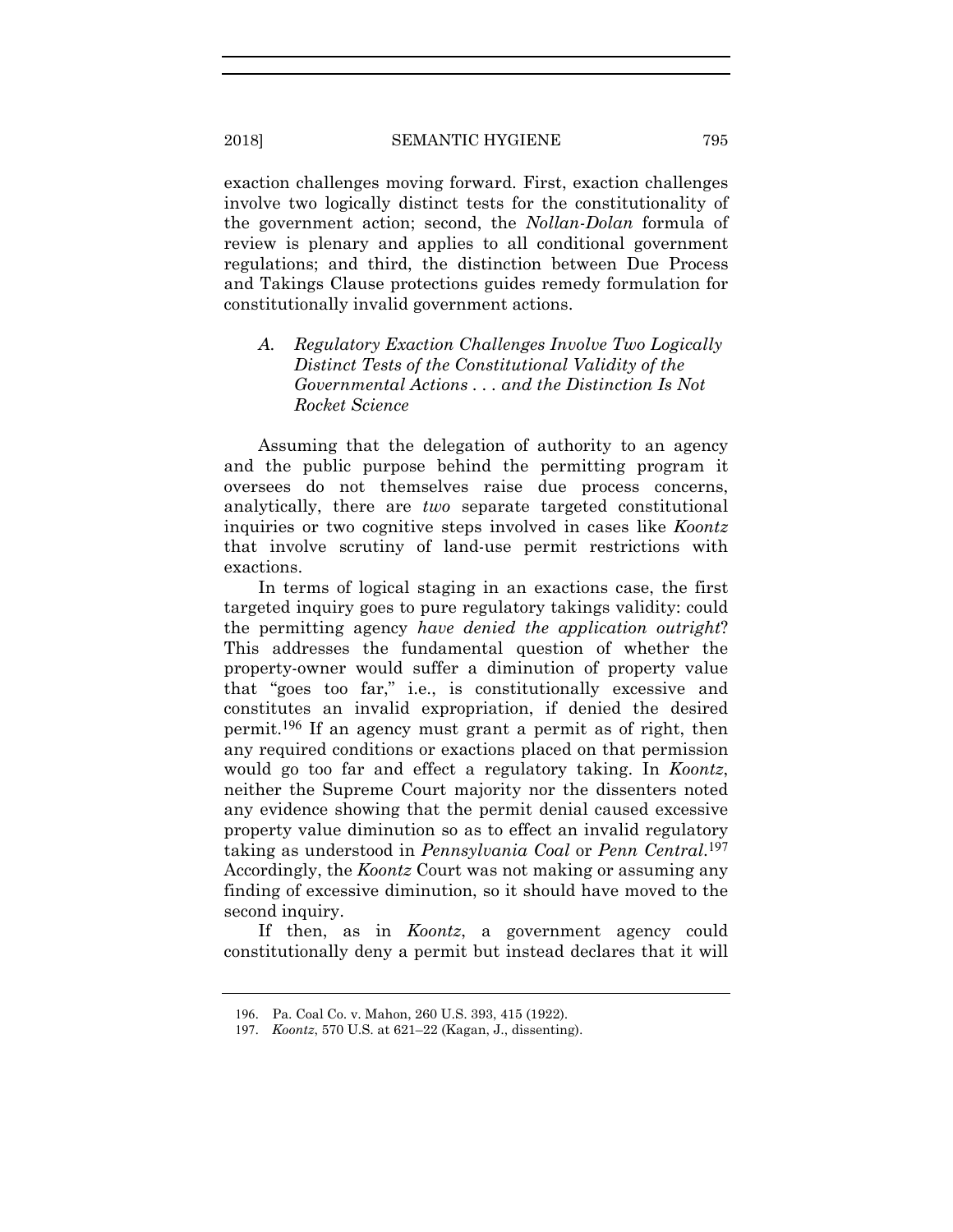#### 796 UNIVERSITY OF COLORADO LAW REVIEW [Vol. 89

grant it with exaction conditions attached, then the quitedifferent second targeted inquiry arises. The question here is not whether an exaction is an excessive diminution of property value, but rather whether the exaction rationally and proportionally addresses the potential harm it offsets.198 This is the *Nollan-Dolan* exactions inquiry—an "unconstitutional conditions" question grounded in general principles of substantive due process rationality review. The framework of that review depends on the character of the government action, i.e. the exaction. If, as in *Nollan* and *Dolan*, the government agency could not validly demand the exaction standing alone without compensation—meaning the demand would be a taking if not conditional—then the proportional nexus framework of review outlined in those cases, as opposed to an alternate standard of rationality review, applies.<sup>199</sup>

*B. After* Koontz*, We Conclude, the* Nollan-Dolan *Test Is Plenary for All Conditional Governmental Requirements, Including Monetary Exactions but— Properly Understood—That Does Not Portend Chaos in Municipal Land Use Management* 

The *Koontz* majority lumps unreasonable monetary exactions together with the questioned access easements from

<sup>198</sup>. Dolan v. City of Tigard, 512 U.S. 374, 391 (1994); Nollan v. Cal. Coastal Comm'n, 483 U.S. 825, 837 (1987).

<sup>199</sup>. *See* discussion *infra* Section III.B. In *Koontz*, both the majority and the dissenting opinions focused upon the character of the exactions, the second targeted inquiry. Both Court opinions seemed to support applying the two-step *Nollan-Dolan* inquiry—that sounds in due process—to review the constitutionality of required conditions, regardless of whether the permit was denied or granted. Neither opinion balked at the inchoate "merely proposed alternatives" nature of the conditions at play. Justice Kagan in dissent, however, argued that no specific exaction had ever been required, that an exaction requirement for funds rather than property accommodations could not effect a taking, and, accordingly, that the *Koontz* facts did not trigger rationality review under the *Nollan-Dolan* proportional nexus framework. *Koontz*, 570 U.S. at 620 (Kagan, J., dissenting). The majority, contrarily, found that monetary demands could constitute a taking, so monetary exactions would invoke *Nollan-Dolan*'s proportional nexus framework of scrutiny, and further found that the existence of such monetary exactions—in *Koontz* for off-site proposals—even if never actually required, necessitated *Nollan-Dolan* review. *Id.* at 615 (majority opinion). Neither Justice Alito nor Justice Kagan use the term rationality review. We phrase it as such here to continue along our course of semantic hygiene. Justice Kagan, however, does refer to the *Nollan-Dolan* framework as a standard of constitutional scrutiny. *Id.* at 620 (Kagan, J., dissenting).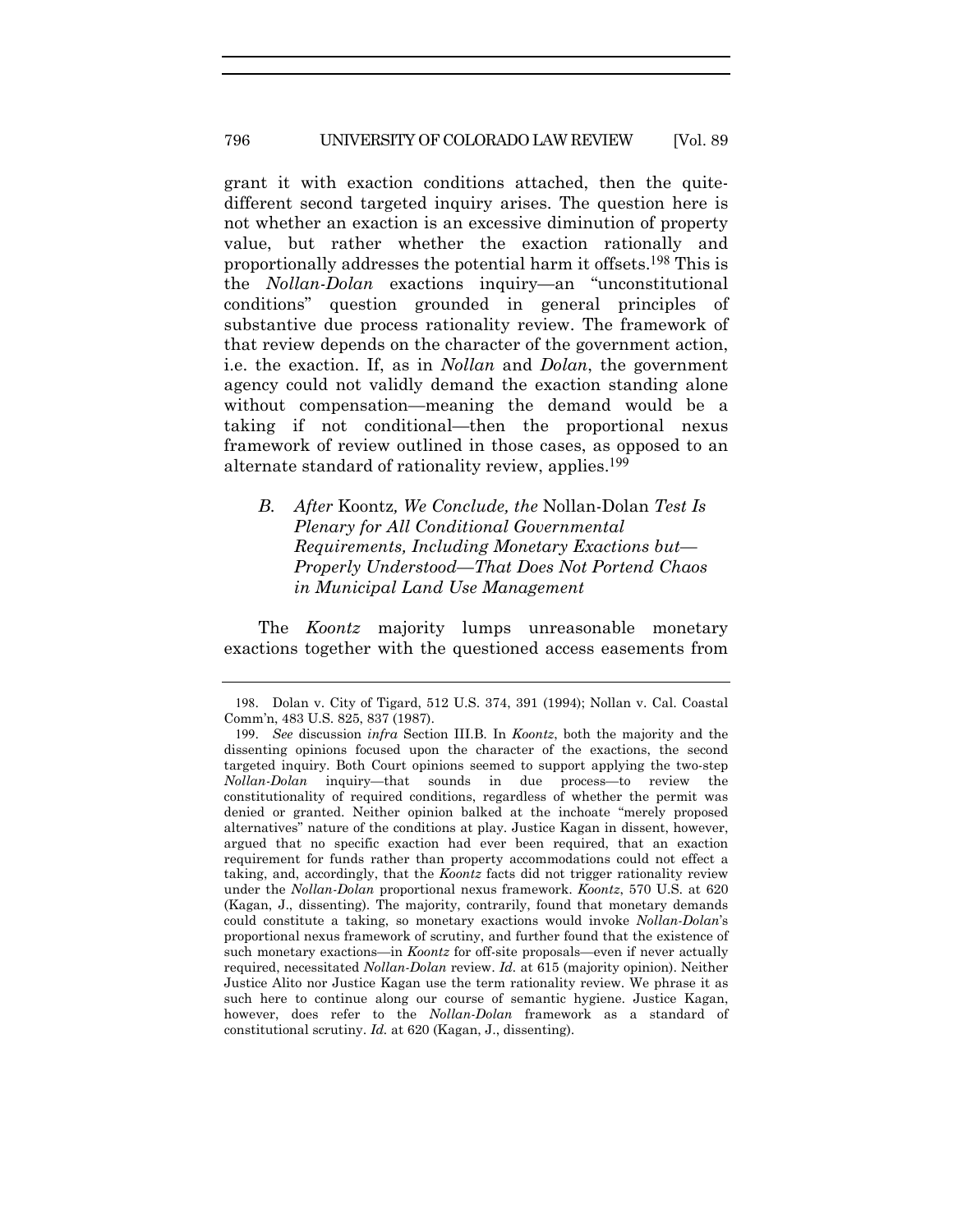*Nollan* and *Dolan*.200 It applied such a broad (propertyprotective) understanding of the phrase "takings" that *Nollan-Dolan* proportional-nexus review would apply to most exactions—a seemingly radical concept. But understanding the *Nollan-Dolan* test as a formulation of substantive due process rationality review dulls these dire forecasts and actually makes it a rather inert statement. If *Nollan-Dolan* is a form of rationality review and if the due process clause requires rationality of all government action, then this merely sharpens the frame of an already necessary inquiry. If the action challenged is an exaction, then the terms "essential nexus" and "rough proportionality" frame the inevitable rationality review rather than the more ubiquitous general phrase "arbitrary and capricious."201

Local governments have required development fees to cover anticipated burdens on the community for decades, so monetary exactions are neither a new nor an exotic concept. In reviewing such development fees, a court would scrutinize whether the required monetary fees rationally relate to the real potential costs of the project, a due process analysis virtually identical to that of *Nollan-Dolan* review.202

Applying this analysis more broadly will not bring governmental land use planning and implementation to its knees. Our colleague and an eminent takings scholar John

<sup>200</sup>. *Koontz*, 570 U.S. at 619 (majority opinion).

<sup>201</sup>. *Dolan*, 512 U.S. at 391; *Nollan*, 483 U.S. at 837. It is a simple matter of semantics. Some argue that this framing requires a tighter connection between the means and ends, but even assuming that as true, only the level of scrutiny changes, not the basis of the analysis, which mitigates what chaos the decision could portend. *See* Daniel Williams Russo, *Protecting Property Rights with Strict Scrutiny: An Argument for the "Specifically and Uniquely Attributable" Standard*, 25 FORDHAM URB. L. J. 575, 590–92 (1998).

<sup>202</sup>. As the eminent land-use professor J.B. Ruhl noted:

<sup>[</sup>O]ne could look to the experience of states that already apply the state equivalent of *Nollan-Dolan* to impact fees. Decades ago, for example, the Florida Supreme Court ruled as a matter of state constitutional law that impact fees (and land exactions of course) must withstand a "dual rational nexus test" that is in all respects the same as *Nollan-Dolan*. Indeed, the land use authority must even show that the impact fees provide proportional benefits on a subdivision level basis . . . . I did not see any evidence that Florida's rule led to increased permit denials . . . or that the burden on land use authorities was significant.

Posting of J.B. Ruhl, Professor of Law, Vanderbilt Univ., jb.ruhl@law.vanderbilt.edu, to Envtl. Law Professors Listserv, envlawprofessors@lists.uoregon.edu (June 27, 2013) (on file with author).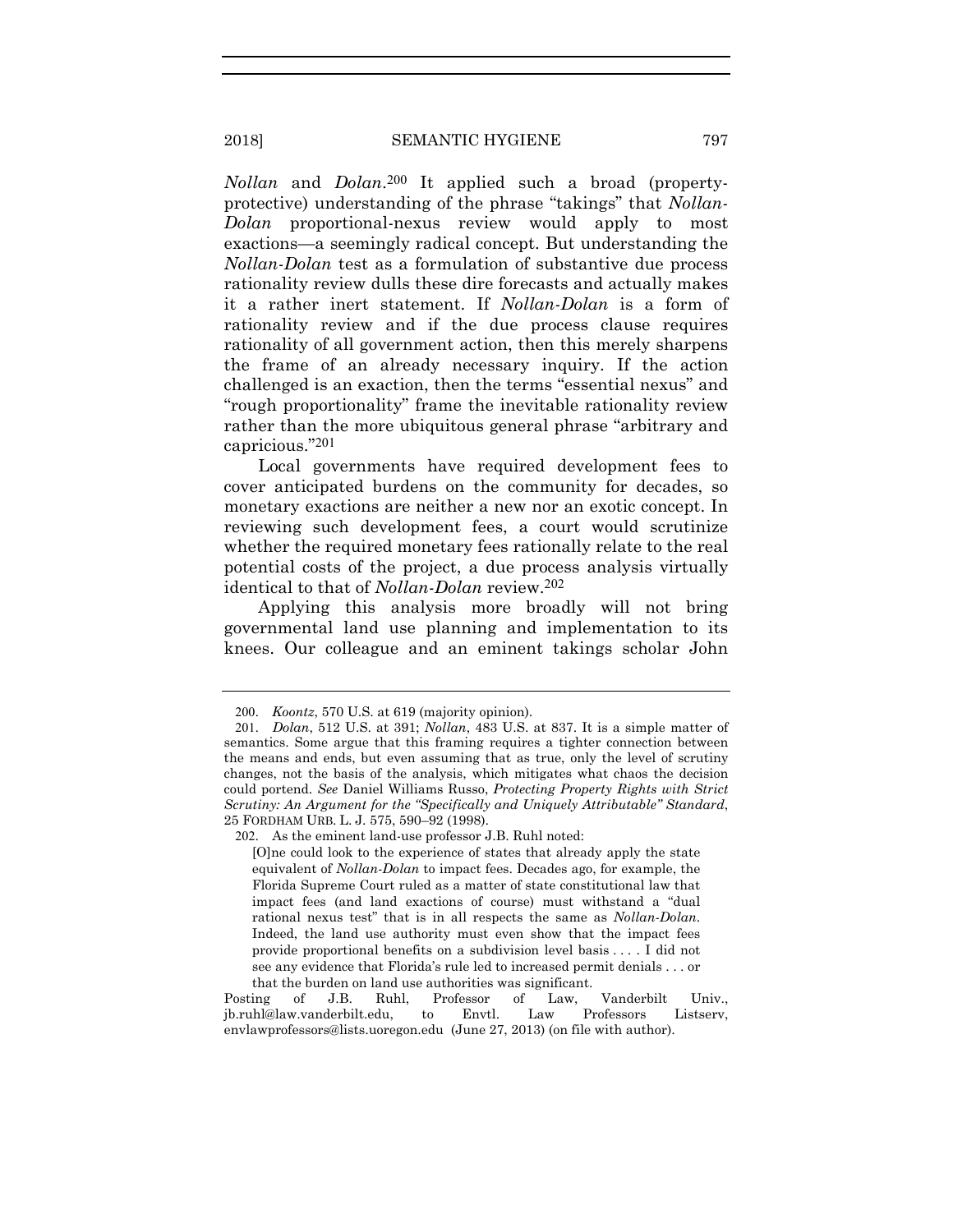Echeverria has expressed the conclusion that *Koontz* is the worst land use decision ever, threatening great ruin.<sup>203</sup> But, the application of *Nollan-Dolan* is not an issue of strict scrutiny. If there is any increase in scrutiny from rational basis, it just requires competent land use planning and analysis to allow the agency to make the necessary minimal showing of rationality.<sup>204</sup> With such planning, the challenger would still bear most of the burden of proof.

Consider the five alternate conditions proposed in *Koontz*. If a reviewing court had subjected all of them to constitutional analysis, pretty clearly at least one would satisfy *Nollan-Dolan*.205 *Nollan-Dolan* primarily addresses extortionate exactions, circumstances in which the governing agency withholds the permit-carrot to get something it wants in return. But a horse does not care about a dangled carrot if it has another readily available.<sup>206</sup> Likewise, a permitting authority only needs to offer one viable option to satisfy due process.207 As the proceedings in Florida and the aerial satellite image of the region in Figure 2 indicate, the two off-site mitigation proposals were hydrologically connected to the Koontz parcel as part of the wetlands flowage of the

<sup>203</sup>. *See* Echeverria articles discussed *supra* note 19.

<sup>204</sup>. Viewing the levels of constitutional review as a spectrum and accounting for the burden shift called for in *Dolan*, the *Nollan-Dolan* nexus-rough proportionality requirement falls at the low end. *See* San Antonio Indep. Sch. Dist. v. Rodriguez, 411 U.S. 1, 98–99 (1973) (Marshall, J., dissenting) (disagreeing with a categorical approach to equal protection review, favoring a spectrum based on the social importance of the at-stake interests and the invidiousness of the governmental basis). It seems to fit somewhere between rational basis and intermediate scrutiny's substantial relation requirement but far short of strict scrutiny's necessary and least restrictive means requirements. This understanding places the scrutiny applied to exactions above that applied to economic regulations but below that applied to First Amendment review of facially neutral regulations and equal protection review of quasi-suspect classes. Justice Harry Blackmun's notes from *Nollan* reveal that despite Justice Scalia's use of the phrase "essential nexus" in the opinion, a majority of the justices were only looking for a "reasonable relationship." Harry Blackmun, Associate Supreme Court Justice, Meeting Notes on Nollan v. Cal. Coastal Comm'n (Apr. 1, 1987) (available through the Manuscript Division of the Library of Congress in the Harry A. Blackmun Papers, Box 481). This suggests that *Nollan-Dolan* actually falls closer to rational basis than to intermediate scrutiny.

<sup>205</sup>. Koontz v. St. Johns River Water Mgmt. Dist., No. CI-94-5673, 2002 WL 34724740, at \*8 (Cir. Ct. Fla. Oct. 20, 2002) (applying only *Nollan-Dolan* to the off-site mitigation proposals without disclosing details of the analysis).

<sup>206</sup>. *See* Nollan v. Cal. Coastal Comm'n, 483 U.S. 825, 837 (1987).

<sup>207</sup>. Koontz v. St. Johns River Water Mgmt. Dist., 570 U.S. 595, 611 (2013).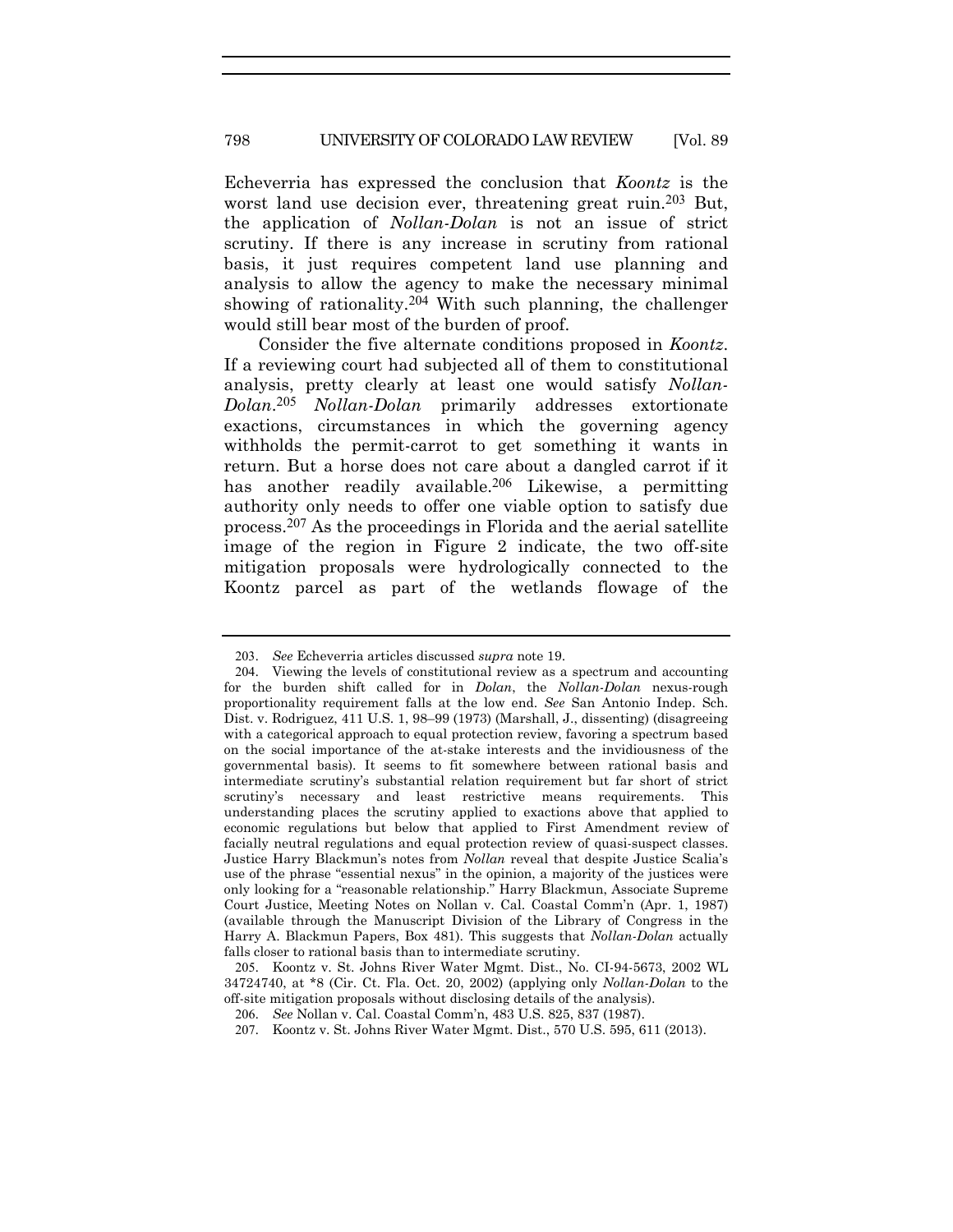Econlockhatchee watershed.208 Viewing the satellite imagery, the theory of the agency quite clearly is that the filling of wetlands and wetland recharge areas in the Econlockhatchee Watershed would cut down substantially on the natural watershed conditions and aquifer recharge, and repairing its tributaries would mitigate that.209 The *Nollan* relational nexus is obvious.210 The *Dolan* proportionality factor would require more specificity, but it seems demonstrable.<sup>211</sup> Even if due process would invalidate both of these options, the agency presented Koontz with three other options.

If permitting authorities develop their exaction proposals rationally and with a mind for the harm that they wish to offset, making *Nollan-Dolan* applicable to all exactions would only give property owners a slightly stronger hand during negotiations, meaning that agencies might need to increase their preparations to justify conditions that may seem excessive. This falls far short of strict scrutiny's onerous burden.212

Three further points push against the argument that the *Nollan-Dolan* framework will hinder normal land-use negotiations. First, a permittee must actually sue and risk the costs of litigation to make a full *Nollan-Dolan* showing immediately applicable. Second, any highly creative, disconnected conditions barred by *Nollan-Dolan* would not have survived substantive due process review under an alternative formulation had the permittee chosen to challenge it. Finally, if the *Nollan-Dolan* formulation did call for a somewhat higher level of scrutiny, while the knowledge thereof would inhibit permitting flexibility, it would also increase permitting predictability, increasing administrative efficiency in the majority of non-litigation proceedings and preserving resources for those proceedings in which the agency would have to litigate. The same reasons also urge against accepting the notion that making *Nollan-Dolan* plenary for exactions will dramatically increase the number of permit conditions

<sup>208</sup>. *See* discussion *supra* Section I.A, pp. 749–52.

<sup>209</sup>. *See* Figure 2.

<sup>210</sup>. *See Nollan*, 483 U.S. at 837.

<sup>211</sup>. *See* Dolan v. City of Tigard, 512 U.S. 374, 391 (1994). It remains unclear whether the required proportionality is in terms of private burden and harm caused or ecological proportionality, i.e. wetland fill v. wetland mitigation.

<sup>212</sup>. *See* United States v. Carolene Prod. Co., 304 U.S. 144, 152 n.4 (1938).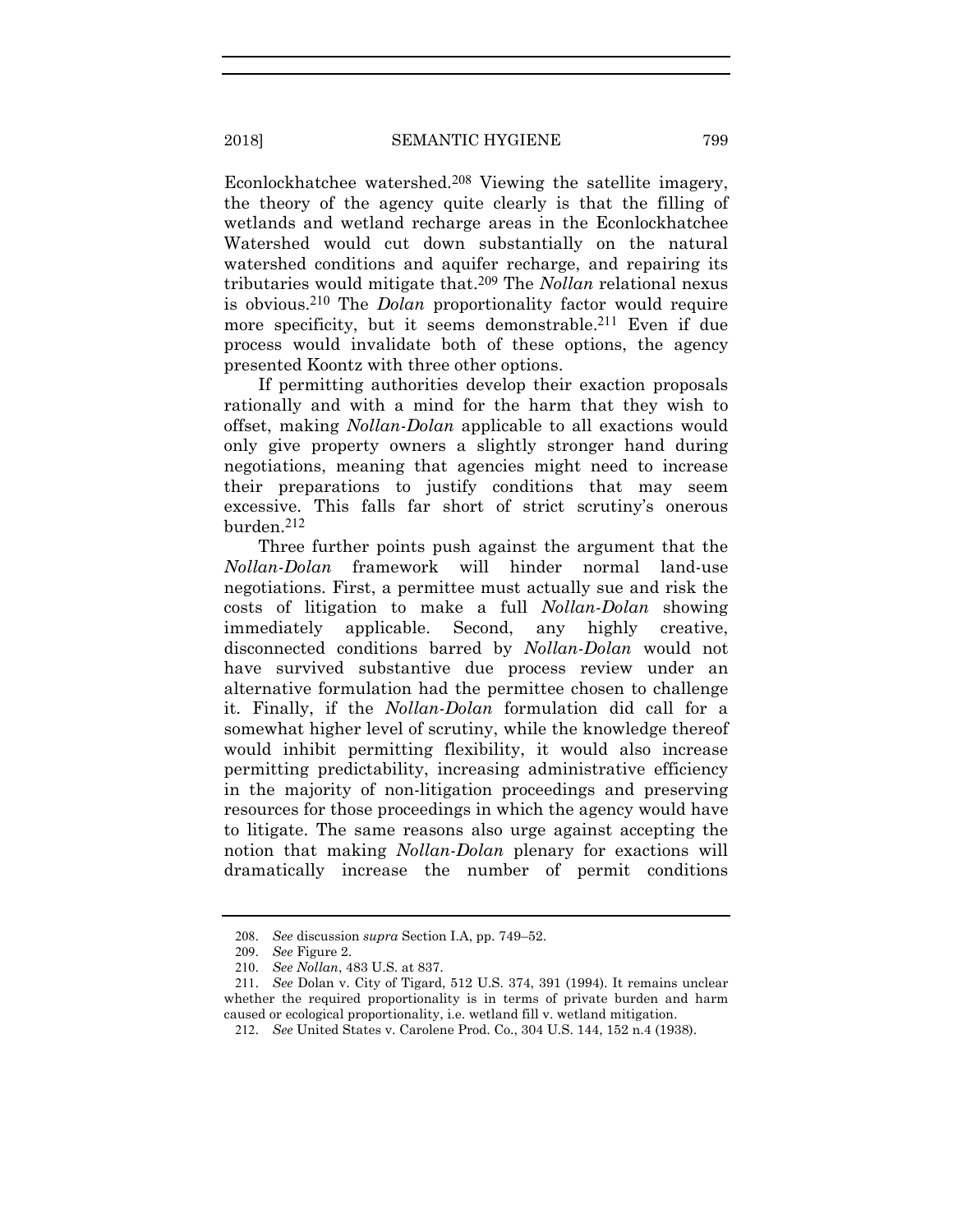contested in court.

A bigger issue that could significantly shift the balance at the negotiation table arises, though, in the realm of choice of remedy, if reviewing courts award damages for conditions that fail *Nollan-Dolan* rather than simply invalidating them.

# *C. The Distinction Between Takings and Due Process Issues Guides Remedy Formulations for Unconstitutional Government Regulations*

The Supreme Court did not reach the issue of remedy in *Koontz,* and the remand to the Florida courts affirmed the 2002 trial court decision—which had found a "taking"—so they invalidated the conditions, ordered payment of the Florida statute's "takings" damages, and ordered grant of the permit.213 Ordering grant of the permit corresponded with an updated understanding of the area's hydrology that had emerged during the proceedings.214 Ordering damages for the exaction, however, stemmed from the fundamental conflation of substantive due process and takings.

Due to the "takings" wording in the Supreme Court's majority decision, the state court takings finding stayed in place, and its invocation of chapter 373, section 617(5) of the Florida Statutes, which requires compensation for any taking, remained valid.215 Applying that statute, the agency had to pay compensation to the property owner. Because Koontz received his permit, thus punctuating the "taking," the trial court calculated damages via temporary takings.216

Temporary takings compensation approximates lost rental value or implied revenue value for the time that a constitutionally invalid regulation causes an excessive property value diminution.217 But the off-site conditions in *Koontz* found

<sup>213</sup>. St. Johns River Mgmt. Dist. v. Koontz, 183 So.3d 396, 398 (Fla. App. 5th Dist. 2014); Koontz v. St. Johns River Water Mgmt. Dist., 2002 WL 3472470, at \*8 (Fla. Cir. Ct. 2002).

<sup>214</sup>. *See* discussion *supra* Section I.B, p. 757.

<sup>215</sup>. *See* Koontz v. St. Johns River Water Mgmt. Dist., No. CI-94-5673, 2006 WL 6912444, at \*1–2 (Cir. Ct. Fla. Feb. 21, 2006); Koontz v. St. Johns River Water Mgmt. Dist., No. CI-94-5673, 2004 WL 6072846, at \*2 (Cir. Ct. Fla. May 26, 2004).

<sup>216</sup>. *See Koontz*, 2006 WL 6912444, at \*1–2; *Koontz*, 2004 WL 6072846, at \*2.

<sup>217</sup>. *See* First English Evangelical Lutheran Church v. Los Angeles Cty., 482 U.S. 304, 321 (1987).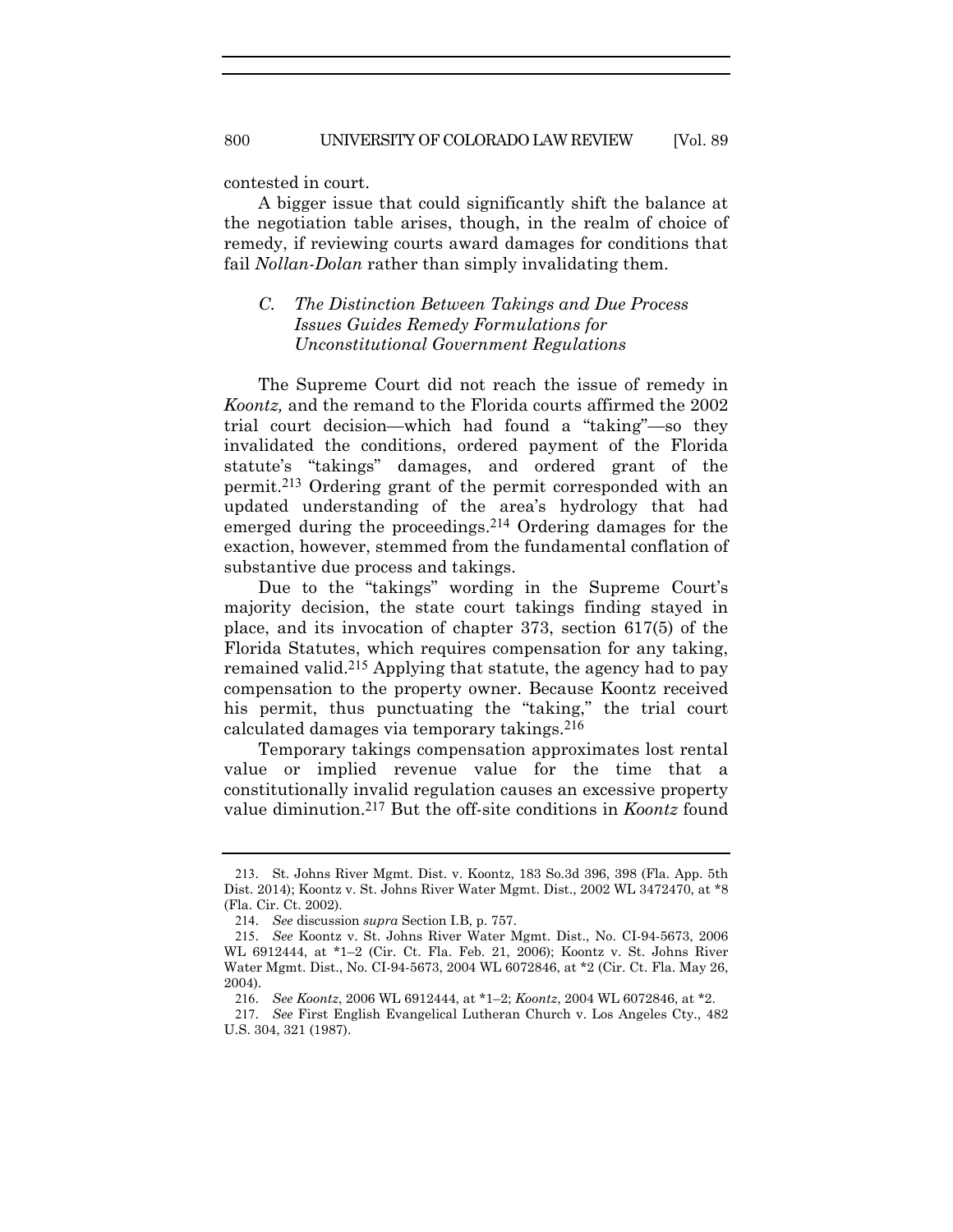to violate *Nollan-Dolan* did not cause a diminution in property value. Instead, the trial court calculating damages attributed the delay caused by the mistake in hydrology to the off-site conditions and determined compensation based on that property and time period.218

Rather than follow this incoherent route to assign takings compensation, the courts should have considered an invalid exaction as a matter of due process. The remedy for due process failings in a regulation are quite different from remedies for invalid takings—under either federal constitutional law or Florida state law.219

When a regulatory action is determined to be unconstitutional for some basic substantive due process failures—ultra vires lack of sufficient delegated authority, lack of a proper public purpose, or lack of rationality—the usual remedy is nullification of the regulation on its face, not damages.220 When a facially constitutional regulatory action violates the constitution as applied, the usual remedy is nullification of the regulation as applied to the particular protesting party, again, not damages.221

In contrast, when a court has determined that a regulation creates an unconstitutionally excessive burden as applied to a particular property, government usually has a choice—to pay compensation for the regulation's continuance or nullify the

<sup>218</sup>. *See* Koontz v. St. Johns River Water Mgmt. Dist., 570 U.S. 595, 600 (2013); Koontz v. St. Johns River Water Mgmt. Dist., 77 So. 3d 1220, 1225 (Fla. 2012); *Koontz*, 2006 WL 6912444, at \*1–2; *Koontz*, 2003 WL 6072846, at \*2; Petitioner's Brief, *supra* note 32, at 5; Affidavit of William Fogle, *supra* note 53 and accompanying text. Basing a restriction on data that is later discovered to be inaccurate seems to raise another due process issue: governmental correction of the misapprehended regulatory action is required because of the ultra vires lack of pertinent authority. Where there is no allegation of intent or malice, though, there is a question of what remedy is appropriate for such due process violations. Would mere rescission be sufficient, or would this qualify as sufficient gross negligence to allow damages under § 1983 of the Civil Rights Act? The latter seems unlikely.

<sup>219</sup>. Fenster, *supra* note 1, at 416 (noting that the substantive due process spin of *Koontz* may have future remedy implications).

<sup>220</sup>. *See* John F. Pries, *In Defense of Implied Injunctive Relief in Constitutional Cases,* 22 WM. & MARY BILL RTS. J. 1, 3 (2013) (saying that while courts generally will not award damages without congressionally created causes of action, it will award injunctive relief).

<sup>221</sup>. *See* Eric S. Fish, *Choosing Constitutional Remedies*, 63 UCLA L. REV. 322, 327 (2016) (advocating for a particular means of judicial restraint in awarding constitutional remedies).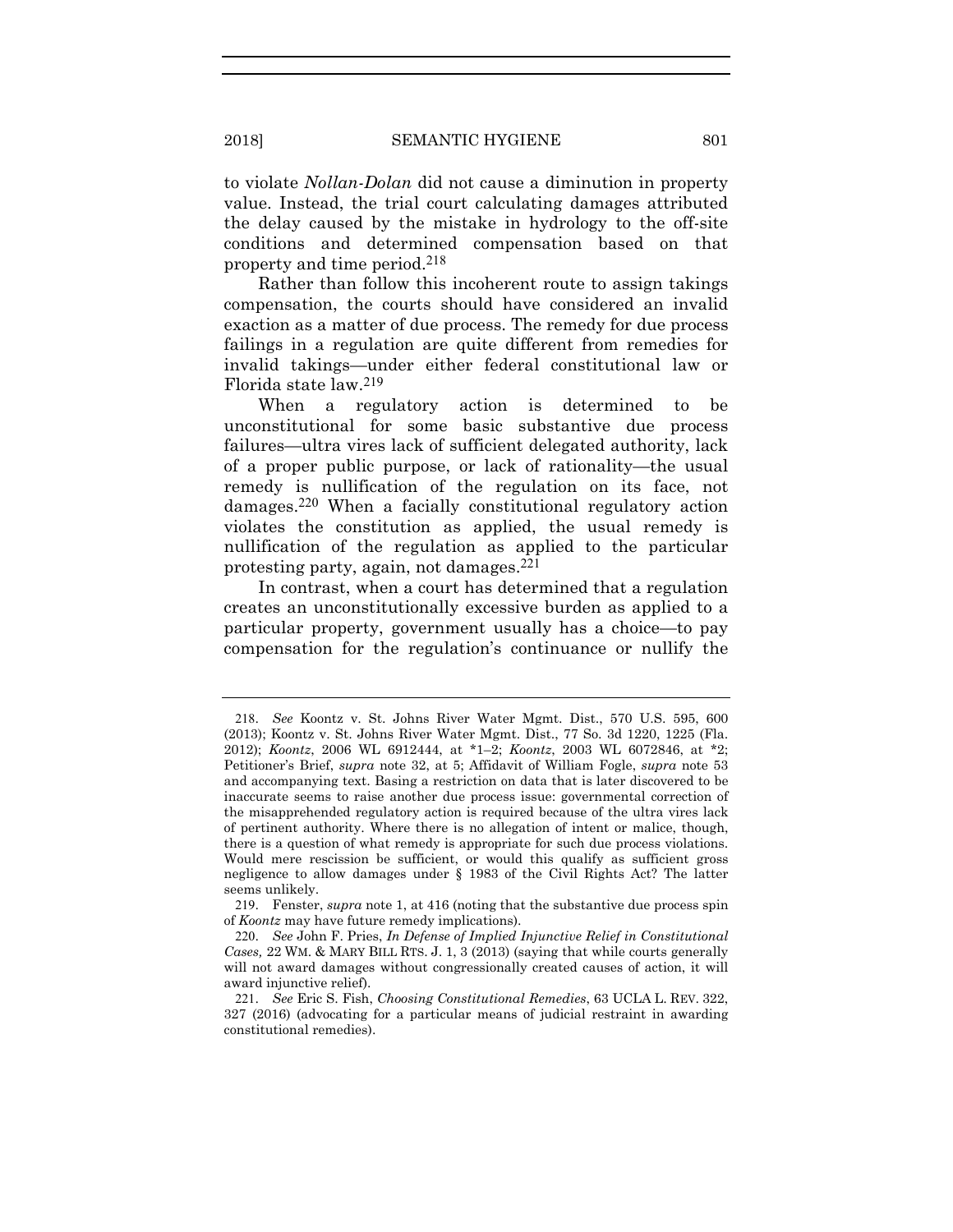regulation as applied to the property.222 In the latter case, there may also be temporary takings damages awarded for losses experienced before the regulation's nullification.<sup>223</sup> In *Koontz*, however, the fundamental finding of an unconstitutionally excessive takings burden was never involved.

Considering the element of choice in takings remedies reveals the incongruity of viewing unconstitutional conditions as takings. Incorporating conditions into the adjudicative permitting process adds a transactional element, trading the condition for the permit. Focusing on the condition and giving the agency the choice to pay compensation or rescind their request would ignore the other half of the transaction. A due process decision to invalidate an extortionate measure as unconstitutional makes it a nullity. If the permit on its remaining terms is then deemed not to be severable, the permit is likewise nullified and the public-private parties can choose to go forward to negotiate a new arrangement, or not. Understanding a *Nollan-Dolan* invalidation as a violation of substantive due process thus clarifies the correct approach to defining a remedy in these exaction cases because it keeps a focus on the transactional nature of permitting with exactions.

In *Nollan* and *Dolan,* given their judgment of the exactions' irrationality in each case (and so hinted in *Koontz)*, the respective courts each ordered an appropriate remedy invalidation of the condition—but they did so under the wrong title. Each court invalidated the condition as remedy for a taking rather than remedy for a violation of substantive due process.224 In *Nollan* and *Dolan*, this contributed to the ongoing confusion regarding constitutional review of exactions but had no direct impact on the involved parties.225 In *Koontz*, however, the circuit court deciding that the monetary exactions failed *Nollan-Dolan* had to derive some way to calculate damages because of the Florida statute meant to discourage uncompensated takings.226

<sup>222</sup>. *See First English*, 482 U.S. at 317–18.

<sup>223</sup>. *See id*. at 321.

<sup>224</sup>. Dolan v. City of Tigard, 512 U.S. 374, 383, 94–96 (1994); Nollan v. Cal. Coastal Comm'n, 483 U.S. 825, 839, 841 (1987).

<sup>225</sup>. The Court in *Nollan* addressed just compensation indirectly by stating that the agency could acquire the conditioned property interests through separate eminent domain proceedings if it wishes. 483 U.S. at 841–42.

<sup>226</sup>. FLA. STAT. ANN. § 373.617(3) (West 2016).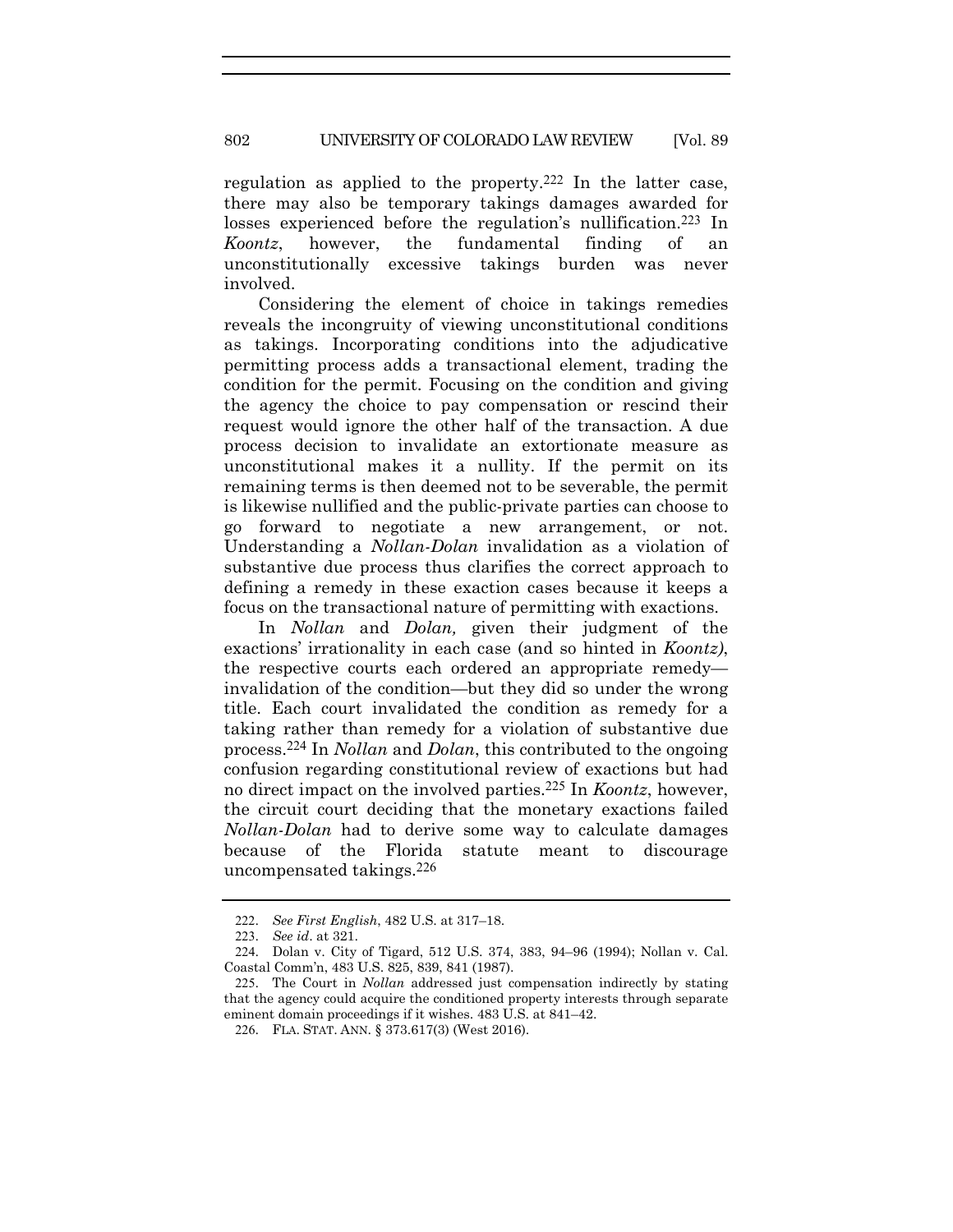The same statute also stipulates that the agency "shall agree to issue the permit."227 Had one of the multiple reviewing courts identified *Nollan-Dolan* as a matter of substantive due process rather than takings, the judgment would not have invoked this statute. Nullification of the conditions alone would have proceeded as the logical remedy, and the matter would have returned to the agency to decide in its discretion whether to issue the permit or not.

Federal law—§ 1983 of the Civil Rights Act of 1871, also known as the "Ku Klux Klan Act"—makes damages available when certain official actors violate a person's constitutional rights.228 For liability under § 1983, though, there must be a finding that the officials committed gross negligence in their actions or, even more strictly, acted toward the complainant in a manner that "grossly shocks the conscience."229 In the *Koontz* case, it is extremely unlikely that the facts could meet such a standard of due process damages liability, particularly because Mr. Koontz himself had also assumed the mistaken "statutory wetlands" facts in his original permit application,  $230$  so simple invalidation of the exaction would have been the appropriate remedy.

The larger point is that the remedy determinations for exactions highlight a very significant difference between constitutional determinations of invalidity of regulatory takings and the due process invalidity of regulatory actions. The conflation muddle between takings and due process inquiries has critical consequences on this determination.

Subsequent to identifying invalidation as the appropriate remedy for unconstitutional conditions, courts should also consider how that invalidation affects the remainder of the permit process. Thus far, however, courts have failed to consider this "severability" issue—whether the permit granted upon an exaction condition found to be unconstitutional would remain effective after invalidation of the condition, i.e., whether it is severable; or whether removal of the mandated but now-invalid condition voids the permit and either returns the parties to negotiations or ends the permitting process, i.e., it is not severable.

<sup>227</sup>. *Id.* § 373.617(3)(a).

<sup>228</sup>. 42 U.S.C. § 1983 (2012).

<sup>229</sup>. *See* NAHMOD, *supra* note 181.

<sup>230</sup>. *See* Petitioner's Brief, *supra* note 32, at 5 n.4.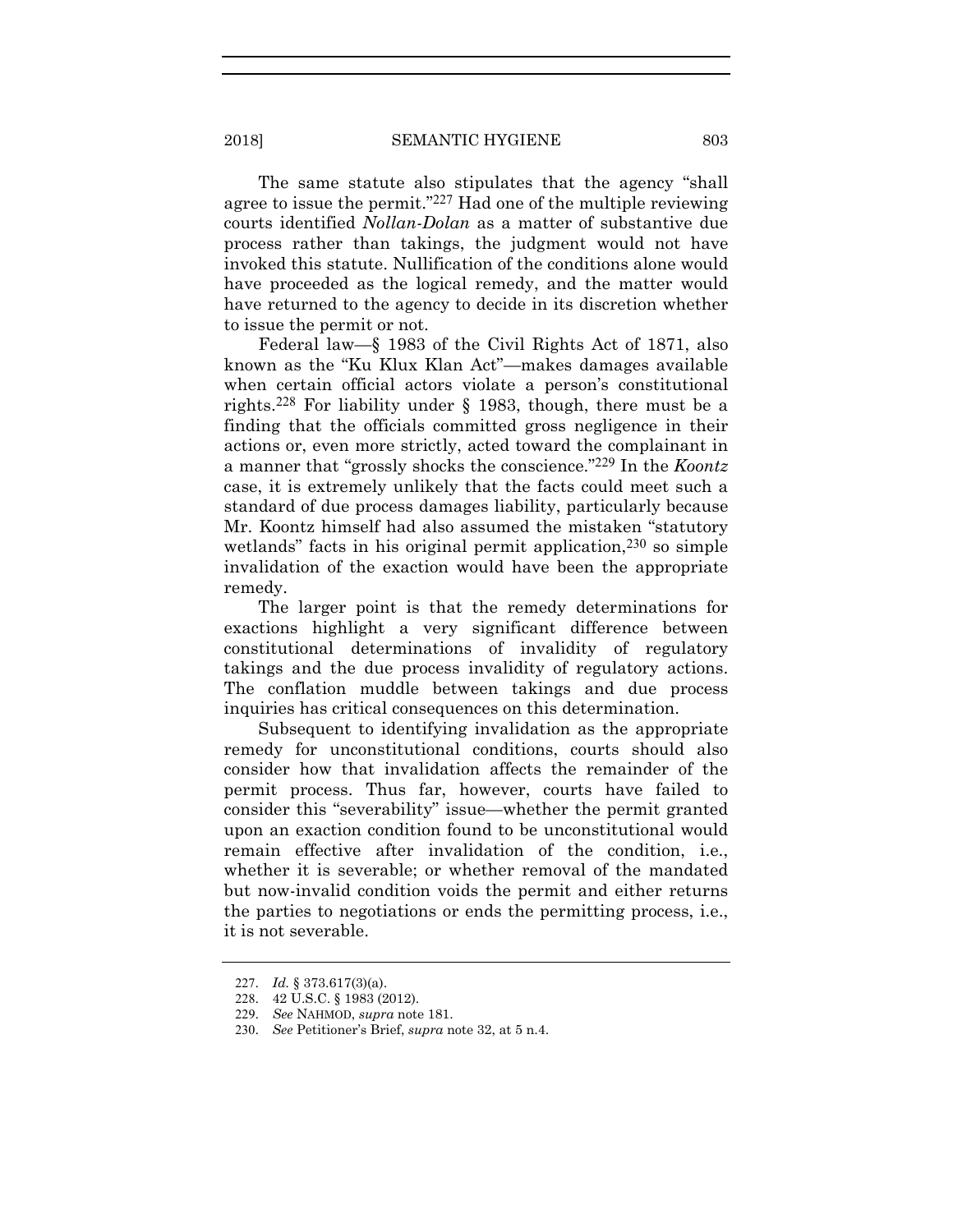In *Nollan*, the Commission had granted the permit, loosening its rules, because the homeowner initially agreed to transfer the access easement that the agency requested as a condition.231 The Supreme Court, while invalidating the condition, presumed severability without any reasoning and treated the permit as if it would nevertheless be fully valid without the quid pro quo.232 Similarly, in *Dolan*, the City had approved the landowner's permit application only with exaction conditions based on the City's community development code, denying the landowner's application for a variance waiver of the code conditions.233 The Court reversed this decision but presumed the persistence of the permit approval without any severability discussion, and Ms. Dolan proceeded to build her mall without conditions.234

Severability analysis by a court is normally supposed to turn upon a determination of the original intent of the promulgating agency,235 and in both *Nollan* and *Dolan*, the agency may well have considered the conditions as material to grant of the permit: with the exactions as quid pro quo, the agencies would grant the permits; without the exactions, they would not. However, both Justices Scalia and Rehnquist respectively, ignored the severability doctrine and presumed that the permits were fully valid despite the nullification of the agencies' antecedent conditions. The Court allowed the developers to proceed with no conditions.236 Under normal severability doctrine, when the intent of the agency was not clear, the question of a remnant permit's surviving terms should have been remanded.

In a *Koontz*-type scenario, where the landowner refuses

<sup>231</sup>. Nollan v. Cal. Coastal Comm'n, 483 U.S. 825, 828 (1987).

<sup>232</sup>. *Id.* at 841–42. The Nollans had already completed their larger house at this point, so concerns for economic waste may have counseled against considering severability and allowing the Commission to revoke the permit. *See id.* at 830.

<sup>233</sup>. Dolan v. City of Tigard, 512 U.S. 374, 380–82 (1994).

<sup>234</sup>. *Id.* at 394–96.

<sup>235</sup>. Alaska Airlines, Inc. v. Brock, 480 U.S. 678, 685–86 (1987) (noting that the absence of a severability clause raises no presumption for or against severability, with the relevant judicial inquiry instead being the intent of the drafters).

<sup>236</sup>. *Dolan*, 512 U.S. at 394–96; *Nollan*, 483 U.S. at 841–42. Note that if an agency presciently words its permit decision—"NO approval UNLESS these conditions are supplied," instead of "YES, IF these conditions are supplied . . ." then the text makes the government's non-severability intent clear, and no override of the existing rules should occur.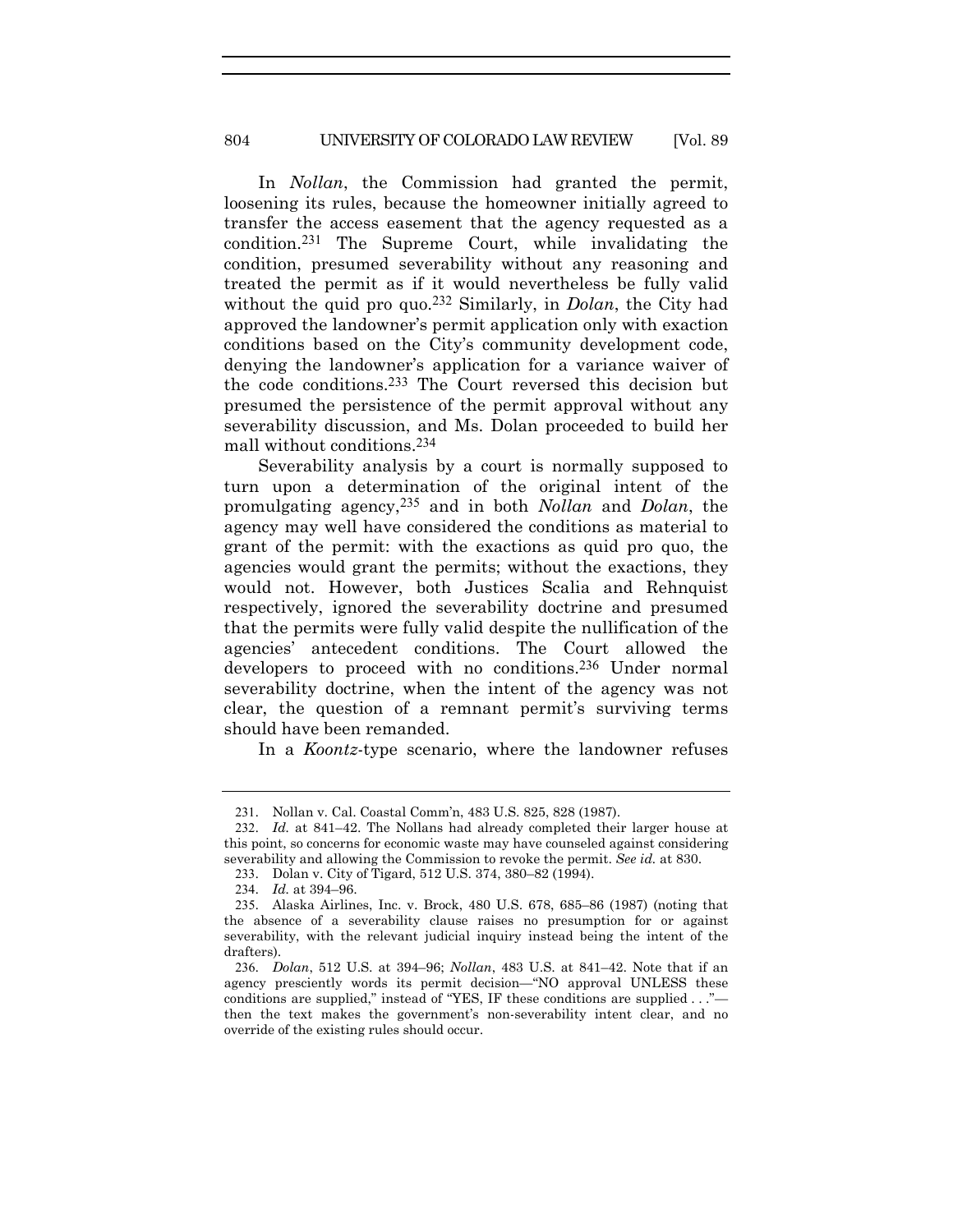proposed conditions, and then challenges the resultant permit denial, the reviewing court should review the proposed conditions, striking any condition determined to violate *Nollan-Dolan* as a matter of substantive due process, and then remand the matter to the agency.

#### **CONCLUSION**

This article's protracted analysis has been triggered by a frustrating semantic confusion deeply lurking within one of the most confusing areas of constitutional adjudication and democratic governance: how to draw the line between private property rights and collective public welfare protections. It took 133 years for the Court, in a mystifyingly enigmatic decision, to say that private property could be unconstitutionally *taken* by regulations without, as the Framers had been thinking, being physically taken.237 Then, for another half century, the Court largely avoided trying to refine regulatory takings limits,  $238$ leaving lower courts to try erratically to assess property value diminution and find the line that marks "too far." Due process, on the other hand, enjoyed substantial development in the Court during these years. Then, beginning in the 1970s, the law of regulatory takings re-emerged in Supreme Court case law, somewhat clarified, but also further confused.<sup>239</sup> A major anti-regulatory movement swelling in national politics<sup>240</sup> and a misconceived phrasing in a short-lived California case241 brought on a volley of anti-regulatory judicial initiatives  $242$  and

<sup>237</sup>. Pa. Coal Co. v. Mahon, 260 U.S. 393, 415 (1922).

<sup>238</sup>. A rare exception, *Goldblatt v. Town of Hempstead*, only stood for the narrow proposition that wherever the line of invalidity might be located, regulations of stone quarries fall short of it. 369 U.S. 590, 596 (1962*)*.

<sup>239</sup>. *See, e.g.*, Tahoe-Sierra Pres. Council v. Tahoe Reg'l Planning Agency, 535 U.S. 302, 306 (2002); Palazzolo v. Rhode Island, 533 U.S. 606, 633–34 (2001) (O'Connor, J., concurring); Keystone Bituminous Coal Co. Ass'n v. DeBenedictis, 480 U.S. 470, 497 (1987); Penn Cent. Transp. Co. v. City of New York, 438 U.S. 104, 124 (1978).

<sup>240</sup>. For a note on the post-Goldwater, neo-Con, business-based movement against regulatory government, see Zygmunt J. B. Plater, *Dealing with Dumb and Dumber: The Continuing Mission of Citizen Environmentalism*, 20 J. ENVTL. L. & LITIG. 9, 21–38 (2006).

<sup>241</sup>. Agins v. City of Tiburon, 447 U.S. 255, 260–61 (1980) (launching the substantially-advances test later rejected in *Lingle v. Chevron U.S.A. Inc*., 544 U.S. 528, 540 (2005)).

<sup>242</sup>. The short-lived *Lucas v. South Carolina Coastal Council* decision most forcefully demonstrates this. 505 U.S. 1003, 1030 (1992).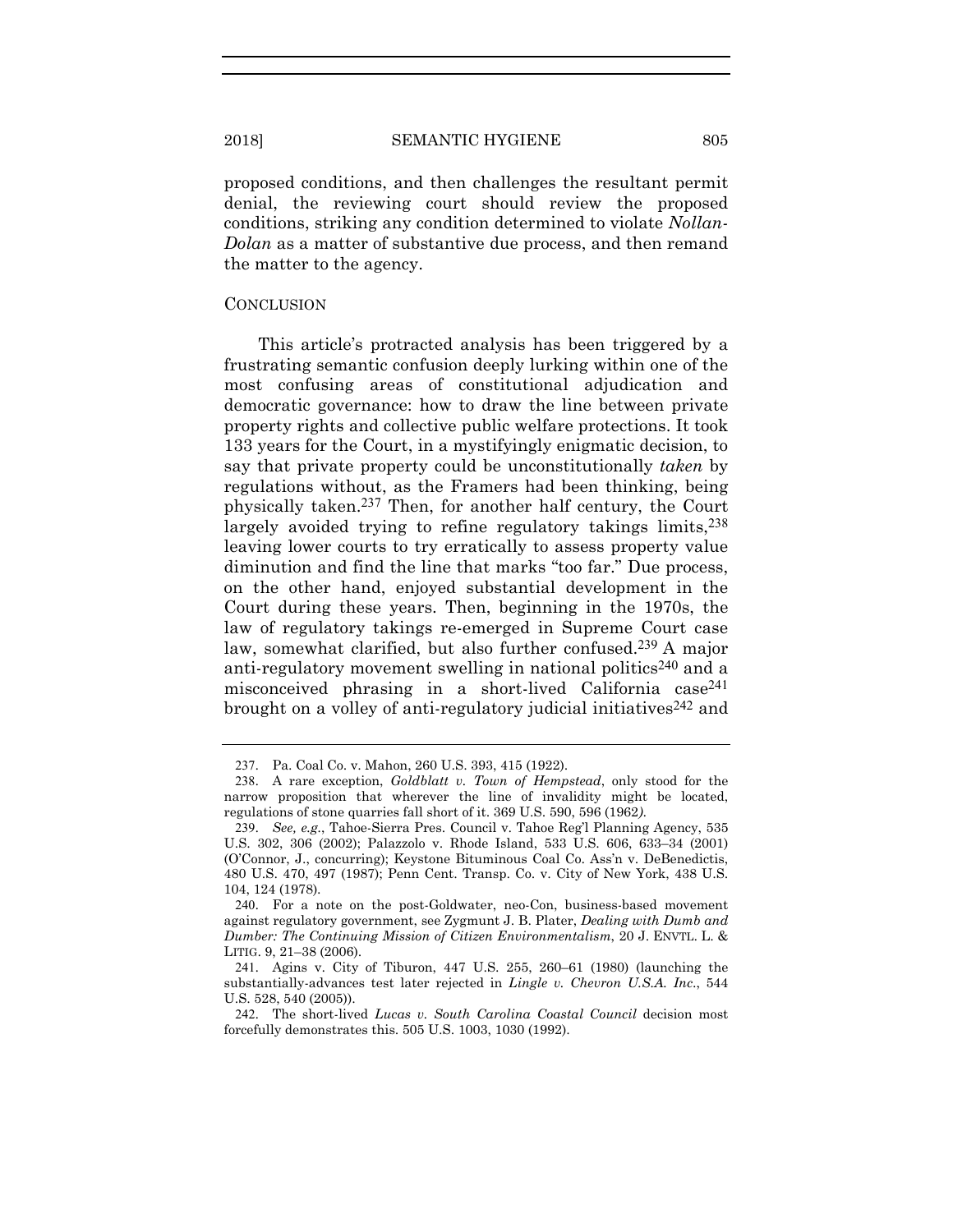a semantic bastardization of judicial tests of regulatory validity that conflated the rationality review of permit conditions in the canonic *Nollan-Dolan* test with the excessive-diminution review of regulatory takings. A 2005 case<sup>243</sup> should have put an end to this conflation, but it did not, and judicial understanding of the public-private duality continued in a semantic jumble.

The 2013 *Koontz* case was as messy on its facts as it was legally in both its majority and dissenting opinions in the U.S. Supreme Court and in each of its Florida state court iterations. The case was actually solely concerned with the due process rationality of suggested supplementary conditions, but it was adjudicated in semantic terms as if it was an excessivediminution takings challenge.

The muddle of concepts in *Koontz* serves in excellent fashion to illustrate the semantic dysfunctions of current judicial review of conditions applied contextually in government regulation of private actions. Building upon our autopsy of the judicial opinions in *Koontz* and the conclusions we draw therefrom*,* we propose a number of semantic hygiene clarifications—identifying what judicial tests are appropriate, distinguishing takings inquiries from due process rationality inquiries, and noting the different consequences that follow as to burden of proof, degree of scrutiny, and perhaps most significantly, distinguishing the very different remedies that should apply.

If logic and words are applied carefully, it becomes clear that judicial reviews of regulatory exactions involve several separate stages. First, since exactions are raised in the context of an agency's grant or denial of a permit, as with all government actions there's an initial assessment confirming that the government actor possessed proper authority, a valid public purpose, and a rational basis for its permitting action. Then there's the takings question, whether the agency action could validly deny the permit without excessively diminishing private property rights; if the permit could not validly be denied, no requirement of exaction conditions can be justified. Then finally, if an agency agrees to approve a permit—if particular exaction conditions are included—a permit that it could validly deny, then there's the very different question whether the proposed conditions pass the *Nollan-Dolan* test.

<sup>243</sup>. *Lingle*, 544 U.S. at 540.